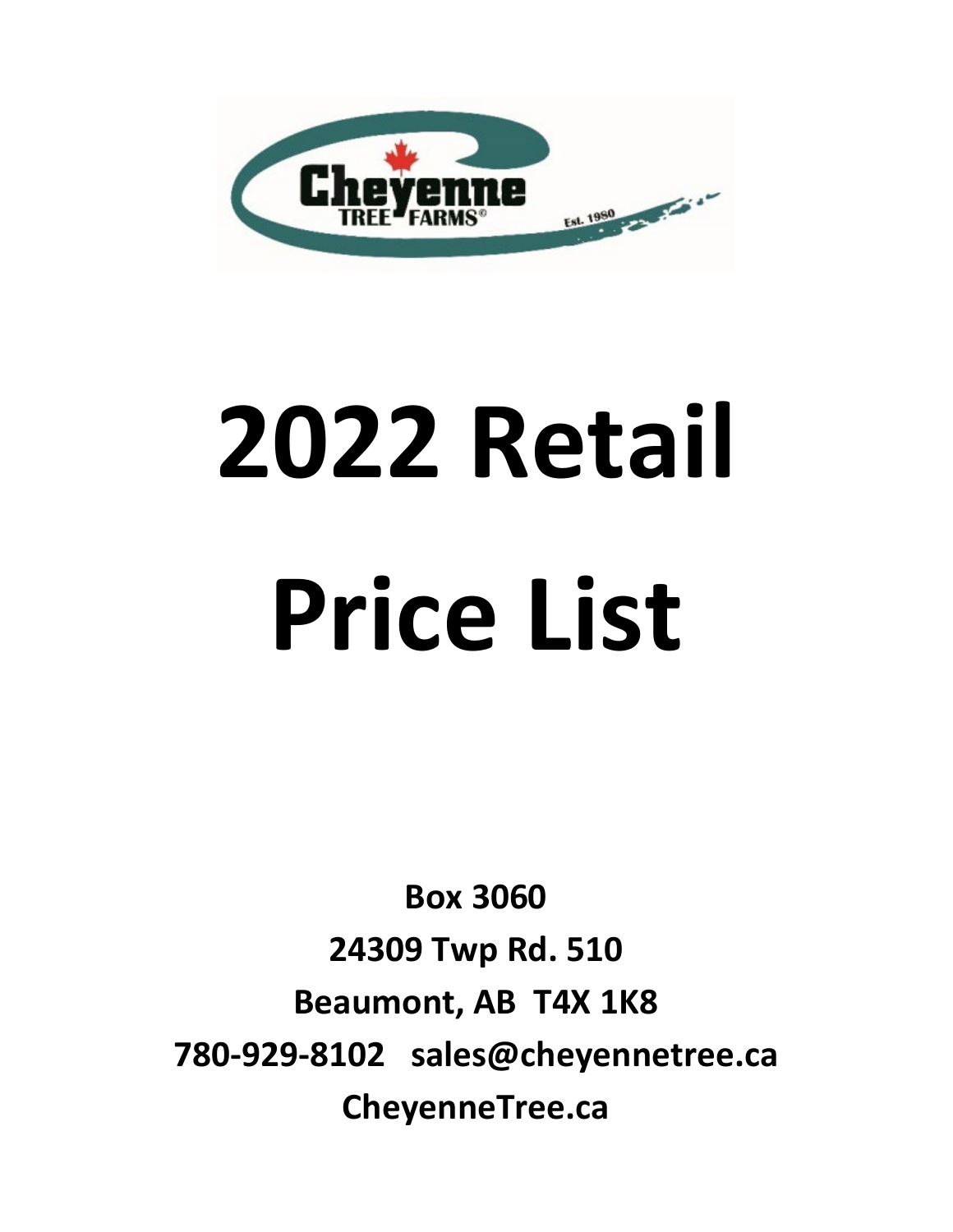

| <b>LATIN NAME</b>                      | <b>COMMON NAME</b>                                   | <b>SIZE</b>          |    | <b>RETAIL</b>    |
|----------------------------------------|------------------------------------------------------|----------------------|----|------------------|
|                                        | <b>CALIPER &amp; POTTED TREES</b>                    |                      |    |                  |
| <b>ACER</b>                            | <b>MAPLE</b>                                         |                      |    |                  |
| Acer freemanii 'Jeffersred'            | <b>AUTUMN BLAZE Maple</b>                            | #20 pot              | \$ | 360.00           |
| Acer freemanii 'Jeffersred'            | <b>AUTUMN BLAZE Maple</b>                            | 50 mm                | \$ | 425.00           |
| Acer freemanii 'Jeffersred'            | <b>AUTUMN BLAZE Maple</b>                            | 60 mm                | \$ | 460.00           |
| Acer freemanii 'Jeffersred'            | <b>AUTUMN BLAZE Maple</b>                            | 70 mm                | \$ | 490.00           |
| Acer freemanii 'Sienna Glen'           | <b>SIENNA GLEN Maple</b>                             | #15 pot              | \$ | 235.00           |
| Acer ginnala                           | <b>AMUR Maple</b>                                    | TF #15 pot           | \$ | 235.00           |
| Acer ginnala                           | <b>AMUR Maple</b>                                    | <b>TF 50 mm</b>      | \$ | 415.00           |
| Acer ginnala                           | <b>AMUR Maple</b>                                    | TF 60 mm             | \$ | 445.00           |
| Acer negundo 'Sensation'               | <b>SENSATION Maple (Box Elder)</b>                   | 50 mm                | \$ | 350.00           |
| Acer rubrum 'Frank Jr.' PP16769'       | REDPOINTE <sup>®</sup> Red Maple                     | #10 pot              | \$ | 165.00           |
| Acer saccharinum 'Silver Cloud'        | SILVER CLOUD Maple                                   | #15 pot              | \$ | 235.00           |
| Acer saccharinum 'Silver Cloud'        | <b>SILVER CLOUD Maple</b>                            | 50 mm                | \$ | 380.00           |
| Acer saccharinum 'Silver Cloud'        | <b>SILVER CLOUD Maple</b>                            | 60 mm                | \$ | 410.00           |
| Acer saccharinum 'Silver Cloud'        | SILVER CLOUD Maple                                   | 70 mm                | \$ | 440.00           |
| Acer saccharum 'Jeferno'               | <b>INFERNO® Sugar Maple</b>                          | 50 mm                | \$ | 440.00           |
| Acer saccharum 'Jeferno'               | <b>INFERNO® Sugar Maple</b>                          | 60 mm                | \$ | 470.00           |
| Acer tataricum 'Garann'                | HOT WINGS TATARIAN Maple                             | #15 pot              | \$ | 235.00           |
| Acer tataricum 'Garann'                |                                                      | MS #15 pot           | \$ | 235.00           |
| Acer tataricum 'Garann'                | HOT WINGS TATARIAN Maple<br>HOT WINGS TATARIAN Maple | 50 mm                | \$ | 370.00           |
| Acer tataricum 'Garann'                |                                                      | 60 mm                |    | 405.00           |
| Acer tataricum 'Garann'                | HOT WINGS TATARIAN Maple                             | 70 mm                | \$ | 440.00           |
| Acer tataricum 'Garann'                | HOT WINGS TATARIAN Maple                             |                      | \$ |                  |
|                                        | HOT WINGS TATARIAN Maple                             | 80 mm                | \$ | 470.00           |
| Acer tataricum 'Patdel'                | PATTERN PERFECT Tatarian Maple                       | 50 mm                | \$ | 370.00           |
| Acer tataricum 'Patdel'                | PATTERN PERFECT Tatarian Maple                       | 60 mm                | \$ | 405.00           |
| <b>AESCULUS</b>                        | <b>BUCKEYE</b>                                       |                      |    |                  |
| Aesculus glabra                        | OHIO BUCKEYE                                         | $\overline{415}$ pot | \$ | 250.00           |
| Aesculus glabra                        | OHIO BUCKEYE                                         | 50 mm                | \$ | 415.00           |
| Aesculus glabra                        | OHIO BUCKEYE                                         | 60 mm                | \$ | 445.00           |
| Aesculus glabra                        | OHIO BUCKEYE                                         | 70 mm                | Ś. | 475.00           |
| <b>ALNUS</b><br>Alnus hirsuta 'Harbin' | <b>ALDER</b><br>PRAIRIE HORIZON MANCHURIAN Alder     |                      |    |                  |
| Alnus hirsuta 'Harbin'                 | PRAIRIE HORIZON MANCHURIAN Alder                     | #7 pot<br>45 - 50 mm | \$ | 135.00<br>385.00 |
|                                        |                                                      |                      | \$ |                  |
| Alnus hirsuta 'Harbin'                 | PRAIRIE HORIZON MANCHURIAN Alder                     | 60 mm                | \$ | 415.00           |
| Alnus hirsuta 'Harbin'                 | PRAIRIE HORIZON MANCHURIAN Alder                     | 70 mm                | \$ | 430.00           |
| <b>BETULA</b>                          | <b>BIRCH</b>                                         |                      |    |                  |
| Betula papyrifera                      | PAPER Birch                                          | MS 50 mm             | \$ | 330.00<br>360.00 |
| Betula papyrifera                      | PAPER Birch                                          | MS 60 mm             | \$ |                  |
| Betula papyrifera                      | <b>PAPER Birch</b>                                   | MS 70 mm             | \$ | 390.00           |
| Betula papyrifera 'Varen'              | PRAIRIE DREAM Paper Birch                            | 50 mm                | \$ | 345.00           |
| Betula papyrifera 'Varen'              | PRAIRIE DREAM Paper Birch                            | 60 mm                | \$ | 375.00           |
| Betula papyrifera 'Varen'              | PRAIRIE DREAM Paper Birch                            | 70 mm                | \$ | 405.00           |
| Betula pendula 'Laciniata'             | <b>CUTLEAF WEEPING Birch</b>                         | 50 mm                | \$ | 345.00           |
| Betula pendula 'Laciniata'             | <b>CUTLEAF WEEPING Birch</b>                         | 60 mm                | \$ | 375.00           |
| Betula pendula 'Laciniata'             | <b>CUTLEAF WEEPING Birch</b>                         | 70 mm                | \$ | 405.00           |
| Betula platyphylla 'Fargo'             | DAKOTA PINNACLE Birch                                | #15 pot              | \$ | 235.00           |
| Betula platyphylla 'Fargo'             | DAKOTA PINNACLE Birch                                | #20 pot              | \$ | 330.00           |
| Betula platyphylla 'Fargo'             | DAKOTA PINNACLE Birch                                | 50 mm                | \$ | 345.00           |
| Betula platyphylla 'Fargo'             | DAKOTA PINNACLE Birch                                | 60 mm                | \$ | 375.00           |
| Betula platyphylla 'Fargo'             | DAKOTA PINNACLE Birch                                | 70 mm                | \$ | 405.00           |
| Betula platyphylla 'Jefpark' (FE)      | PARKLAND PILLAR® Birch                               | 50 mm                | \$ | 380.00           |
| Betula platyphylla 'Jefpark' (FE)      | PARKLAND PILLAR® Birch                               | 60 mm                | \$ | 410.00           |
| Betula platyphylla 'Jefpark' (FE)      | PARKLAND PILLAR® Birch                               | 70 mm                | \$ | 440.00           |
| <b>CARAGANA</b>                        | <b>CARAGANA</b>                                      |                      |    |                  |
| Caragana arborescens 'Pendula'         | <b>WEEPING Caragana</b>                              | TG #10 pot           | \$ | 200.00           |
| Caragana arborescens 'Sutherland'      | <b>SUTHERLAND Caragana</b>                           | #10 pot              | \$ | 165.00           |
| Caragana arborescens 'Sutherland'      | <b>SUTHERLAND Caragana</b>                           | 50 mm                | \$ | 360.00           |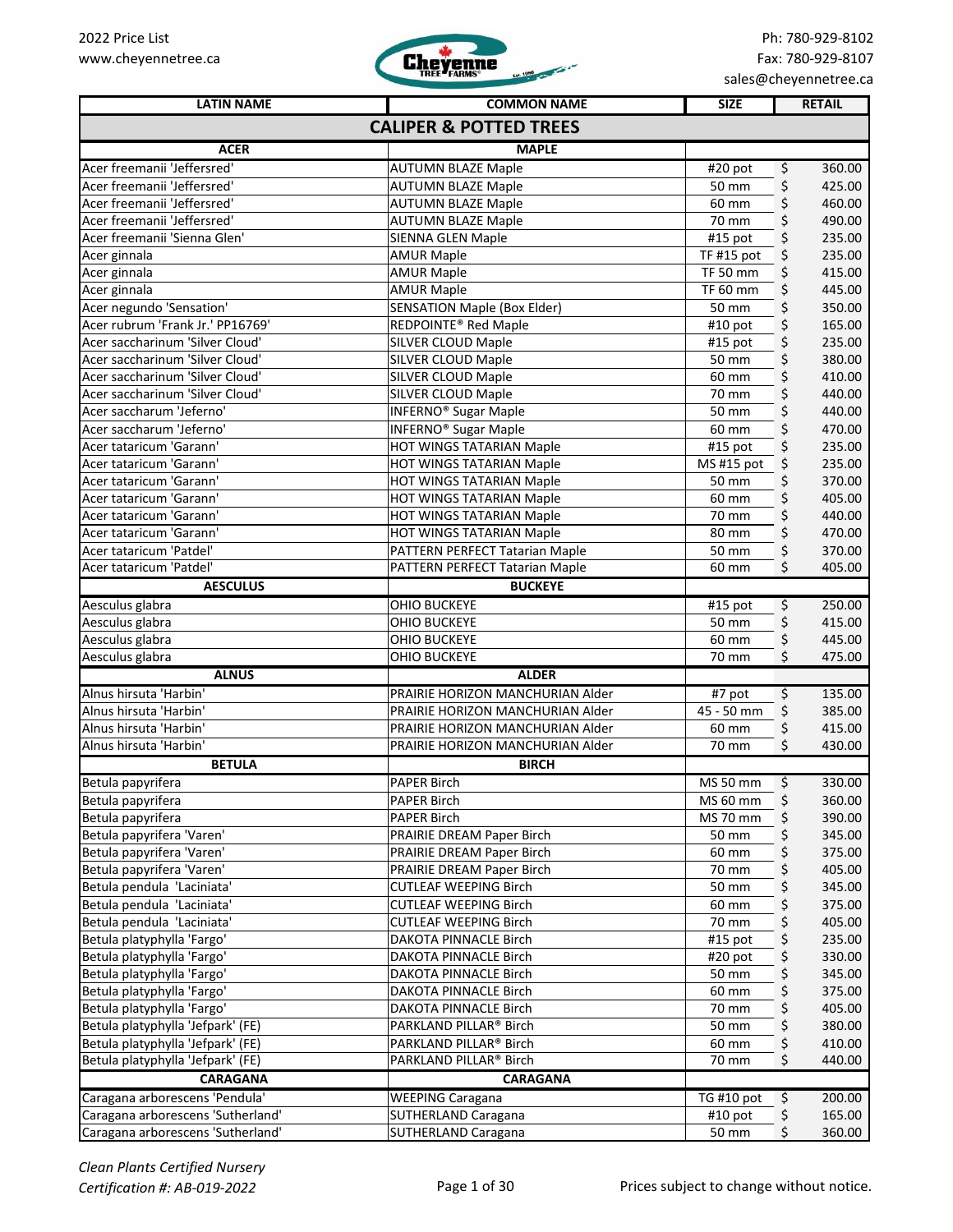

| <b>LATIN NAME</b>                     | <b>COMMON NAME</b>                      | <b>SIZE</b>          |         | <b>RETAIL</b> |
|---------------------------------------|-----------------------------------------|----------------------|---------|---------------|
| Caragana arborescens 'Sutherland'     | SUTHERLAND Caragana                     | 60 mm                | \$      | 395.00        |
| Caragana arborescens 'Sutherland'     | SUTHERLAND Caragana                     | 70 mm                | \$      | 425.00        |
| Caragana arborescens 'Walker'         | <b>WALKER Fernleaf Weeping Caragana</b> | TG #10 pot           | \$      | 200.00        |
| <b>CRATAEGUS</b>                      | <b>HAWTHORN</b>                         |                      |         |               |
| Crataegus mordenensis 'Snowbird'      | SNOWBIRD Hawthorn                       | $\overline{415}$ pot | \$      | 235.00        |
| Crataegus mordenensis 'Snowbird'      | <b>SNOWBIRD Hawthorn</b>                | 50 mm                | \$      | 370.00        |
| Crataegus mordenensis 'Snowbird'      | <b>SNOWBIRD Hawthorn</b>                | 60 mm                | \$      | 400.00        |
| Crataegus mordenensis 'Snowbird'      | <b>SNOWBIRD Hawthorn</b>                | 70 mm                | \$      | 430.00        |
| Crataegus mordenensis 'Toba'          | <b>TOBA Hawthorn</b>                    | #15 pot              | \$      | 235.00        |
| Crataegus mordenensis 'Toba'          | <b>TOBA Hawthorn</b>                    | 50 mm                | \$      | 370.00        |
| Crataegus mordenensis 'Toba'          | <b>TOBA Hawthorn</b>                    | 60 mm                | \$      | 400.00        |
| <b>ELAEAGNUS</b>                      | <b>RUSSIAN OLIVE</b>                    |                      |         |               |
| Elaeagnus angustifolia                | <b>RUSSIAN Olive</b>                    | <b>TF 50 mm</b>      | \$      | 400.00        |
| Elaeagnus angustifolia                | <b>RUSSIAN Olive</b>                    | TF 60 mm             | \$      | 420.00        |
| Elaeagnus angustifolia                | <b>RUSSIAN Olive</b>                    | <b>TF 70 mm</b>      | \$      | 455.00        |
| <b>FRAXINUS</b>                       | <b>ASH</b>                              |                      |         |               |
| Fraxinus pennsylvanica 'Durcd'        | <b>TROJAN Green Ash</b>                 | 50 mm                | \$      | 325.00        |
| Fraxinus pennsylvanica 'Durcd'        | <b>TROJAN Green Ash</b>                 | 60 mm                | \$      | 355.00        |
| Fraxinus pennsylvanica 'Durcd'        | <b>TROJAN Green Ash</b>                 | 70 mm                | \$      | 380.00        |
| Fraxinus americana 'Nobility'         | <b>NOBILITY White Ash</b>               | 50 mm                | \$      | 325.00        |
| Fraxinus pennsylvanica 'Heuver'       | <b>FOOTHILLS Green Ash</b>              | #15 pot              | \$      | 235.00        |
| Fraxinus pennsylvanica 'Heuver'       | <b>FOOTHILLS Green Ash</b>              | 50 mm                | \$      | 325.00        |
| Fraxinus pennsylvanica 'Heuver'       | <b>FOOTHILLS Green Ash</b>              | 60 mm                | \$      | 355.00        |
| Fraxinus pennsylvanica 'Heuver'       | FOOTHILLS Green Ash                     | 70 mm                | \$      | 380.00        |
| Fraxinus pennsylvanica 'Patmore'      | PATMORE Green Ash                       | 50 mm                | \$      | 325.00        |
| Fraxinus pennsylvanica 'Patmore'      | <b>PATMORE Green Ash</b>                | 60 mm                | \$      | 355.00        |
| Fraxinus pennsylvanica 'Patmore'      | <b>PATMORE Green Ash</b>                | 70 mm                | \$      | 380.00        |
| Fraxinus pennsylvanica 'Rugby'        | PRAIRIE SPIRE Green Ash                 | 50 mm                | \$      | 325.00        |
| Fraxinus pennsylvanica 'Rugby'        | PRAIRIE SPIRE Green Ash                 | 60 mm                | \$      | 355.00        |
| Fraxinus pennsylvanica 'Rugby'        | PRAIRIE SPIRE Green Ash                 | 70 mm                | \$      | 380.00        |
| <b>HYDRANGEA</b>                      | <b>HYDRANGEA</b>                        |                      |         |               |
| Hydrangea paniculata 'Limelight' (PW) | LIMELIGHT <sup>®</sup> Hydrangea        | TG #10 pot           | \$      | 190.00        |
| Hydrangea paniculata 'Wims Red'       | FIRE & ICE Hydrangea                    | TG #10 pot           | $\zeta$ | 190.00        |
| <b>MAACKIA</b>                        | <b>AMUR MAACKIA</b>                     |                      |         |               |
| Maackia amurensis 'Summer Frost'      | <b>SUMMER FROST Amur Maackia</b>        | 50 mm                | \$      | 375.00        |
| Maackia amurensis 'Summer Frost'      | <b>SUMMER FROST Amur Maackia</b>        | 60 mm                | \$      | 405.00        |
| Maackia amurensis 'Summer Frost'      | <b>SUMMER FROST Amur Maackia</b>        | 70 mm                | \$      | 435.00        |
| <b>MALUS</b>                          | <b>EATING APPLE</b>                     |                      |         |               |
| <b>Malus Combination</b>              | <b>COMBINATION Eating Apple</b>         | $#10$ pot            | \$      | 230.00        |
| Malus combination                     | <b>COMBINATION Eating Apple</b>         | 50 mm                | \$      | 405.00        |
| Malus combination                     | <b>COMBINATION Eating Apple</b>         | 60 mm                | \$      | 435.00        |
| Malus 'Goodland'                      | <b>GOODLAND Eating Apple</b>            | #15 pot              | \$      | 235.00        |
| Malus 'Goodland'                      | <b>GOODLAND Eating Apple</b>            | 50 mm                | \$      | 375.00        |
| Malus 'Goodland'                      | <b>GOODLAND Eating Apple</b>            | 60 mm                | \$      | 405.00        |
| Malus 'Goodland'                      | <b>GOODLAND Eating Apple</b>            | 70 mm                | \$      | 435.00        |
| Malus 'Honeycrisp'                    | <b>HONEYCRISP Eating Apple</b>          | $#10$ pot            | \$      | 165.00        |
| Malus 'Honeycrisp'                    | <b>HONEYCRISP Eating Apple</b>          | #15 pot              | \$      | 235.00        |
| Malus 'Honeycrisp'                    | <b>HONEYCRISP Eating Apple</b>          | 50 mm                | \$      | 375.00        |
| Malus 'Honeycrisp'                    | <b>HONEYCRISP Eating Apple</b>          | 60 mm                | \$      | 405.00        |
| Malus 'Honeycrisp'                    | <b>HONEYCRISP Eating Apple</b>          | 70 mm                | \$      | 435.00        |
| Malus 'September Ruby'                | SEPTEMBER RUBY Eating Apple             | #15 pot              | \$      | 235.00        |
| Malus 'September Ruby'                | SEPTEMBER RUBY Eating Apple             | 50 mm                | \$      | 375.00        |
| Malus 'September Ruby'                | SEPTEMBER RUBY Eating Apple             | 60 mm                | \$      | 405.00        |
| Malus 'September Ruby'                | <b>SEPTEMBER RUBY Eating Apple</b>      | 70 mm                | \$      | 445.00        |
| <b>MALUS</b>                          | <b>FLOWERING CRABAPPLE</b>              |                      |         |               |
| Malus 'Dreamweaver'                   | DREAMWEAVER Col. Fl. Crab.              | #10 pot              | \$      | 195.00        |
| Malus 'Durby'                         | AMBASSADOR Fl. Crabapple                | 50 mm                | \$      | 375.00        |
| Malus 'Durby'                         | AMBASSADOR Fl. Crabapple                | 60 mm                | \$      | 405.00        |
|                                       |                                         |                      |         |               |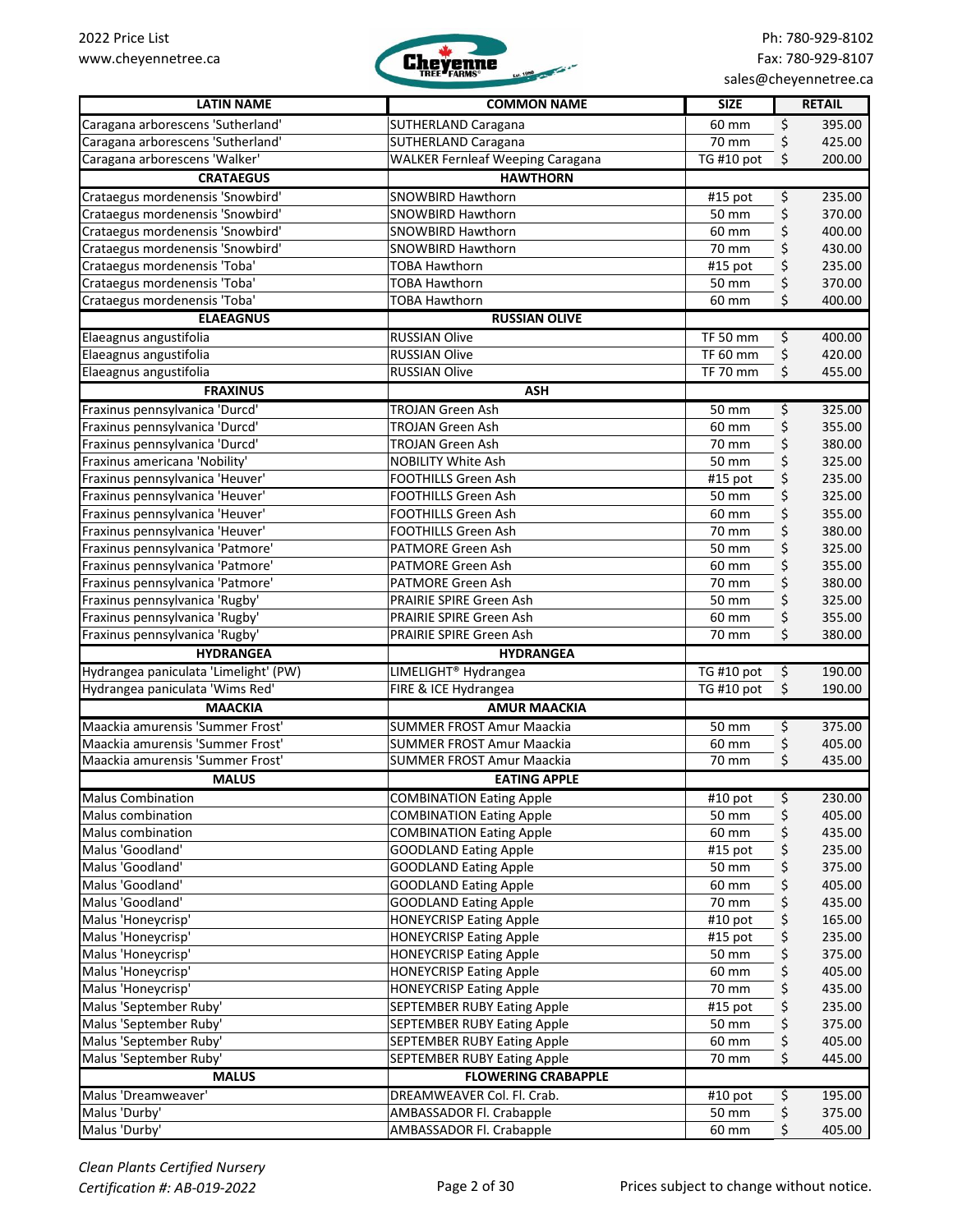

| <b>LATIN NAME</b>                 | <b>COMMON NAME</b>                 | <b>SIZE</b> |          | <b>RETAIL</b> |
|-----------------------------------|------------------------------------|-------------|----------|---------------|
| Malus 'Durby'                     | AMBASSADOR Fl. Crabapple           | 70 mm       | \$       | 435.00        |
| Malus 'Durlawrence'               | <b>COURAGEOUS Fl. Crabapple</b>    | #15 pot     | \$       | 235.00        |
| Malus 'Durlawrence'               | <b>COURAGEOUS Fl. Crabapple</b>    | 50 mm       | \$       | 375.00        |
| Malus 'Durlawrence'               | COURAGEOUS Fl. Crabapple           | 60 mm       | \$       | 405.00        |
| Malus 'Durlawrence'               | <b>COURAGEOUS Fl. Crabapple</b>    | 70 mm       | \$       | 435.00        |
| Malus 'Jefgreen'                  | EMERALD SPIRE® Col. Fl. Crab.      | #10 pot     | \$       | 195.00        |
| Malus 'Jefgreen'                  | EMERALD SPIRE® Col. Fl. Crab.      | 50 mm       | \$       | 430.00        |
| Malus 'Jefgreen'                  | EMERALD SPIRE® Col. Fl. Crab.      | 60 mm       | \$       | 455.00        |
| Malus 'Jefgreen'                  | EMERALD SPIRE® Col. Fl. Crab.      | 70 mm       | \$       | 470.00        |
| Malus 'Jeflite'                   | <b>STARLITE Fl. Crabapple</b>      | #15 pot     | \$       | 235.00        |
| Malus 'Jeflite'                   | <b>STARLITE Fl. Crabapple</b>      | 50 mm       | \$       | 375.00        |
| Malus 'Jeflite'                   | <b>STARLITE Fl. Crabapple</b>      | 60 mm       | \$       | 405.00        |
| Malus 'Jeflite'                   | <b>STARLITE Fl. Crabapple</b>      | 70 mm       | \$       | 435.00        |
| Malus 'Jefspire'                  | PURPLE SPIRE® Col. Fl. Crab.       | #10 pot     | \$       | 195.00        |
| Malus 'Jefspire'                  | PURPLE SPIRE® Col. Fl. Crab.       | 50 mm       | \$       | 430.00        |
| Malus 'Jefspire'                  | PURPLE SPIRE® Col. Fl. Crab.       | 60 mm       | \$       | 455.00        |
| Malus 'Jefspire'                  | PURPLE SPIRE® Col. Fl. Crab.       | 70 mm       | \$       | 470.00        |
| Malus 'Jefwall'                   | GREEN WALL Col. Fl. Crab.          | #10 pot     | \$       | 195.00        |
| Malus 'Jefwall'                   | GREEN WALL Col. Fl. Crab.          | 50 mm       | \$       | 430.00        |
| Malus 'Royal Beauty'              | ROYAL BEAUTY Weeping Fl. Crab.     | 50 mm       | \$       | 425.00        |
| Malus 'Royal Beauty'              | ROYAL BEAUTY Weeping Fl. Crab.     | 60 mm       | \$       | 465.00        |
| Malus 'Royalty'                   | <b>ROYALTY Flowering Crabapple</b> | #15 pot     | \$       | 235.00        |
| Malus 'Royalty'                   | <b>ROYALTY Flowering Crabapple</b> | 50 mm       | \$       | 375.00        |
| Malus 'Rudolph'                   | RUDOLPH Flowering Crab.            | 50 mm       | \$       | 375.00        |
| Malus 'Rudolph'                   | RUDOLPH Flowering Crab.            | 60 mm       | \$       | 405.00        |
| Malus 'Rudolph'                   | RUDOLPH Flowering Crab.            | 70 mm       | \$       | 435.00        |
| Malus 'Spring Snow'               | SPRING SNOW Fl. Crab.              | #15 pot     | \$       | 235.00        |
| Malus 'Spring Snow'               | SPRING SNOW Fl. Crab.              | 50 mm       | \$       | 375.00        |
| Malus 'Spring Snow'               | SPRING SNOW Fl. Crab.              | 60 mm       | \$       | 405.00        |
| Malus 'Spring Snow'               | SPRING SNOW Fl. Crab.              | 70 mm       | \$       | 435.00        |
| Malus 'Thunderchild'              | THUNDERCHILD Fl. Crabapple         | 50 mm       | \$       | 375.00        |
| Malus 'Thunderchild'              | THUNDERCHILD Fl. Crabapple         | 60 mm       | \$       | 405.00        |
| Malus x adstringens 'Durleo' (FE) | GLADIATOR™ Fl. Crabapple           | #15 pot     | \$       | 235.00        |
| Malus x adstringens 'Durleo' (FE) | GLADIATOR™ Fl. Crabapple           | 50 mm       | \$       | 375.00        |
| Malus x adstringens 'Durleo' (FE) | GLADIATOR™ Fl. Crabapple           | 60 mm       | \$       | 405.00        |
| Malus x adstringens 'Durleo' (FE) | GLADIATOR™ Fl. Crabapple           | 70 mm       | \$       | 435.00        |
| <b>POPULUS</b>                    | <b>POPLAR</b>                      |             |          |               |
| Populus 'Assiniboine'             | <b>ASSINIBOINE Poplar</b>          | #15 pot     | \$       | 235.00        |
| Populus 'Assiniboine'             | ASSINIBOINE Poplar                 | 50 mm       | $\sharp$ | 295.00        |
| Populus 'Assiniboine'             | <b>ASSINIBOINE Poplar</b>          | 60 mm       | \$       | 305.00        |
| Populus 'Assiniboine'             | <b>ASSINIBOINE Poplar</b>          | 70 mm       | \$       | 315.00        |
| Populus balsamifera               | <b>BALSAM Poplar</b>               | 50 mm       | \$       | 295.00        |
| Populus balsamifera               | <b>BALSAM Poplar</b>               | 60 mm       | \$       | 305.00        |
| Populus balsamifera               | <b>BALSAM Poplar</b>               | 70 mm       | \$       | 315.00        |
| Populus balsamifera 'Paskapoo'    | PASKAPOO Poplar                    | 50 mm       | \$       | 295.00        |
| Populus balsamifera 'Paskapoo'    | PASKAPOO Poplar                    | 60 mm       | \$       | 305.00        |
| Populus 'Byland Green'            | <b>BYLAND Green Poplar</b>         | 50 mm       | \$       | 295.00        |
| Populus 'Byland Green'            | <b>BYLAND Green Poplar</b>         | 60 mm       | \$       | 305.00        |
| Populus 'Byland Green'            | <b>BYLAND Green Poplar</b>         | 70 mm       | \$       | 315.00        |
| Populus jackii 'Northwest'        | NORTHWEST Poplar                   | $#10$ pot   | \$       | 155.00        |
| Populus jackii 'Northwest'        | <b>NORTHWEST Poplar</b>            | 50 mm       | \$       | 295.00        |
| Populus jackii 'Northwest'        | NORTHWEST Poplar                   | 60 mm       | \$       | 305.00        |
| Populus jackii 'Northwest'        | <b>NORTHWEST Poplar</b>            | 70 mm       | \$       | 315.00        |
| Populus tremula 'Erecta'          | SWEDISH COLUMNAR Aspen             | #15 pot     | \$       | 235.00        |
| Populus tremula 'Erecta'          | SWEDISH COLUMNAR Aspen             | #20 pot     | \$       | 360.00        |
| Populus tremula 'Erecta'          | SWEDISH COLUMNAR Aspen             | 50 mm       | \$       | 345.00        |
| Populus tremula 'Erecta'          | SWEDISH COLUMNAR Aspen             | 60 mm       | \$       | 375.00        |
| Populus tremula 'Erecta'          | SWEDISH COLUMNAR Aspen             | 70 mm       | \$       | 405.00        |
| Populus tremuloides               | <b>TREMBLING Aspen</b>             | #15 pot     | \$       | 235.00        |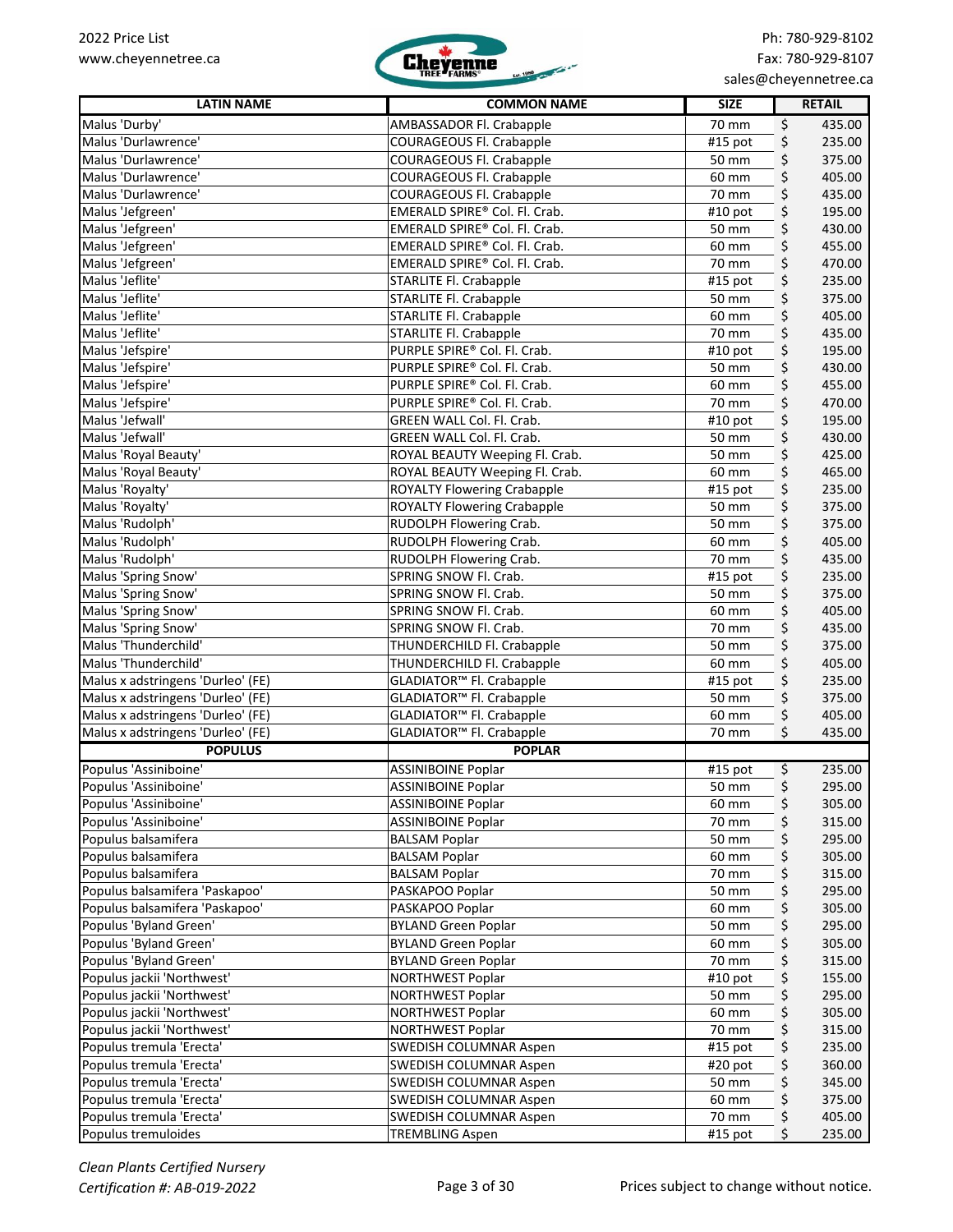

| <b>LATIN NAME</b>                     | <b>COMMON NAME</b>                  | <b>SIZE</b>            | <b>RETAIL</b> |        |
|---------------------------------------|-------------------------------------|------------------------|---------------|--------|
| Populus tremuloides                   | <b>TREMBLING Aspen</b>              | 50 mm                  | \$            | 345.00 |
| Populus tremuloides                   | <b>TREMBLING Aspen</b>              | 60 mm                  | \$            | 375.00 |
| Populus tremuloides                   | <b>TREMBLING Aspen</b>              | 70 mm                  | \$            | 415.00 |
| Populus tremuloides                   | <b>TREMBLING Aspen</b>              | MS 50 mm               | \$            | 345.00 |
| Populus tremuloides                   | <b>TREMBLING Aspen</b>              | $\overline{M}$ S 60 mm | \$            | 375.00 |
| Populus tremuloides                   | <b>TREMBLING Aspen</b>              | MS 70 mm               | \$            | 415.00 |
| Populus tremuloides 'Prairie Skyrise' | PRAIRIE SKYRISE Trembling Aspen     | 50 mm                  | \$            | 345.00 |
| Populus tremuloides 'Prairie Skyrise' | PRAIRIE SKYRISE Trembling Aspen     | 60 mm                  | \$            | 375.00 |
| Populus tremuloides 'Prairie Skyrise' | PRAIRIE SKYRISE Trembling Aspen     | 70 mm                  | \$            | 405.00 |
| <b>PRUNUS</b>                         | <b>CHERRY</b>                       |                        |               |        |
| Prunus cerasus 'Evans'                | <b>EVANS SOUR Cherry</b>            | TF #10 pot             | \$            | 165.00 |
| Prunus cerasus 'Evans'                | <b>EVANS SOUR Cherry</b>            | TF #15 pot             |               | 235.00 |
|                                       |                                     |                        | \$            |        |
| Prunus cerasus 'Evans'                | <b>EVANS SOUR Cherry</b>            | <b>TF 50 mm</b>        | \$            | 380.00 |
| Prunus cerasus 'Evans'                | <b>EVANS SOUR Cherry</b>            | <b>TF 60 mm</b>        | \$            | 410.00 |
| Prunus cerasus 'Evans'                | <b>EVANS SOUR Cherry</b>            | <b>TF 70 mm</b>        | \$            | 440.00 |
| Prunus kerrasis 'Carmine Jewel'       | <b>CARMINE JEWEL Cherry</b>         | TF #10 pot             | \$            | 165.00 |
| Prunus kerrasis 'Crimson Passion'     | <b>CRIMSON PASSION Cherry</b>       | TF #10 pot             | \$            | 165.00 |
| Prunus kerrasis 'Cupid'               | <b>CUPID Cherry</b>                 | TF #10 pot             | \$            | 165.00 |
| Prunus kerrasis 'Juliet'              | <b>JULIET Cherry</b>                | TF #7 pot              | \$            | 135.00 |
| Prunus maackii                        | <b>AMUR Cherry</b>                  | 50 mm                  | \$            | 365.00 |
| Prunus maackii                        | <b>AMUR Cherry</b>                  | 60 mm                  | \$            | 395.00 |
| Prunus maackii                        | <b>AMUR Cherry</b>                  | 70 mm                  | \$            | 430.00 |
| Prunus maackii 'Jefdike'              | <b>KLONDIKE Amur Cherry</b>         | #25 pot                | \$            | 365.00 |
| Prunus maackii 'Jefdike'              | <b>KLONDIKE Amur Cherry</b>         | 50 mm                  | \$            | 365.00 |
| Prunus maackii 'Jefdike'              | <b>KLONDIKE Amur Cherry</b>         | 60 mm                  | \$            | 395.00 |
| Prunus maackii 'Jefdike'              | <b>KLONDIKE Amur Cherry</b>         | 70 mm                  | \$            | 430.00 |
| Prunus maackii 'Jefspur'              | <b>GOLDSPUR AMUR Cherry</b>         | 50 mm                  | \$            | 365.00 |
| Prunus maackii 'Jefspur'              | <b>GOLDSPUR AMUR Cherry</b>         | 60 mm                  | \$            | 395.00 |
| Prunus maackii 'Jefspur'              | <b>GOLDSPUR AMUR Cherry</b>         | 70 mm                  | \$            | 430.00 |
| Prunus maackii 'Ming'                 | MING Cherry                         | 50 mm                  | \$            | 380.00 |
| Prunus maackii 'Ming'                 | MING Cherry                         | 60 mm                  |               | 410.00 |
|                                       |                                     |                        | \$            |        |
| Prunus maackii 'Ming'                 | MING Cherry                         | 70 mm                  | \$            | 440.00 |
| Prunus padus commutata                | MAYDAY                              | #15 pot                | \$            | 235.00 |
| Prunus padus commutata                | <b>MAYDAY</b>                       | 50 mm                  | \$            | 330.00 |
| Prunus padus commutata                | <b>MAYDAY</b>                       | 60 mm                  | \$            | 360.00 |
| Prunus padus commutata                | MAYDAY                              | 70 mm                  | \$            | 390.00 |
| Prunus virginiana 'Bailey's'          | <b>BAILEYS SCHUBERT Chokecherry</b> | #15 pot                | \$            | 235.00 |
| Prunus virginiana 'Bailey's'          | <b>BAILEYS SCHUBERT Chokecherry</b> | 50 mm                  | \$            | 330.00 |
| Prunus virginiana 'Bailey's'          | <b>BAILEYS SCHUBERT Chokecherry</b> | 60 mm                  | Ş             | 360.00 |
| Prunus virginiana 'Bailey's'          | <b>BAILEYS SCHUBERT Chokecherry</b> | 70 mm                  | \$            | 390.00 |
| <b>PRUNUS</b>                         | <b>PINCHERRY</b>                    |                        |               |        |
| Prunus pensylvanica                   | PINCHERRY                           | 50 mm                  | \$            | 355.00 |
| Prunus pensylvanica                   | PINCHERRY                           | 60 mm                  | \$            | 385.00 |
| Prunus pensylvanica                   | PINCHERRY                           | 70 mm                  | \$            | 415.00 |
| <b>PRUNUS</b>                         | <b>EATING PLUM</b>                  |                        |               |        |
| Prunus 'Mount Royal'                  | MOUNT ROYAL Eating Plum             | #5 pot                 | \$            | 100.00 |
| Prunus nigra 'Pembina'                | PEMBINA Eating Plum                 | #15 pot                | \$            | 245.00 |
| Prunus nigra 'Pembina'                | PEMBINA Eating Plum                 | 50 mm                  | \$            | 395.00 |
| Prunus nigra 'Pembina'                | PEMBINA Eating Plum                 | 60 mm                  |               | 425.00 |
| Prunus nigra 'Pembina'                |                                     | 70 mm                  | \$            | 455.00 |
|                                       | PEMBINA Eating Plum                 |                        | \$            |        |
| Prunus nigra salicina 'Brookred'      | <b>BROOKRED Eating Plum</b>         | #5 pot                 | \$            | 100.00 |
| Prunus nigra salicina 'Brookred'      | <b>BROOKRED Eating Plum</b>         | 50 mm                  | \$            | 395.00 |
| Prunus nigra salicina 'Brookred'      | <b>BROOKRED Eating Plum</b>         | 60 mm                  | \$            | 425.00 |
| Prunus nigra salicina 'Brookred'      | <b>BROOKRED Eating Plum</b>         | 70 mm                  | \$            | 455.00 |
| Prunus Opata                          | <b>OPATA Eating Cherry Plum</b>     | #10 pot                | \$            | 165.00 |
| Prunus 'Tecumseh'                     | <b>TECUMSEH Eating Plum</b>         | #5 pot                 | \$            | 100.00 |
| Prunus 'Tecumseh'                     | <b>TECUMSEH Eating Plum</b>         | #7 pot                 | \$            | 135.00 |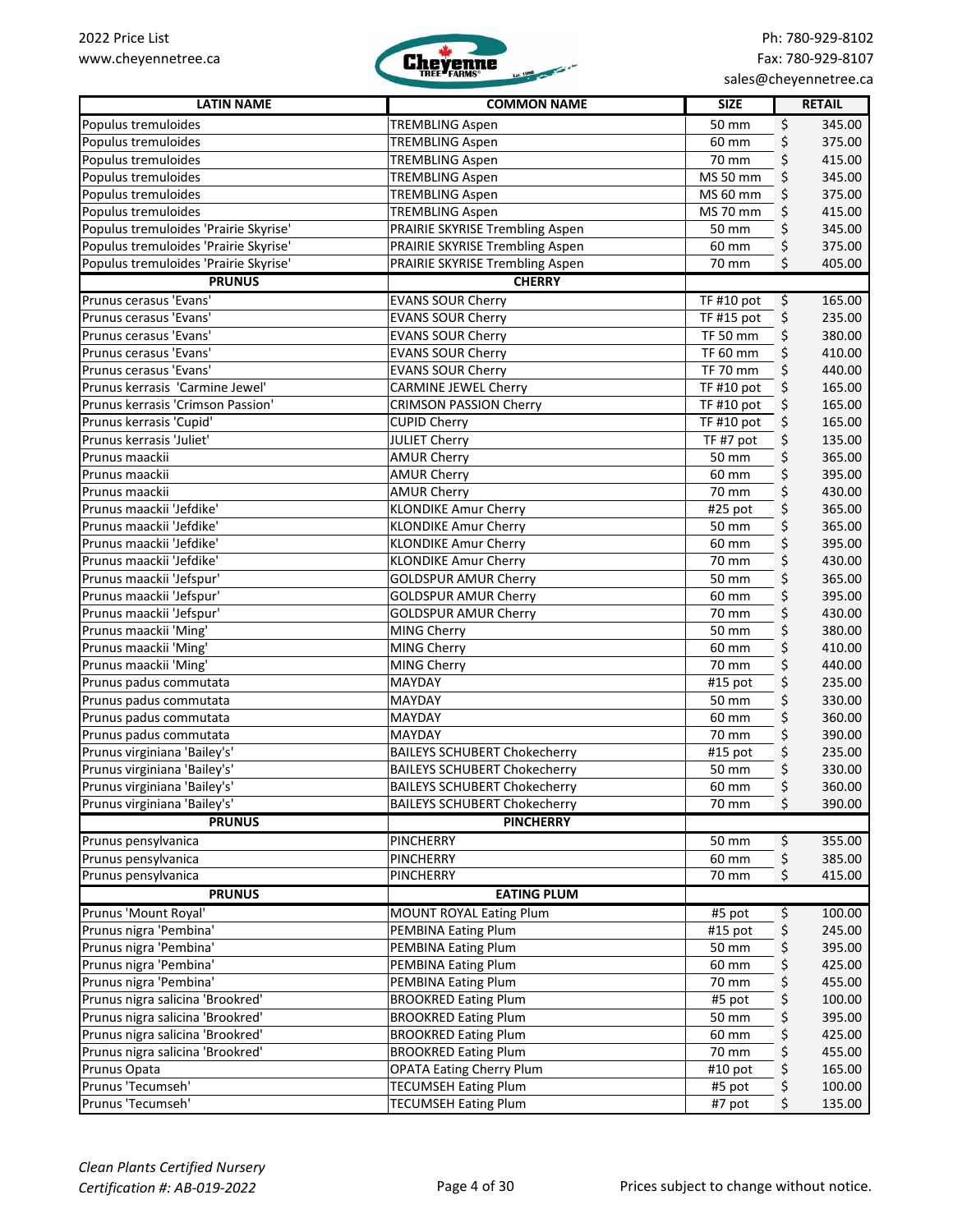

| <b>LATIN NAME</b>                                          | <b>COMMON NAME</b>                    | <b>SIZE</b>         | <b>RETAIL</b>          |
|------------------------------------------------------------|---------------------------------------|---------------------|------------------------|
| <b>PRUNUS</b>                                              | <b>PLUM</b>                           |                     |                        |
|                                                            | PRINCESS KAY Plum                     |                     |                        |
| Prunus nigra 'Princess Kay'<br>Prunus nigra 'Princess Kay' | PRINCESS KAY Plum                     | #15 pot<br>50 mm    | \$<br>235.00<br>380.00 |
| Prunus nigra Princess Kay'                                 | PRINCESS KAY Plum                     | 60 mm               | \$<br>\$<br>410.00     |
| Prunus nigra 'Princess Kay'                                | PRINCESS KAY Plum                     | 70 mm               | \$<br>440.00           |
| Prunus nigrella                                            | <b>MUCKLE Plum</b>                    | #10 pot             | \$<br>195.00           |
| Prunus nigrella                                            | <b>MUCKLE Plum</b>                    | 45 - 50 mm          | \$<br>415.00           |
| Prunus nigrella                                            | <b>MUCKLE Plum</b>                    | 60 mm               | 445.00<br>\$           |
| <b>PYRUS</b>                                               | <b>EATING PEAR</b>                    |                     |                        |
| Pyrus ussuriensis                                          | <b>USSARIAN Eating Pear</b>           | #5 pot              | 100.00<br>\$           |
| Pyrus ussuriensis 'Golden Spice'                           | <b>GOLDEN SPICE Eating Pear</b>       | #5 pot              | \$<br>100.00           |
| Pyrus ussuriensis 'Jefgold'                                | <b>EARLY GOLD Eating Pear</b>         | #10 pot             | \$<br>165.00           |
| Pyrus ussuriensis 'Jefgold'                                | <b>EARLY GOLD Eating Pear</b>         | 50 mm               | \$<br>390.00           |
| <b>PYRUS</b>                                               | <b>PEAR</b>                           |                     |                        |
| Pyrus DurPSN303                                            | <b>NAVIGATOR Ornamental Pear</b>      | $#15$ pot           | \$<br>235.00           |
| Pyrus DurPSN303                                            | NAVIGATOR Ornamental Pear             | 50 mm               | 390.00                 |
| Pyrus DurPSN303                                            | <b>NAVIGATOR Ornamental Pear</b>      | 60 mm               | \$<br>\$<br>420.00     |
|                                                            |                                       |                     |                        |
| <b>QUERCUS</b>                                             | <b>OAK</b>                            |                     |                        |
| Quercus alba                                               | <b>WHITE Oak</b>                      | 50 mm               | 425.00<br>\$           |
| Quercus ellipsoidalis 'Durmarg'                            | SHOOTING STAR Northern Pin Oak        | 50 mm               | 425.00<br>\$           |
| Quercus ellipsoidalis 'Durmarg'                            | SHOOTING STAR Northern Pin Oak        | 60 mm               | \$<br>455.00           |
| Quercus ellipsoidalis 'Durmarg'                            | SHOOTING STAR Northern Pin Oak        | 70 mm               | \$<br>500.00           |
| Quercus ellipsoidalis 'Bailskies' (FE)                     | MAJESTIC SKIES™ Northern Pin Oak      | #15 pot             | \$<br>250.00           |
| Quercus hybrid 'Kindred Spirit'                            | KINDRED SPIRIT Oak                    | $\frac{1}{4}10$ pot | \$<br>195.00           |
| Quercus macrocarpa                                         | <b>BUR Oak</b>                        | #15 pot             | \$<br>250.00           |
| Quercus macrocarpa                                         | <b>BUR Oak</b>                        | 50 mm               | \$<br>425.00           |
| Quercus macrocarpa                                         | <b>BUR Oak</b>                        | 60 mm               | \$<br>455.00           |
| Quercus macrocarpa                                         | <b>BUR Oak</b>                        | 70 mm               | \$<br>500.00           |
| Quercus macrocarpa 'Bydur'                                 | <b>TOP GUN Oak</b>                    | #10 pot             | \$<br>195.00           |
| Quercus macrocarpa 'Bydur'                                 | <b>TOP GUN Oak</b>                    | 50 mm               | \$<br>425.00           |
| Quercus macrocarpa 'Bydur'                                 | <b>TOP GUN Oak</b>                    | 60 mm               | \$<br>455.00           |
| Quercus warei 'Long'                                       | REGAL PRINCE Oak                      | #10 pot             | \$<br>195.00           |
| <b>SALIX</b>                                               | <b>WILLOW</b>                         |                     |                        |
| Salix aurea 'Advance'                                      | <b>ADVANCE Golden Willow</b>          | 50 mm               | 305.00<br>\$           |
| Salix aurea 'Advance'                                      | <b>ADVANCE Golden Willow</b>          | 60 mm               | \$<br>335.00           |
| Salix aurea 'Advance'                                      | <b>ADVANCE Golden Willow</b>          | 70 mm               | 365.00<br>\$           |
| Salix babylonica 'Lace'                                    | <b>LACE WEEPING Willow</b>            | 50 mm               | \$<br>325.00           |
| Salix pentandra                                            | <b>LAUREL LEAF Willow</b>             | #15 pot             | \$<br>235.00           |
| Salix pentandra 'Silver Lake'                              | PRAIRIE REFLECTION Laurel Leaf Willow | 50 mm               | \$<br>305.00           |
| Salix pentandra 'Silver Lake'                              | PRAIRIE REFLECTION Laurel Leaf Willow | 60 mm               | \$<br>335.00           |
| Salix pentandra 'Silver Lake'                              | PRAIRIE REFLECTION Laurel Leaf Willow | 70 mm               | \$<br>365.00           |
| <b>SORBUS</b>                                              | <b>MOUNTAIN ASH</b>                   |                     |                        |
| Sorbus americana                                           | AMERICAN Mountain Ash                 | #15 pot             | \$<br>235.00           |
| Sorbus americana                                           | <b>AMERICAN Mountain Ash</b>          | 50 mm               | \$<br>355.00           |
| Sorbus americana                                           | <b>AMERICAN Mountain Ash</b>          | 60 mm               | \$<br>385.00           |
| Sorbus americana                                           | AMERICAN Mountain Ash                 | 70 mm               | \$<br>425.00           |
| Sorbus aucuparia                                           | EUROPEAN Mountain Ash                 | #15 pot             | \$<br>235.00           |
| Sorbus aucuparia 'Advlux'                                  | LUXOR Pyramidal Mountain Ash          | #15 pot             | \$<br>235.00           |
| Sorbus aucuparia 'Advlux'                                  | LUXOR Pyramidal Mountain Ash          | 50 mm               | \$<br>355.00           |
| Sorbus aucuparia 'Advlux'                                  | LUXOR Pyramidal Mountain Ash          | 60 mm               | \$<br>385.00           |
| Sorbus aucuparia 'Advlux'                                  | LUXOR Pyramidal Mountain Ash          | 70 mm               | \$<br>425.00           |
| Sorbus aucuparia 'Michred'                                 | CARDINAL ROYAL Mountain Ash           | 50 mm               | \$<br>355.00           |
| Sorbus aucuparia 'Michred'                                 | CARDINAL ROYAL Mountain Ash           | 60 mm               | \$<br>385.00           |
| Sorbus aucuparia 'Michred'                                 | CARDINAL ROYAL Mountain Ash           | 70 mm               | \$<br>425.00           |
| Sorbus aucuparia 'Fastigiata'                              | PYRAMIDAL Mountain Ash                | #7 pot              | \$<br>135.00           |
| Sorbus aucuparia 'Rossica'                                 | RUSSIAN Mountain Ash                  | #15 pot             | \$<br>235.00           |
| Sorbus aucuparia 'Rossica'                                 | RUSSIAN Mountain Ash                  | 50 mm               | \$<br>355.00           |
| Sorbus aucuparia 'Rossica'                                 | RUSSIAN Mountain Ash                  | 60 mm               | \$<br>385.00           |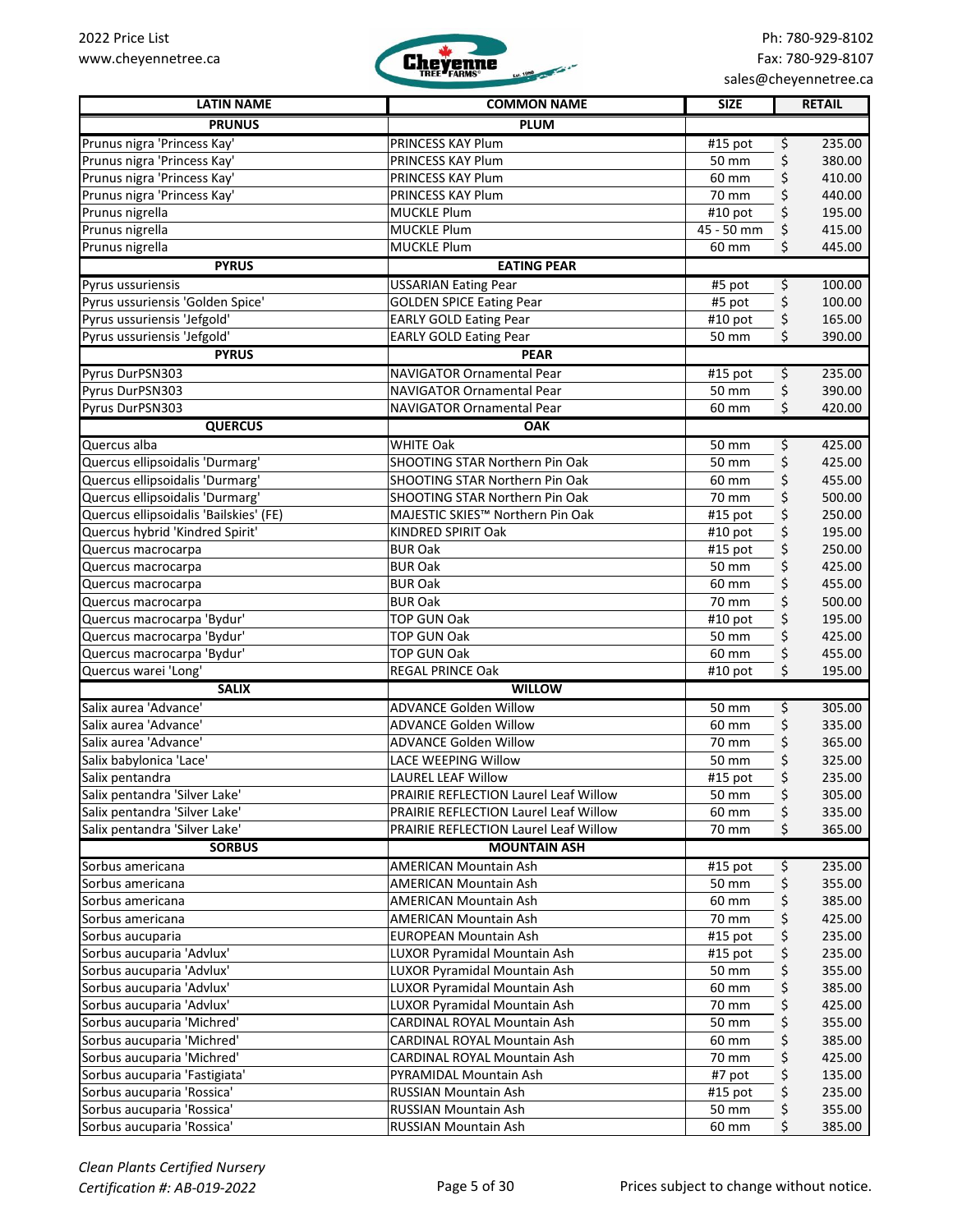

| <b>LATIN NAME</b>                 | <b>COMMON NAME</b>                      | <b>SIZE</b> | <b>RETAIL</b> |
|-----------------------------------|-----------------------------------------|-------------|---------------|
| Sorbus aucuparia 'Rossica'        | RUSSIAN Mountain Ash                    | 70 mm       | \$<br>425.00  |
| Sorbus decora                     | <b>SHOWY Mountain Ash</b>               | #15 pot     | \$<br>235.00  |
| Sorbus decora                     | <b>SHOWY Mountain Ash</b>               | 50 mm       | \$<br>355.00  |
| Sorbus decora                     | <b>SHOWY Mountain Ash</b>               | 60 mm       | \$<br>385.00  |
| Sorbus decora                     | <b>SHOWY Mountain Ash</b>               | 70 mm       | \$<br>425.00  |
| <b>SYRINGA</b>                    | <b>LILAC</b>                            |             |               |
| Syringa meyeri 'Palibin'          | <b>DWARF KOREAN Lilac</b>               | TG #10 pot  | 190.00<br>\$  |
| Syringa meyeri 'Palibin'          | <b>DWARF KOREAN Lilac</b>               | TG 50 mm    | \$<br>430.00  |
| Syringa patula 'Miss Kim'         | MISS KIM Lilac                          | TG #10 pot  | \$<br>190.00  |
| Syringa reticulata 'Ivory Silk'   | <b>IVORY SILK Tree Lilac</b>            | $#15$ pot   | \$<br>235.00  |
| Syringa reticulata 'Ivory Silk'   | <b>IVORY SILK Tree Lilac</b>            | #20 pot     | \$<br>360.00  |
| Syringa reticulata 'Ivory Silk'   | <b>IVORY SILK Tree Lilac</b>            | 50 mm       | \$<br>410.00  |
| Syringa reticulata 'Ivory Silk'   | <b>IVORY SILK Tree Lilac</b>            | 60 mm       | \$<br>435.00  |
| Syringa reticulata 'Ivory Silk'   | <b>IVORY SILK Tree Lilac</b>            | 70 mm       | \$<br>465.00  |
| Syringa reticulata 'Sigzam'       | SIGNATURE Japanese Lilac                | 50 mm       | \$<br>410.00  |
| Syringa reticulata 'Sigzam'       | SIGNATURE Japanese Lilac                | 60 mm       | \$<br>435.00  |
| Syringa reticulata 'Sigzam'       | SIGNATURE Japanese Lilac                | 70 mm       | \$<br>465.00  |
| Syringa reticulata 'Summer Storm' | SUMMER STORM Japenese Tree Lilac        | #10 pot     | \$<br>195.00  |
| Syringa reticulate 'Willamette'   | <b>IVORY PILLAR Japanese Tree Lilac</b> | 50 mm       | \$<br>410.00  |
| Syringa reticulate 'Willamette'   | <b>IVORY PILLAR Japanese Tree Lilac</b> | 60 mm       | \$<br>435.00  |
| Syringa reticulate 'Willamette'   | <b>IVORY PILLAR Japanese Tree Lilac</b> | 70 mm       | \$<br>465.00  |
| Syringa 'SMSJBP7' (PW)            | <b>BLOOMERANG® DARK PURPLE Lilac</b>    | TG#10 pot   | \$<br>190.00  |
| <b>TILIA</b>                      | <b>LINDEN</b>                           |             |               |
| Tilia americana 'Redmond'         | <b>REDMOND Linden</b>                   | 50 mm       | 370.00<br>\$  |
| Tilia americana 'Redmond'         | <b>REDMOND Linden</b>                   | 60 mm       | \$<br>400.00  |
| Tilia americana 'Redmond'         | <b>REDMOND Linden</b>                   | 70 mm       | \$<br>430.00  |
| Tilia americana 'True North'      | <b>TRUE NORTH Linden</b>                | 50 mm       | \$<br>370.00  |
| Tilia americana 'True North'      | <b>TRUE NORTH Linden</b>                | 60 mm       | \$<br>400.00  |
| Tilia americana 'True North'      | <b>TRUE NORTH Linden</b>                | 70 mm       | \$<br>430.00  |
| Tilia cordata 'Greenspire'        | <b>GREENSPIRE Linden</b>                | #7 pot      | \$<br>135.00  |
| Tilia cordata 'Greenspire'        | <b>GREENSPIRE Linden</b>                | #15 pot     | \$<br>235.00  |
| Tilia cordata 'Greenspire'        | <b>GREENSPIRE Linden</b>                | 50 mm       | \$<br>370.00  |
| Tilia cordata 'Greenspire'        | <b>GREENSPIRE Linden</b>                | 60 mm       | \$<br>400.00  |
| Tilia cordata 'Lone Star'         | LONE STAR Linden                        | #10 pot     | \$<br>165.00  |
| Tilia cordata 'BySkinner'         | LONE STAR Linden                        | #15 pot     | \$<br>235.00  |
| Tilia cordata 'Lone Star'         | LONE STAR Linden                        | 50 mm       | \$<br>370.00  |
| Tilia cordata 'Lone Star'         | LONE STAR Linden                        | 60 mm       | \$<br>400.00  |
| Tilia cordata 'Lone Star'         | LONE STAR Linden                        | 70 mm       | \$<br>430.00  |
| Tilia flavescens 'Dropmore'       | <b>DROPMORE Linden</b>                  | $#15$ pot   | \$<br>235.00  |
| Tilia flavescens 'Dropmore'       | <b>DROPMORE Linden</b>                  | 50 mm       | 370.00<br>\$  |
| Tilia flavescens 'Dropmore'       | DROPMORE Linden                         | 60 mm       | 400.00<br>\$  |
| Tilia flavescens 'Dropmore'       | <b>DROPMORE Linden</b>                  | 70 mm       | \$<br>430.00  |
| <b>ULMUS</b>                      | <b>ELM</b>                              |             |               |
| Ulmus americana 'American'        | <b>AMERICAN Elm</b>                     | 50 mm       | 355.00<br>\$  |
| Ulmus americana 'American'        | <b>AMERICAN Elm</b>                     | 60 mm       | \$<br>385.00  |
| Ulmus americana 'Brandon'         | <b>BRANDON Elm</b>                      | #15 pot     | \$<br>235.00  |
| Ulmus americana 'Brandon'         | <b>BRANDON Elm</b>                      | 50 mm       | \$<br>335.00  |
| Ulmus americana 'Brandon'         | <b>BRANDON Elm</b>                      | 60 mm       | 365.00<br>\$  |
| Ulmus americana 'Brandon'         | <b>BRANDON Elm</b>                      | 70 mm       | \$<br>395.00  |
| Ulmus americana 'Patmore'         | <b>PATMORE Elm</b>                      | #15 pot     | \$<br>235.00  |
| Ulmus americana 'Patmore'         | <b>PATMORE Elm</b>                      | 50 mm       | \$<br>335.00  |
| Ulmus americana 'Patmore'         | PATMORE Elm                             | 60 mm       | \$<br>365.00  |
| Ulmus americana 'Patmore'         | PATMORE Elm                             | 70 mm       | Ś.<br>395.00  |
|                                   |                                         |             |               |
|                                   |                                         |             |               |
|                                   | <b>CALIPER EVERGREENS</b>               |             |               |
| <b>LARIX</b>                      | <b>LARCH</b>                            |             |               |

Larix laricina TAMARACK Native Larch 175 cm 6 ft. \$ 330.00

Larix laricina **TAMARACK Native Larch 200 cm 7 ft.** \$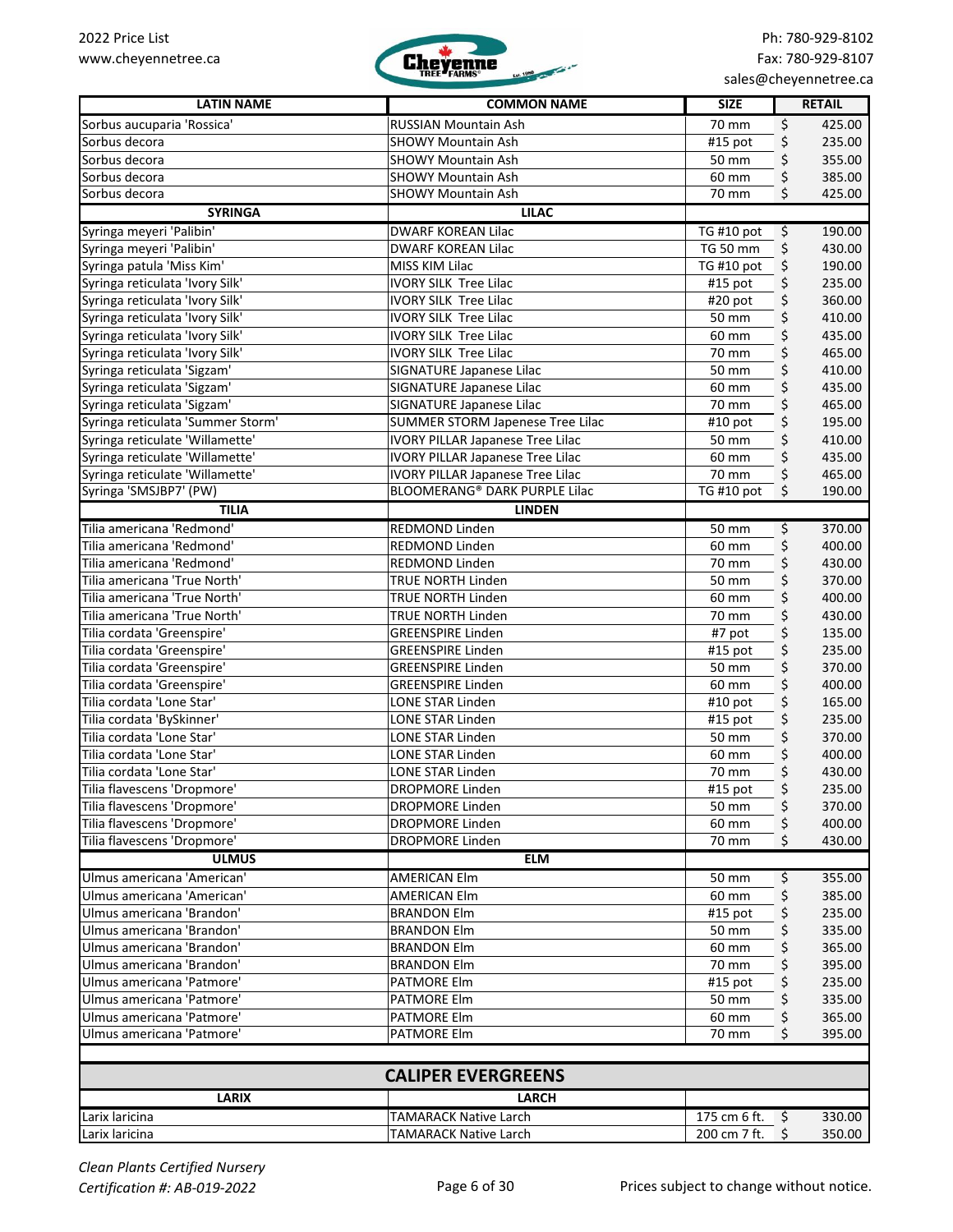

| <b>LATIN NAME</b>                                        | <b>COMMON NAME</b>                                         | <b>SIZE</b>                            | <b>RETAIL</b>    |
|----------------------------------------------------------|------------------------------------------------------------|----------------------------------------|------------------|
| Larix laricina                                           | <b>TAMARACK Native Larch</b>                               | \$<br>250 cm 8 ft.                     | 380.00           |
| Larix laricina                                           | <b>TAMARACK Native Larch</b>                               | \$<br>275 cm 9 ft.                     | 405.00           |
| Larix laricina                                           | <b>TAMARACK Native Larch</b>                               | 300 cm 10 ft. \$                       | 435.00           |
| Larix sibirica                                           | SIBERIAN Larch                                             | 175 cm 6 ft.<br>-\$                    | 330.00           |
| Larix sibirica                                           | SIBERIAN Larch                                             | 200 cm 7 ft.<br>-\$                    | 350.00           |
| Larix sibirica                                           | SIBERIAN Larch                                             | 250 cm 8 ft.<br>\$                     | 380.00           |
| Larix sibirica                                           | SIBERIAN Larch                                             | 275 cm 9 ft.<br>\$                     | 405.00           |
| Larix sibirica                                           | SIBERIAN Larch                                             | 300 cm 10 ft. \$                       | 435.00           |
| <b>PICEA</b>                                             | <b>SPRUCE</b>                                              |                                        |                  |
| Picea glauca                                             | <b>WHITE Spruce</b>                                        | 175 cm 6 ft.<br>\$                     | 330.00           |
| Picea glauca                                             | <b>WHITE Spruce</b>                                        | \$<br>200 cm 7 ft.                     | 350.00           |
| Picea glauca                                             | <b>WHITE Spruce</b>                                        | 250 cm 8 ft.<br>\$                     | 380.00           |
| Picea glauca                                             | <b>WHITE Spruce</b>                                        | 275 cm 9 ft.<br>$\ddot{\mathsf{s}}$    | 405.00           |
| Picea glauca                                             | <b>WHITE Spruce</b>                                        | 300 cm 10 ft. \$                       | 435.00           |
| Picea glauca                                             | <b>WHITE Spruce</b>                                        | 325 cm 11 ft. \$                       | 445.00           |
| Picea glauca                                             | <b>WHITE Spruce</b>                                        | 350 cm 12 ft. \$                       | 465.00           |
| Picea glauca 'Pendula'                                   | <b>WEEPING WHITE Spruce</b>                                | 175 cm 6 ft.<br>\$                     | 430.00           |
| Picea glauca 'Pendula'                                   | <b>WEEPING WHITE Spruce</b>                                | \$<br>200 cm 7 ft.                     | 450.00           |
| Picea glauca 'Pendula'                                   | <b>WEEPING WHITE Spruce</b>                                | 250 cm 8 ft.<br>\$                     | 480.00           |
| Picea glauca 'Pendula'                                   | <b>WEEPING WHITE Spruce</b>                                | 275 cm 9 ft.<br>\$                     | 515.00           |
| Picea pungens                                            | <b>COLORADO Spruce</b>                                     | 175 cm 6 ft.<br>-\$                    | 330.00           |
| Picea pungens                                            | <b>COLORADO Spruce</b>                                     | 200 cm 7 ft.<br>Ş                      | 350.00           |
| Picea pungens                                            | <b>COLORADO Spruce</b>                                     | 250 cm 8 ft.<br>\$                     | 380.00           |
| Picea pungens                                            | <b>COLORADO Spruce</b>                                     | 275 cm 9 ft.<br>\$                     | 405.00           |
| Picea pungens                                            | <b>COLORADO Spruce</b>                                     | 300 cm 10 ft. \$                       | 435.00           |
| Picea pungens                                            | <b>COLORADO Spruce</b>                                     | 325 cm 11 ft. \$                       | 445.00           |
| Picea pungens                                            | <b>COLORADO Spruce</b>                                     | 350 cm 12 ft. \$                       | 465.00           |
| Picea pungens 'Baby Blue'                                | <b>BABY BLUE Spruce</b>                                    | 175 cm 6 ft.<br>\$                     | 330.00           |
| Picea pungens 'Baby Blue'                                | <b>BABY BLUE Spruce</b>                                    | 200 cm 7 ft.<br>Ş                      | 350.00           |
| Picea pungens 'Baby Blue'                                | <b>BABY BLUE Spruce</b>                                    | 250 cm 8 ft.<br>\$                     | 380.00           |
| Picea pungens 'Baby Blue'                                | <b>BABY BLUE Spruce</b>                                    | 275 cm 9 ft.<br>\$                     | 405.00           |
| Picea pungens 'Baby Blue'                                | <b>BABY BLUE Spruce</b>                                    | 300 cm 10 ft. \$                       | 435.00           |
| Picea pungens 'Fastigiata'                               | <b>COLUMNAR BLUE Spruce</b>                                | 175 cm 6 ft.<br>\$                     | 440.00           |
| Picea pungens 'Fastigiata'                               | <b>COLUMNAR BLUE Spruce</b>                                | 200 cm 7 ft.<br>\$                     | 460.00           |
| Picea pungens 'Fastigiata'                               | <b>COLUMNAR BLUE Spruce</b>                                | 250 cm 8 ft.<br>\$                     | 490.00           |
| Picea pungens 'Fastigiata'<br>Picea pungens 'Fastigiata' | <b>COLUMNAR BLUE Spruce</b>                                | 275 cm 9 ft.<br>\$<br>300 cm 10 ft. \$ | 525.00           |
| Picea pungens 'Fastigiata'                               | <b>COLUMNAR BLUE Spruce</b><br><b>COLUMNAR BLUE Spruce</b> | 325 cm 11 ft. \$                       | 540.00<br>560.00 |
| Picea pungens 'Fastigiata'                               | <b>COLUMNAR BLUE Spruce</b>                                | 350 cm 12 ft. \$                       | 580.00           |
| Picea pungens 'Fir Ever'                                 | FIR EVER Colorado Spruce                                   | 175 cm 6 ft. $\frac{1}{2}$             | 335.00           |
| Picea pungens 'Fir Ever'                                 | FIR EVER Colorado Spruce                                   | 200 cm 7 ft. \$                        | 370.00           |
| Picea pungens 'Fir Ever'                                 | FIR EVER Colorado Spruce                                   | 250 cm 8 ft.<br>\$                     | 400.00           |
| Picea pungens 'Fir Ever'                                 | FIR EVER Colorado Spruce                                   | 275 cm 9 ft.<br>- \$                   | 425.00           |
| <b>PINUS</b>                                             | <b>PINE</b>                                                |                                        |                  |
| Pinus banksiana                                          | <b>JACK Pine</b>                                           | 175 cm 6 ft.<br>\$                     | 330.00           |
| Pinus banksiana                                          | <b>JACK Pine</b>                                           | 200 cm 7 ft.<br>\$                     | 350.00           |
| Pinus banksiana                                          | <b>JACK Pine</b>                                           | 250 cm 8 ft.<br>\$                     | 375.00           |
| Pinus banksiana                                          | <b>JACK Pine</b>                                           | 275 cm 9 ft.<br>\$                     | 405.00           |
| Pinus banksiana                                          | <b>JACK Pine</b>                                           | 300 cm 10 ft. \$                       | 435.00           |
| Pinus cembra                                             | <b>SWISS STONE Pine</b>                                    | 175 cm 6 ft.<br>\$                     | 455.00           |
| Pinus cembra                                             | <b>SWISS STONE Pine</b>                                    | 200 cm 7 ft.<br>\$                     | 495.00           |
| Pinus cembra                                             | <b>SWISS STONE Pine</b>                                    | 250 cm 8 ft.<br>\$                     | 540.00           |
| Pinus cembra                                             | <b>SWISS STONE Pine</b>                                    | 275 cm 9 ft.<br>Ş                      | 575.00           |
| Pinus cembra                                             | <b>SWISS STONE Pine</b>                                    | 300 cm 10 ft.<br>\$                    | 625.00           |
| Pinus contorta latifolia                                 | LODGEPOLE Pine                                             | 175 cm 6 ft.<br>\$                     | 330.00           |
| Pinus contorta latifolia                                 | LODGEPOLE Pine                                             | 200 cm 7 ft.<br>\$                     | 350.00           |
| Pinus contorta latifolia                                 | LODGEPOLE Pine                                             | 250 cm 8 ft.<br>\$                     | 375.00           |
| Pinus contorta latifolia                                 | LODGEPOLE Pine                                             | 275 cm 9 ft.<br>\$                     | 405.00           |
| Pinus contorta latifolia                                 | LODGEPOLE Pine                                             | 300 cm 10 ft. \$                       | 435.00           |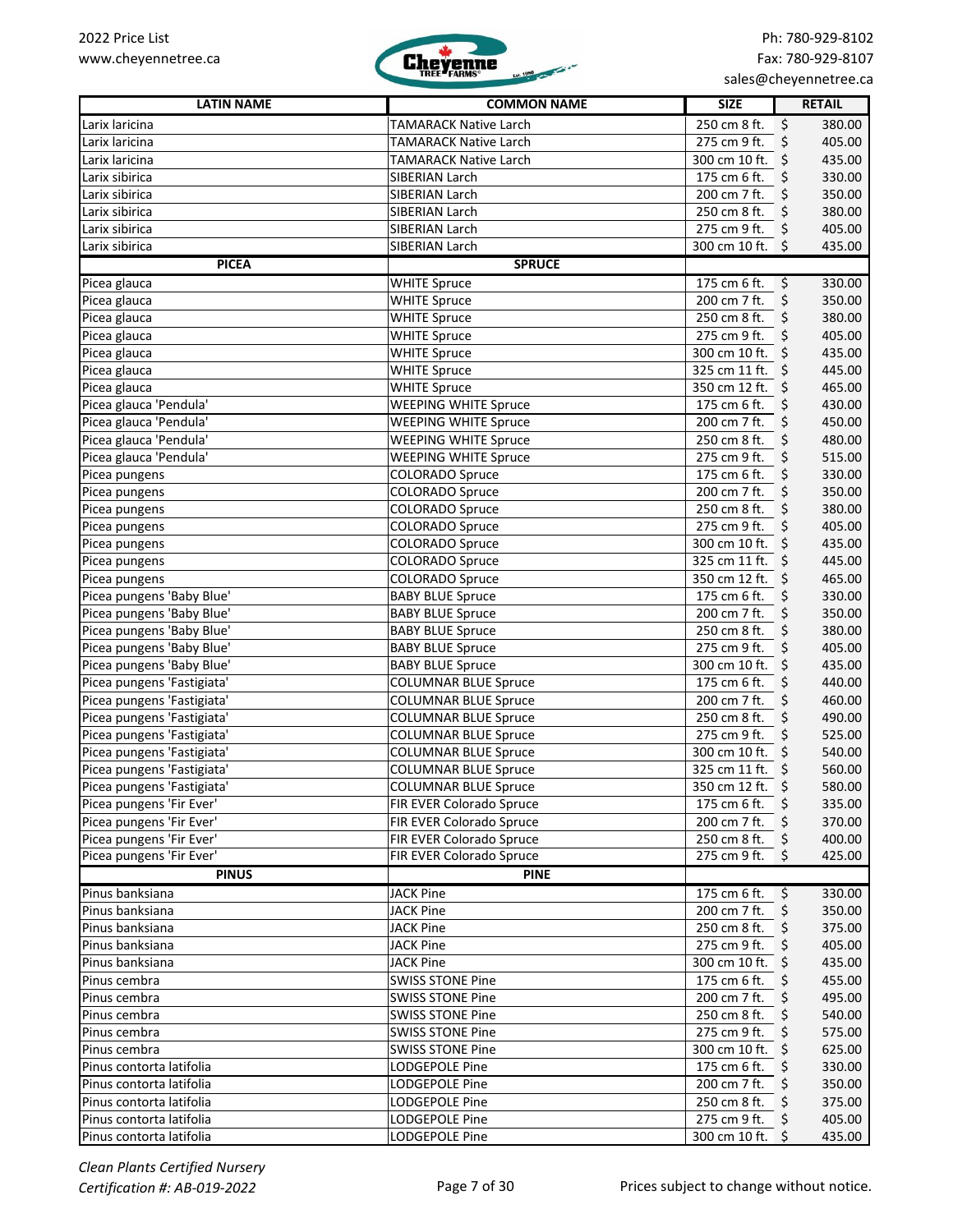

| <b>LATIN NAME</b>                                               | <b>COMMON NAME</b>              | <b>SIZE</b>          | <b>RETAIL</b> |
|-----------------------------------------------------------------|---------------------------------|----------------------|---------------|
| Pinus contorta latifolia                                        | <b>LODGEPOLE Pine</b>           | 325 cm 11 ft. \$     | 450.00        |
| Pinus contorta latifolia                                        | LODGEPOLE Pine                  | 350 cm 12 ft.        | 470.00<br>S.  |
| Pinus mugo uncinata                                             | <b>MOUNTAIN Pine</b>            | 175 cm 6 ft.         | 330.00<br>\$  |
| Pinus mugo uncinata                                             | <b>MOUNTAIN Pine</b>            | 200 cm 7 ft.         | \$<br>360.00  |
| Pinus mugo uncinata                                             | <b>MOUNTAIN Pine</b>            | 250 cm 8 ft.         | \$<br>395.00  |
| Pinus mugo uncinata                                             | <b>MOUNTAIN Pine</b>            | 275 cm 9 ft.         | 425.00<br>\$  |
| Pinus mugo uncinata                                             | <b>MOUNTAIN Pine</b>            | 300 cm 10 ft. \$     | 445.00        |
| Pinus ponderosa                                                 | <b>PONDEROSA Pine</b>           | 175 cm 6 ft.         | 350.00<br>\$  |
| Pinus ponderosa                                                 | <b>PONDEROSA Pine</b>           | 200 cm 7 ft.         | 380.00<br>\$  |
| Pinus ponderosa                                                 | PONDEROSA Pine                  | 250 cm 8 ft.         | 420.00<br>\$  |
| Pinus ponderosa                                                 | PONDEROSA Pine                  | 275 cm 9 ft.         | 460.00<br>\$  |
| Pinus ponderosa                                                 | PONDEROSA Pine                  | 300 cm 10 ft.        | \$<br>485.00  |
| Pinus strobus                                                   | <b>EASTERN White Pine</b>       | 175 cm 6 ft.         | 330.00<br>\$  |
| Pinus strobus                                                   | <b>EASTERN White Pine</b>       | 200 cm 7 ft.         | \$<br>365.00  |
| Pinus strobus                                                   | <b>EASTERN White Pine</b>       | 250 cm 8 ft.         | 410.00<br>\$  |
| Pinus strobus                                                   | <b>EASTERN White Pine</b>       | 275 cm 9 ft.         | 445.00<br>\$  |
| Pinus strobus                                                   | <b>EASTERN White Pine</b>       | 300 cm 10 ft.        | 465.00<br>\$  |
| Pinus sylvestris                                                | <b>SCOTS Pine</b>               | 175 cm 6 ft.         | 330.00<br>\$  |
| Pinus sylvestris                                                | <b>SCOTS Pine</b>               | 200 cm 7 ft.         | \$<br>350.00  |
| Pinus sylvestris                                                | <b>SCOTS Pine</b>               | 250 cm 8 ft.         | \$<br>375.00  |
| Pinus sylvestris                                                | <b>SCOTS Pine</b>               | 275 cm 9 ft.         | 405.00<br>\$  |
| Pinus sylvestris                                                | <b>SCOTS Pine</b>               | 300 cm 10 ft. \$     | 435.00        |
| Pinus sylvestris                                                | <b>SCOTS Pine</b>               | 325 cm 11 ft. \$     | 450.00        |
| Pinus sylvestris                                                | <b>SCOTS Pine</b>               | 350 cm 12 ft. \$     | 520.00        |
| <b>THUJA</b>                                                    | <b>CEDAR</b>                    |                      |               |
| Thuja occidentalis 'Skybound'                                   | <b>SKYBOUND Upright Cedar</b>   | 175 cm 6 ft.         | 205.00<br>\$  |
| Thuja occidentalis 'Skybound'                                   | <b>SKYBOUND Upright Cedar</b>   | 200 cm 7 ft.         | Ś.<br>230.00  |
|                                                                 |                                 |                      |               |
|                                                                 |                                 |                      |               |
|                                                                 | <b>POTTED EVERGREENS</b>        |                      |               |
| <b>ABIES</b>                                                    | <b>FIR</b>                      |                      |               |
| Abies balsamea 'Nana'                                           | <b>DWARF BALSAM Fir</b>         | #2 pot               | \$<br>34.95   |
| Abies balsamea 'Nana'                                           | <b>DWARF BALSAM Fir</b>         | #5 pot               | \$<br>54.95   |
| <b>JUNIPERUS</b>                                                | <b>JUNIPER</b>                  |                      |               |
| Juniperus chinensis 'Gold Coast'                                | GOLD COAST/OLD GOLD Juniper     | $\overline{4}$ 2 pot | \$<br>34.95   |
| Juniperus chinensis 'Gold Coast'                                | GOLD COAST/OLD GOLD Juniper     | #5 pot               | \$<br>49.95   |
| Juniperus communis 'Alpine Carpet'                              | <b>ALPINE CARPET Juniper</b>    | #2 pot               | 34.95<br>\$   |
| Juniperus communis 'Effusa'                                     | COMMON/EFFUSA Juniper           | #2 pot               | \$<br>34.95   |
| Juniperus communis 'Effusa'                                     | COMMON/EFFUSA Juniper           | #5 pot               | \$<br>49.95   |
| Juniperus communis 'Green Carpet'                               | <b>GREEN CARPET Juniper</b>     | #2 pot               | \$<br>34.95   |
| Juniperus communis 'Green Carpet'                               | <b>GREEN CARPET Juniper</b>     | #5 pot               | \$<br>49.95   |
| Juniperus hor. 'Limeglow'                                       | <b>LIME GLOW Juniper</b>        | #2 pot               | \$<br>34.95   |
| Juniperus horizontalis 'Andorra'                                | ANDORRA/YOUNGSTOWN Juniper      | #2 pot               | \$<br>34.95   |
| Juniperus horizontalis 'Andorra'                                | ANDORRA/YOUNGSTOWN Juniper      | #5 pot               | \$<br>49.95   |
| Juniperus horizontalis 'Blue Chip'                              | <b>BLUE CHIP Juniper</b>        | #2 pot               | \$<br>34.95   |
| Juniperus horizontalis 'Blue Chip'                              | <b>BLUE CHIP Juniper</b>        | #5 pot               | \$<br>49.95   |
| Juniperus horizontalis 'Blue Prince'                            | <b>BLUE PRINCE Juniper</b>      | #2 pot               | \$<br>34.95   |
| Juniperus horizontalis 'Blue Prince'                            | <b>BLUE PRINCE Juniper</b>      | #5 pot               | \$<br>49.95   |
| Juniperus horizontalis 'Hughes'                                 | <b>HUGHES Juniper</b>           | #2 pot               | \$<br>34.95   |
| Juniperus horizontalis 'Hughes'                                 | <b>HUGHES Juniper</b>           | #5 pot               | \$<br>49.95   |
| Juniperus horizontalis 'Monber'                                 | <b>ICEE BLUE Juniper</b>        | #2 pot               | \$<br>34.95   |
| Juniperus horizontalis 'Prince of Wales'                        | PRINCE OF WALES Juniper         | #2 pot               | \$<br>34.95   |
| Juniperus horizontalis 'Wiltonii'                               | <b>BLUE RUG/WILTONI Juniper</b> | #2 pot               | \$<br>34.95   |
| Juniperus horizontalis 'Wiltonii'                               | <b>BLUE RUG/WILTONI Juniper</b> |                      | 49.95         |
|                                                                 |                                 | #5 pot               | \$            |
| Juniperus pf. 'Pfitzeriana Aurea'<br>Juniperus sabina 'Arcadia' | <b>GOLDEN PFITZER Juniper</b>   | #2 pot               | \$<br>34.95   |
|                                                                 | ARCADIA Juniper                 | #2 pot               | \$<br>34.95   |
| Juniperus sabina 'Arcadia'                                      | <b>ARCADIA Juniper</b>          | #5 pot               | \$<br>49.95   |
| Juniperus sabina 'Blue Danube'                                  | <b>BLUE DANUBE Juniper</b>      | #2 pot               | \$<br>34.95   |
| Juniperus sabina 'Blue Danube'                                  | <b>BLUE DANUBE Juniper</b>      | #5 pot               | \$.<br>49.95  |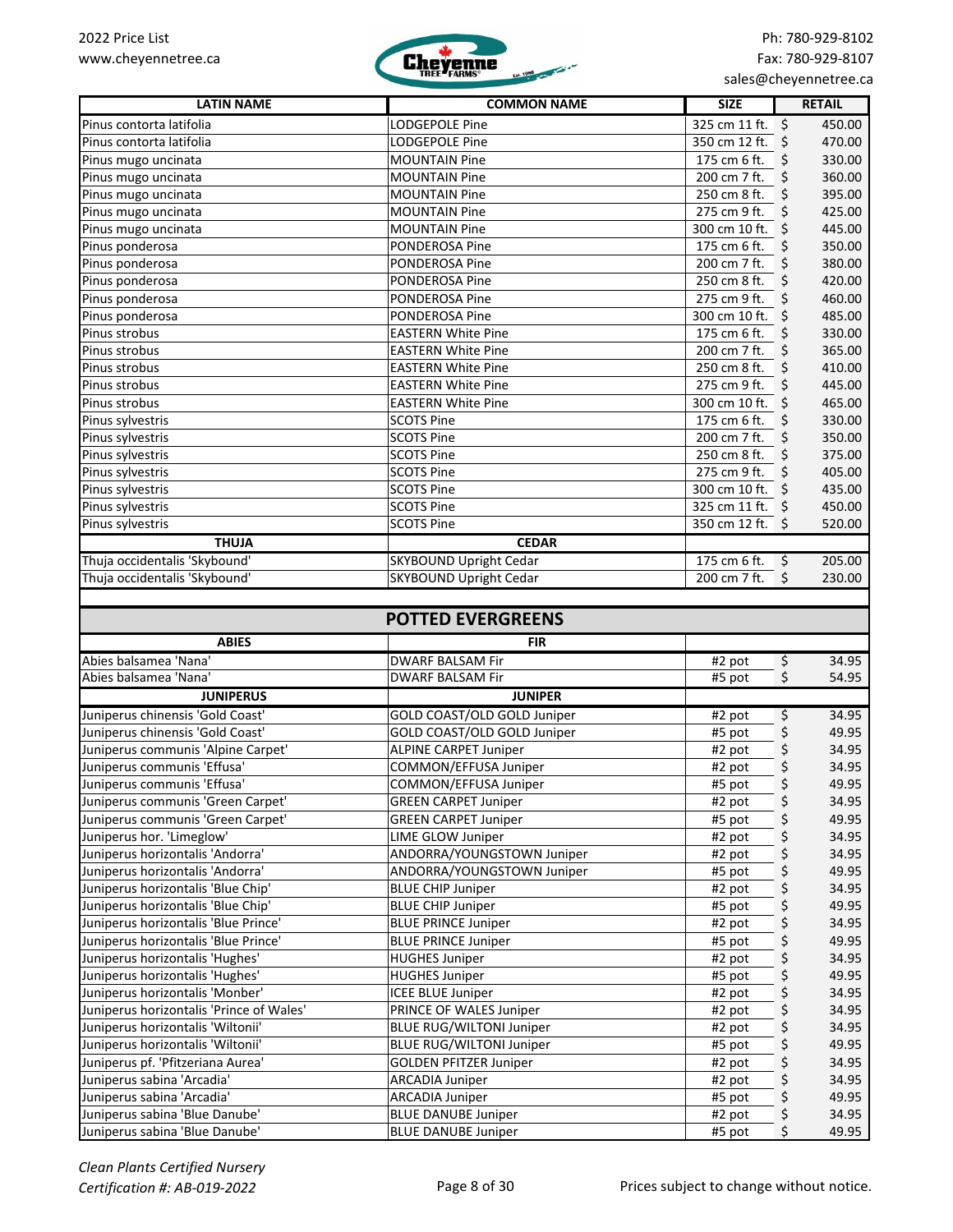

| <b>LATIN NAME</b>                   | <b>COMMON NAME</b>                | <b>SIZE</b>         | <b>RETAIL</b>                    |
|-------------------------------------|-----------------------------------|---------------------|----------------------------------|
| Juniperus sabina 'Broadmoor'        | <b>BROADMOOR Juniper</b>          | #5 pot              | \$<br>49.95                      |
| Juniperus sabina 'Buffalo'          | <b>BUFFALO Juniper</b>            | #2 pot              | \$<br>34.95                      |
| Juniperus sabina 'Buffalo'          | <b>BUFFALO Juniper</b>            | #5 pot              | \$<br>49.95                      |
| Juniperus sabina 'Monna'            | CALGARY CARPET Juniper            | #2 pot              | \$<br>34.95                      |
| Juniperus sabina 'Monna'            | CALGARY CARPET Juniper            | #5 pot              | \$<br>49.95                      |
| Juniperus sabina 'New Blue Tam'     | NEW BLUE TAMARIX Juniper          | #2 pot              | \$<br>34.95                      |
| Juniperus sabina 'New Blue Tam'     | NEW BLUE TAMARIX Juniper          | #5 pot              | \$<br>49.95                      |
| Juniperus sabina 'Savin'            | <b>SAVIN Juniper</b>              | #2 pot              | \$<br>34.95                      |
| Juniperus sabina 'Savin'            | SAVIN Juniper                     | #5 pot              | \$<br>49.95                      |
| Juniperus sabina 'Skandia'          | SKANDIA Juniper                   | #2 pot              | \$<br>34.95                      |
| Juniperus sabina 'Skandia'          | SKANDIA Juniper                   | #5 pot              | \$<br>49.95                      |
| Juniperus squamata 'Blue Carpet'    | <b>BLUE CARPET Juniper</b>        | #2 pot              | \$<br>34.95                      |
| Juniperus squamata 'Blue Star'      | <b>BLUE STAR Juniper</b>          | #2 pot              | \$<br>34.95                      |
| Juniperus squamata 'Blue Star'      | <b>BLUE STAR Juniper</b>          | #5 pot              | \$<br>49.95                      |
| <b>JUNIPERUS</b>                    | <b>UPRIGHT JUNIPERS</b>           |                     |                                  |
| Juniperus scopulorum 'Moonglow'     | MOONGLOW Upright Juniper          | #5 pot              | \$<br>104.95                     |
| Juniperus scopulorum 'Moonglow'     | MOONGLOW Upright Juniper          | #10 pot             | \$<br>175.00                     |
| Juniperus scopulorum 'Wichita Blue' | WICHITA BLUE Upright Juniper      | #5 pot              | \$<br>104.95                     |
| Juniperus scopulorum 'Wichita Blue' | WICHITA BLUE Upright Juniper      | #10 pot             | \$<br>175.00                     |
| Juniperus virginiana 'Blue Arrow'   | <b>BLUE ARROW Upright Juniper</b> | #5 pot              | \$<br>104.95                     |
| Juniperus virginiana 'Blue Arrow'   | <b>BLUE ARROW Upright Juniper</b> | #10 pot             | \$<br>175.00                     |
| Juniperus virginiana 'Skyrocket'    | <b>SKYROCKET Upright Juniper</b>  | #5 pot              | \$<br>104.95                     |
| Juniperus virginiana 'Skyrocket'    | SKYROCKET Upright Juniper         | #10 pot             | \$<br>175.00                     |
| <b>LARIX</b>                        | <b>LARCH</b>                      |                     |                                  |
| Larix sibirica                      | SIBERIAN Larch                    | $\overline{42}$ pot | \$<br>34.95                      |
| Larix sibirica                      | SIBERIAN Larch                    | #5 pot              | \$<br>62.95                      |
| <b>PICEA</b>                        | <b>SPRUCE</b>                     |                     |                                  |
| Picea abies 'Cupressina'            | <b>COLUMNAR NORWAY Spruce</b>     | #7 pot              | \$<br>150.00                     |
| Picea abies 'Little Gem'            | <b>LITTLE GEM Spruce</b>          | #2 pot              | \$<br>34.95                      |
| Picea abies 'Little Gem'            | <b>LITTLE GEM Spruce</b>          | #5 pot              | \$<br>59.95                      |
| Picea abies 'Nidiformis'            | <b>NEST Spruce</b>                | #2 pot              | \$<br>34.95                      |
| Picea abies 'Nidiformis'            | <b>NEST Spruce</b>                | #5 pot              | \$<br>56.95                      |
| Picea abies 'Pendula'               | <b>WEEPING NORWAY Spruce</b>      | #5 pot              | \$<br>120.00                     |
| Picea glauca                        | <b>WHITE Spruce</b>               | #2 pot              | \$<br>34.95                      |
| Picea glauca 'North Pole'           | NORTH POLE White Spruce           | #15 pot             | \$<br>190.00                     |
| Picea glauca 'Pendula'              | <b>WEEPING WHITE Spruce</b>       | #7 pot              | \$<br>235.00                     |
| Picea pungens 'Baby Blue'           | <b>BABY BLUE Spruce</b>           | #10 pot             | \$<br>160.00                     |
| Picea pungens 'Fastigiata'          | <b>COLUMNAR BLUE Spruce</b>       | #5 pot              | \$<br>120.00                     |
| Picea pungens 'Globosa'             | <b>DWARF GLOBE Blue Spruce</b>    | #5 pot              | \$<br>120.00                     |
| Picea pungens 'Globosa'             | <b>DWARF GLOBE Blue Spruce</b>    | #10 pot             | 195.00<br>\$                     |
| Picea pungens 'Globosa'             | <b>DWARF GLOBE Blue Spruce</b>    | TG #5 pot           | \$<br>180.00                     |
| <b>PINUS</b>                        | <b>PINE</b>                       |                     |                                  |
| Pinus mugo                          | MUGO Pine                         | #2 pot              | \$<br>34.95                      |
| Pinus mugo                          | MUGO Pine                         | #5 pot              | \$<br>49.95                      |
| Pinus mugo 'Mops'                   | MOPS Mugo Pine                    | #5 pot              | \$<br>69.95                      |
| Pinus mugo pumilio                  | DWARF MUGO Pine                   | #2 pot              | \$<br>34.95                      |
| Pinus mugo pumilio                  | <b>DWARF MUGO Pine</b>            | #5 pot              | \$<br>49.95                      |
| Pinus mugo 'Slowmound'              | SLOWMOUND Mugo Pine               | #5 pot              | \$<br>69.95                      |
| Pinus mugo uncinata                 | <b>MOUNTAIN Pine</b>              | #2 pot              | \$<br>34.95                      |
| Pinus mugo uncinata                 | <b>MOUNTAIN Pine</b>              | #5 pot              | \$<br>54.95                      |
| Pinus mugo uncinata                 | <b>MOUNTAIN Pine</b>              | #10 pot             | \$<br>140.00                     |
| Pinus ponderosa                     | PONDEROSA Pine                    | #5 pot              | \$<br>52.95                      |
| Pinus sylvestris                    | <b>SCOTS Pine</b>                 | #2 pot              | \$<br>34.95                      |
| Pinus sylvestris 'Fastigiata'       | <b>COLUMNAR SCOTS Pine</b>        | #10 pot             | \$<br>195.00                     |
| Pinus sylvestris 'Glauca Nana'      | <b>DWARF BLUE Scots Pine</b>      | #5 pot              | \$<br>109.95                     |
| <b>PSEUDOTSUGA</b>                  | <b>FIR</b>                        |                     |                                  |
| Pseudotsuga menziesii               | <b>DOUGLAS Fir</b>                | #10 pot             | $\overline{\varsigma}$<br>140.00 |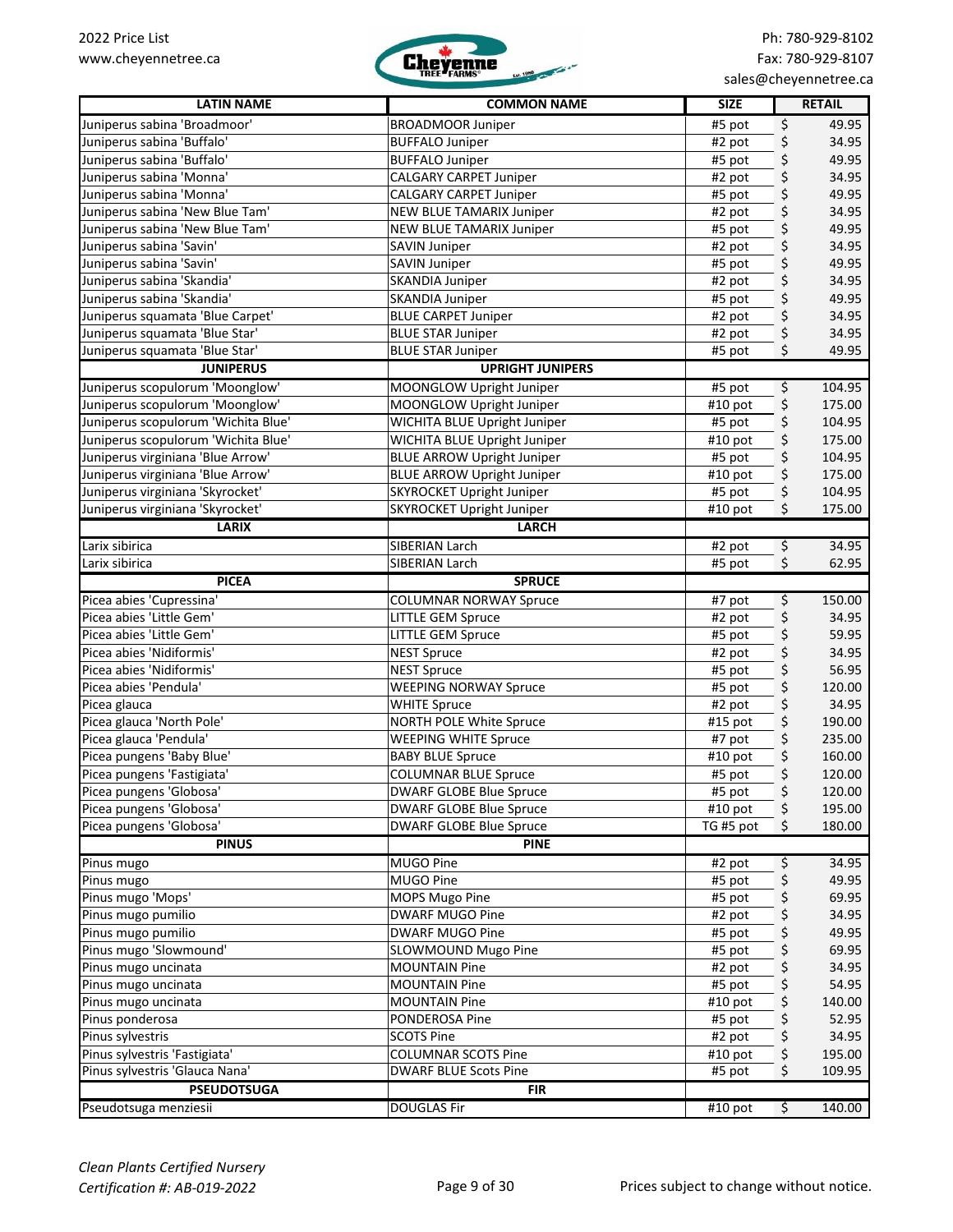

| <b>LATIN NAME</b>                    | <b>COMMON NAME</b>                       | <b>SIZE</b>               | <b>RETAIL</b>                         |
|--------------------------------------|------------------------------------------|---------------------------|---------------------------------------|
| <b>RHODODENDRON</b>                  | <b>AZALEA</b>                            |                           |                                       |
| Rhododendron (AZ) 'Golden Lights'    | <b>GOLDEN LIGHTS Azalea</b>              | #2 pot                    | \$<br>34.95                           |
| Rhododendron 'Northern Hi Lights'    | NORTHERN HI LIGHTS Azalea                | #2 pot                    | \$<br>34.95                           |
| Rhododendron 'Northern Lights'       | <b>NORTHERN LIGHTS Azalea</b>            | #2 pot                    | \$<br>34.95                           |
| Rhododendron 'Orchid Lights'         | <b>ORCHID LIGHTS Azalea</b>              | #2 pot                    | \$<br>34.95                           |
| Rhododendron 'Orchid Lights'         | <b>ORCHID LIGHTS Azalea</b>              | #5 pot                    | \$<br>45.95                           |
| Rhododendron 'PJM'                   | PJM Rhododendron                         | #2 pot                    | \$<br>34.95                           |
| Rhododendron 'PJM'                   | PJM Rhododendron                         | #5 pot                    | \$<br>45.95                           |
| Rhododendron 'PJM Elite'             | PJM ELITE Rhododendron                   | #2 pot                    | \$<br>34.95                           |
| Rhododendron 'Ramapo'                | RAMAPO Rhododendron                      | #2 pot                    | \$<br>34.95                           |
| <b>TAXUS</b>                         | <b>YEW</b>                               |                           |                                       |
| Taxus cuspidata 'Morden'             | <b>MORDEN Yew</b>                        | #2 pot                    | $\varsigma$<br>36.95                  |
| Taxus cuspidata 'Morden'             | <b>MORDEN Yew</b>                        | #5 pot                    | \$<br>56.95                           |
| Taxus media 'Tauntonii'              | <b>TAUNTON SPREADING Yew</b>             | #5 pot                    | \$<br>56.95                           |
| <b>THUJA</b>                         | <b>CEDAR</b>                             |                           |                                       |
| Thuja occidentalis 'Brandon'         | <b>BRANDON PYRAMID Upr. Cedar</b>        | #10 pot                   | \$<br>109.95                          |
| Thuja occidentalis 'Danica'          | DANICA DWARF Globe Cedar                 | #2 pot                    | \$<br>34.95                           |
| Thuja occidentalis 'Danica'          | DANICA DWARF Globe Cedar                 | #5 pot                    | \$<br>52.95                           |
| Thuja occidentalis 'Degroot's Spire' | DEGROOTS SPIRE Upr. Cedar                | #7 pot                    | \$<br>94.95                           |
| Thuja occidentalis 'Degroot's Spire' | DEGROOTS SPIRE Upr. Cedar                | #15 pot                   | \$<br>115.00                          |
| Thuja occidentalis 'Fire Chief'      | FIRE CHIEF Cedar                         | #2 pot                    | \$<br>34.95                           |
| Thuja occidentalis 'Golden globe'    | <b>GOLDEN GLOBE Cedar</b>                | #2 pot                    | \$<br>34.95                           |
| Thuja occidentalis 'Golden globe'    | <b>GOLDEN GLOBE Cedar</b>                | #5 pot                    | \$<br>52.95                           |
| Thuja occidentalis 'Hetz Midget'     | <b>HETZ MIDGET Globe Cedar</b>           | #2 pot                    | \$<br>34.95                           |
| Thuja occidentalis 'Hetz Midget'     | <b>HETZ MIDGET Globe Cedar</b>           | #5 pot                    | \$<br>52.95                           |
| Thuja occidentalis 'Holmstrup'       | HOLMSTRUP Upright Cedar                  | #5 pot                    | \$<br>52.95                           |
| Thuja occidentalis 'Little Giant'    | LITTLE GIANT Globe Cedar                 | #2 pot                    | \$<br>34.95                           |
| Thuja occidentalis 'Little Giant'    | LITTLE GIANT Globe Cedar                 | #5 pot                    | \$<br>52.95                           |
| Thuja occidentalis 'Skybound'        | <b>SKYBOUND Upright Cedar</b>            | #7 pot                    | \$<br>94.95                           |
| Thuja occidentalis 'Woodwardii'      | WOODWARDII Globe Cedar                   | #5 pot                    | \$<br>52.95                           |
|                                      |                                          |                           |                                       |
|                                      | <b>POTTED SHRUBS</b>                     |                           |                                       |
| <b>ACER</b>                          | <b>MAPLE</b>                             |                           |                                       |
| Acer ginnala                         | <b>AMUR Maple</b>                        | Shrub#2 pot $\frac{1}{2}$ | 30.95                                 |
| Acer ginnala                         | <b>AMUR Maple</b>                        | Shrub#5 pot $$$           | 47.95                                 |
| <b>ALNUS</b>                         | <b>ALDER</b>                             |                           |                                       |
|                                      |                                          |                           |                                       |
| Alnus crispa                         | <b>GREEN Alder</b><br><b>GREEN Alder</b> | #2 pot<br>$#5$ pot        | \$<br>30.95<br>$\frac{1}{2}$<br>47.95 |
| Alnus crispa<br><b>AMELANCHIER</b>   | <b>SASKATOON</b>                         |                           |                                       |
| Amelanchier alnifolia                | <b>NATIVE Saskatoon</b>                  | #1 pot                    | \$<br>19.95                           |
| Amelanchier alnifolia                | <b>NATIVE Saskatoon</b>                  | #2 pot                    | \$<br>30.95                           |
| Amelanchier alnifolia                | <b>NATIVE Saskatoon</b>                  | #5 pot                    | \$<br>47.95                           |
| Amelanchier alnifolia 'Northline'    | NORTHLINE Saskatoon                      | #2 pot                    | \$<br>32.95                           |
| Amelanchier alnifolia 'Obelisk' (FE) | STANDING OVATION™ Serviceberry           |                           | \$<br>36.95                           |
| Amelanchier alnifolia 'Regent'       | REGENT Saskatoon                         | #2 pot                    | 32.95                                 |
| Amelanchier alnifolia 'Smoky'        | <b>SMOKY Saskatoon</b>                   | #2 pot<br>#1 pot          | \$<br>19.95                           |
| Amelanchier alnifolia 'Smoky'        | <b>SMOKY Saskatoon</b>                   | #2 pot                    | \$<br>\$<br>32.95                     |
| <b>ANDROMEDA</b>                     | <b>BOG ROSEMARY</b>                      |                           |                                       |
| Andromeda polifolia 'Blue Ice'       | <b>BLUE ICE BOG Rosemary</b>             | #1 pot                    | \$<br>21.95                           |
| <b>ARONIA</b>                        | <b>CHOKEBERRY</b>                        |                           |                                       |
| Aronia melanocarpa 'Autumn Magic'    | <b>AUTUMN MAGIC Black Chokeberry</b>     | #2 pot                    | \$<br>30.95                           |
| Aronia melanocarpa 'UCONNAM165' (PW) | LOW SCAPE MOUND® Chokeberry              | #2 pot                    | \$<br>36.95                           |
| <b>BERBERIS</b>                      | <b>BARBERRY</b>                          |                           |                                       |
| Berberis thunbergii 'Aurea Nana'     | <b>DWARF GOLDEN Barberry</b>             | #2 pot                    | $\varsigma$<br>39.95                  |
| Berberis thunbergii 'Aurea Nana'     | <b>DWARF GOLDEN Barberry</b>             | #5 pot                    | \$<br>56.95                           |
| Berberis thunbergii 'Bailone'        | <b>RUBY CAROUSEL Barberry</b>            | #2 pot                    | \$<br>39.95                           |
| Berberis thunbergii 'Concorde'       | <b>CONCORDE Barberry</b>                 | #2 pot                    | \$<br>39.95                           |
|                                      |                                          |                           |                                       |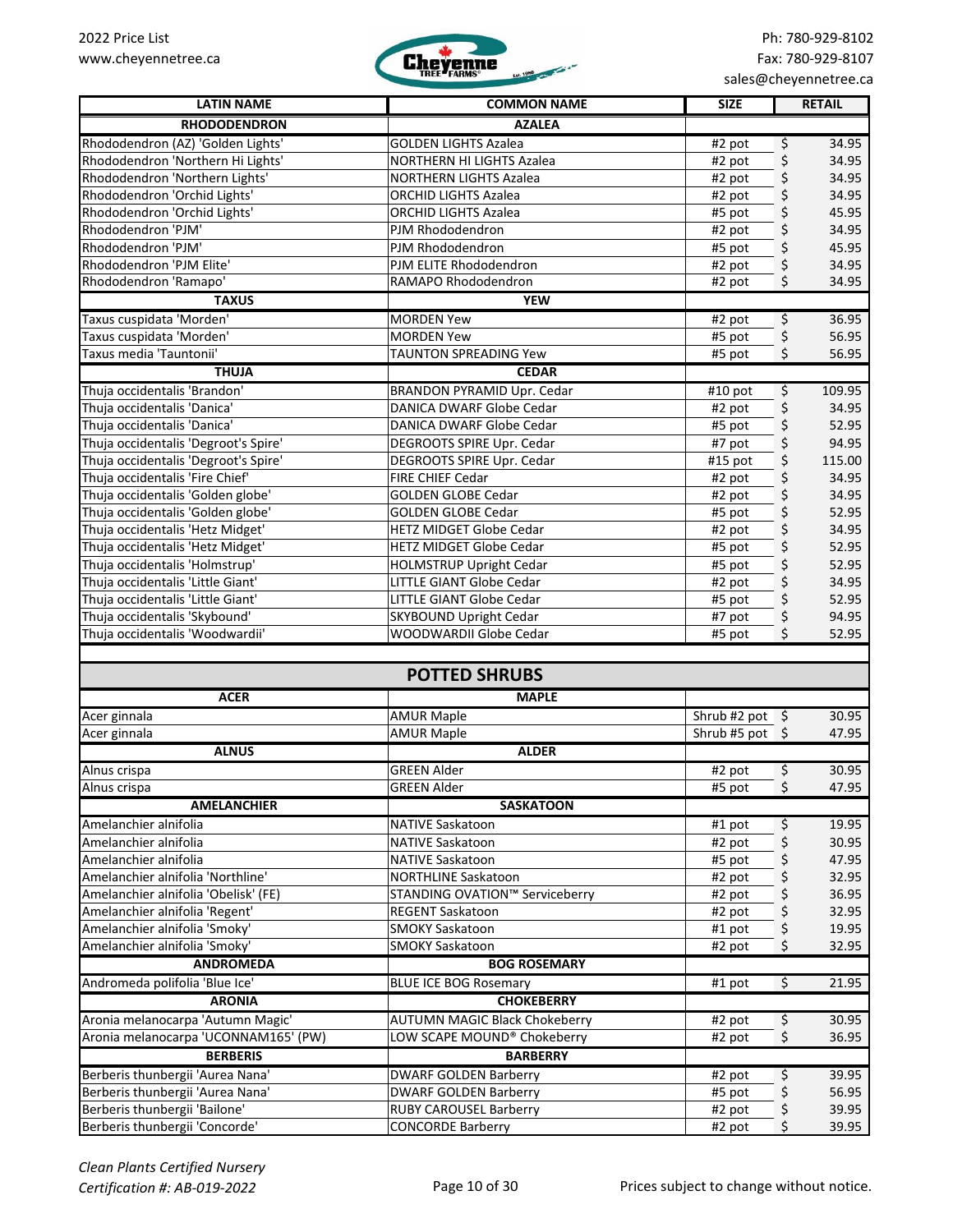

| <b>LATIN NAME</b>                         | <b>COMMON NAME</b>                       | <b>SIZE</b>        | <b>RETAIL</b>                          |
|-------------------------------------------|------------------------------------------|--------------------|----------------------------------------|
| Berberis thunbergii 'Concorde'            | <b>CONCORDE Barberry</b>                 | #5 pot             | \$<br>56.95                            |
| Berberis thunbergii 'Gentry'              | ROYAL BURGUNDY Barberry                  | #2 pot             | \$<br>39.95                            |
| Berberis thunbergii 'Gentry'              | ROYAL BURGUNDY Barberry                  | #5 pot             | \$<br>56.95                            |
| Berberis thunbergii 'Monlers'             | <b>GOLDEN NUGGET Barberry</b>            | #2 pot             | \$<br>39.95                            |
| Berberis thunbergii 'Monomb'              | <b>CHERRY BOMB Barberry</b>              | #5 pot             | \$<br>56.95                            |
| Berberis thunbergii 'Monry' PP11332       | SUNSATION <sup>®</sup> Japanese Barberry | #2 pot             | \$<br>39.95                            |
| Berberis thunbergii 'Monry' PP11332       | SUNSATION® Japanese Barberry             | #5 pot             | \$<br>56.95                            |
| Berberis thunbergii 'Rose Glow'           | ROSE GLOW Barberry                       | #2 pot             | \$<br>39.95                            |
| Berberis thunbergii 'Rose Glow'           | ROSE GLOW Barberry                       | #5 pot             | \$<br>56.95                            |
| Berberis thunbergii 'Tara'                | <b>EMERALD CAROUSEL Barberry</b>         | #2 pot             | \$<br>39.95                            |
| Berberis thunbergii 'Tara'                | <b>EMERALD CAROUSEL Barberry</b>         | #5 pot             | \$<br>56.95                            |
| <b>BETULA</b>                             | <b>BIRCH</b>                             |                    |                                        |
| Betula glandulosa                         | <b>BOG/SWAMP Birch</b>                   | #2 pot             | \$<br>30.95                            |
| Betula glandulosa                         | <b>BOG/SWAMP Birch</b>                   | #5 pot             | \$<br>47.95                            |
| Betula nana                               | <b>DWARF ARCTIC Birch</b>                | #2 pot             | \$<br>32.95                            |
| <b>BUXUS</b>                              | <b>BOXWOOD</b>                           |                    |                                        |
| <b>Buxus 'Green Mountain'</b>             | <b>GREEN MOUNTAIN Boxwood</b>            | $\frac{1}{42}$ pot | $\overline{\mathcal{S}}$<br>34.95      |
| <b>Buxus 'Green Mountain'</b>             | <b>GREEN MOUNTAIN Boxwood</b>            | #5 pot             | \$<br>47.95                            |
| <b>CARAGANA</b>                           | <b>CARAGANA</b>                          |                    |                                        |
| Caragana arborescens                      | <b>COMMON Caragana</b>                   | #10 pot            | \$<br>69.95                            |
| Caragana arborescens                      | <b>COMMON Caragana</b>                   | #2 pot             | \$<br>30.95                            |
| Caragana frutex 'Globosa'                 | <b>GLOBE Caragana</b>                    | #2 pot             | \$<br>34.95                            |
| Caragana frutex 'Globosa'                 | <b>GLOBE Caragana</b>                    | #5 pot             | \$<br>49.95                            |
| Caragana pygmaea                          | PYGMY Caragana                           | #2 pot             | \$<br>30.95                            |
| <b>CORNUS</b>                             | <b>DOGWOOD</b>                           |                    |                                        |
| Cornus alba 'Bailhalo'                    | <b>IVORY HALO<sup>®</sup> Dogwood</b>    | #2 pot             | $\overline{\mathcal{L}}$<br>30.95      |
| Cornus alba 'Bailhalo'                    | <b>IVORY HALO® Dogwood</b>               | #5 pot             | \$<br>47.95                            |
| Cornus alba 'Bud's Yellow'                | <b>BUDS YELLOW Dogwood</b>               | #2 pot             | \$<br>30.95                            |
| Cornus alba 'Elegantissima'               | SILVER LEAF Dogwood                      | #2 pot             | \$<br>30.95                            |
| Cornus alba 'Gouchaultii'                 | <b>GOLDEN VARIEGATED Dogwood</b>         | #2 pot             | \$<br>30.95                            |
| Cornus alba 'Jefreb'                      | LITTLE REBEL <sup>®</sup> Dogwood        | #2 pot             | \$<br>32.95                            |
| Cornus alba 'Kesselringii'                | <b>KESSELRING Dogwood</b>                | #2 pot             | \$<br>30.95                            |
| Cornus alba 'Neon Burst' (FE)             | NEON BURST™ Dogwood                      | #2 pot             | \$<br>34.95                            |
| Cornus alba 'Prairie Fire'                | PRAIRIE FIRE Dogwood                     | #2 pot             | \$<br>30.95                            |
| Cornus alba 'Sibirica'                    | SIBERIAN Dogwood                         | #2 pot             | \$<br>30.95                            |
| Cornus sericea                            | <b>RED OSIER Dogwood</b>                 | #2 pot             | \$<br>30.95                            |
| Cornus sericea                            | RED OSIER Dogwood                        | #5 pot             | \$<br>47.95                            |
| Cornus sericea 'Flaviramea'               | YELLOW TWIG Dogwood                      | #2 pot             | \$<br>30.95                            |
| Cornus sericea 'Kelseyi'                  | KELSEY DWARF Dogwood                     | #2 pot             | \$<br>32.95                            |
| Cornus sericea 'Kelseyi'                  | KELSEY DWARF Dogwood                     | #5 pot             | \$<br>49.95                            |
| Cornus stolonifera 'Farrow' (PW)          | ARCTIC FIRE® Red Dogwood                 | #2 pot             | \$<br>34.95                            |
| Cornus stolonifera 'Farrow' (PW)          | ARCTIC FIRE® Red Dogwood                 | #5 pot             | \$<br>54.95                            |
| <b>CORYLUS</b>                            | <b>HAZELNUT</b>                          |                    |                                        |
| Corylus cornuta                           | <b>BEAKED HAZELNUT</b>                   | #2 pot             | $\overline{\mathcal{S}}$<br>35.95      |
| <b>COTONEASTER</b>                        | <b>COTONEASTER</b>                       |                    |                                        |
| Cotoneaster apiculatus                    | <b>CRANBERRY Cotoneaster</b>             | #2 pot             | 32.95                                  |
| Cotoneaster lucidus (acutifolius)         | COTONEASTER                              | #2 pot             | \$<br>\$<br>30.95                      |
| Cotoneaster lucidus (acutifolius)         | COTONEASTER                              | #5 pot             | \$<br>47.95                            |
| <b>CYTISUS</b>                            | <b>BROOM</b>                             |                    |                                        |
| Cytisus decumbens                         | <b>YELLOW Broom</b>                      |                    | 34.95                                  |
|                                           | <b>PURPLE Broom</b>                      | #2 pot             | $\overline{\mathbf{r}}$<br>\$<br>34.95 |
| Cytisus purpurea<br><b>DIERVILLA</b>      | <b>DWARF BUSH HONEYSUCKLE</b>            | #2 pot             |                                        |
|                                           |                                          |                    |                                        |
| Diervilla lonicera 'Copper'               | COPPER BUSH Honeysuckle                  | #2 pot             | \$<br>30.95                            |
| Diervilla lonicera 'Dwarf'                | <b>DWARF BUSH Honeysuckle</b>            | #2 pot             | \$<br>30.95                            |
| Diervilla sessilfolia 'LPDC Podaras' (FE) | COOL SPLASH Honeysuckle                  | #2 pot             | \$<br>32.95                            |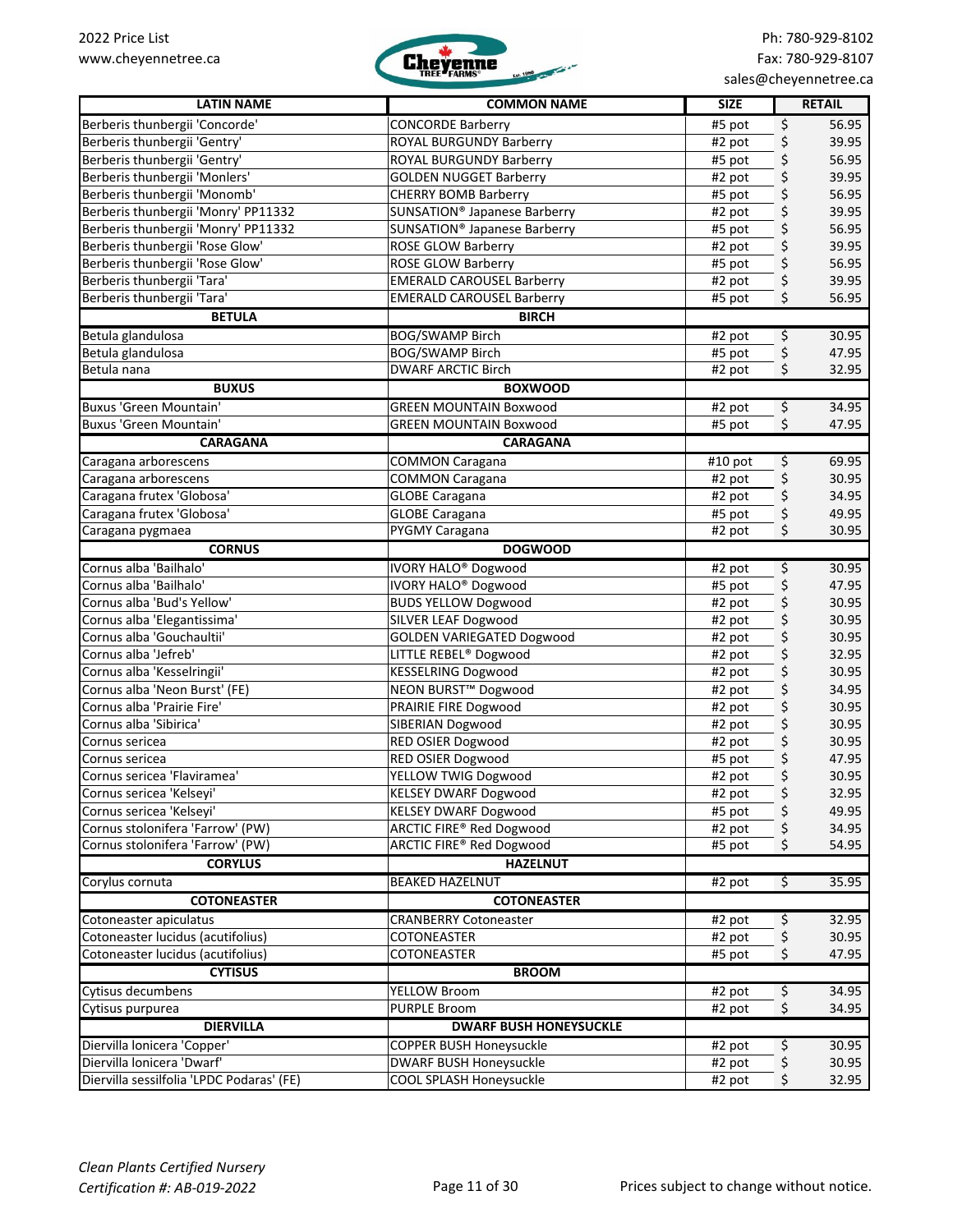

| <b>LATIN NAME</b>                             | <b>COMMON NAME</b>                    | <b>SIZE</b>          |                         | <b>RETAIL</b> |
|-----------------------------------------------|---------------------------------------|----------------------|-------------------------|---------------|
| <b>ELAEAGNUS</b>                              | RUSSIAN OLIVE/WOLF WILLOW/SILVERBERRY |                      |                         |               |
| Elaeagnus angustifolia                        | <b>RUSSIAN Olive</b>                  | Shrub #2 pot $\oint$ |                         | 30.95         |
| Elaeagnus angustifolia                        | <b>RUSSIAN Olive</b>                  | Shrub #5 pot         | \$                      | 47.95         |
| Elaeagnus commutata                           | <b>WOLF Willow</b>                    | #2 pot               | \$                      | 30.95         |
| <b>EUONYMUS</b>                               | <b>BURNING BUSH</b>                   |                      |                         |               |
| Euonymus alatus compacta                      | DWARF WINGED Burning Bush             | #2 pot               | \$                      | 32.95         |
| Euonymus alatus compacta                      | DWARF WINGED Burning Bush             | #5 pot               | \$                      | 49.95         |
| Euonymus alatus compacta 'Select' (PW)        | FIRE BALL DWARF Burning Bush (PW)     | #2 pot               | \$                      | 35.95         |
| Euonymus nanus                                | <b>DWARF TURKESTAN Burning Bush</b>   | #2 pot               | \$                      | 30.95         |
| Euonymus turkestanica                         | <b>TURKESTAN Burning Bush</b>         | #2 pot               | \$                      | 30.95         |
| <b>FORSYTHIA</b>                              | <b>FORSYTHIA</b>                      |                      |                         |               |
| Forsythia ovata 'Northern Gold'               | NORTHERN GOLD Forsythia               | #2 pot               | $\overline{\varsigma}$  | 30.95         |
| <b>GENISTA</b>                                | <b>BROOM</b>                          |                      |                         |               |
| Genista lydia                                 | LYDIA Broom                           | #2 pot               | \$                      | 32.95         |
| <b>HIPPOPHAE</b>                              | <b>SEA BUCKTHORN</b>                  |                      |                         |               |
| Hippophae rhamnoides 'Askola'                 | <b>ASKOLA Sea Buckthorn</b>           |                      |                         | 32.95         |
| Hippophae rhamnoides 'Pollmix-M'              |                                       | #2 pot               | \$                      |               |
|                                               | POLLMIX - Male Sea Buckthorn          | #2 pot               | \$                      | 30.95         |
| <b>HYDRANGEA</b>                              | <b>HYDRANGEA</b>                      |                      |                         |               |
| Hydrangea arborescens 'Abetwo' (PW)           | INCREDIBALL <sup>®</sup> Hydrangea    | #2 pot               | \$                      | 39.95         |
| Hydrangea arborescens 'Annabelle'             | ANNABELLE Hydrangea                   | #2 pot               | \$                      | 32.95         |
| Hydrangea arborescens 'Annabelle'             | <b>ANNABELLE Hydrangea</b>            | #5 pot               | \$                      | 47.95         |
| Hydrangea arborescens 'NCHA2' (PW)            | INVINCIBELLE® SPIRIT II Hydrangea     | #2 pot               | \$                      | 39.95         |
| Hydrangea arborescens 'NCHA2' (PW)            | INVINCIBELLE® SPIRIT II Hydrangea     | #5 pot               | \$                      | 56.95         |
| Hydrangea arborescens 'NCHA3' (PW)            | INVINCIBELLE® RUBY Hydrangea          | #2 pot               | \$                      | 39.95         |
| Hydrangea arborescens 'NCHA3' (PW)            | INVINCIBELLE® RUBY Hydrangea          | #5 pot               | \$                      | 56.95         |
| Hydrangea arborescens 'NCHA7' (PW)            | INVINCIBELLE® MINI MAUVETTE Hydrangea | #2 pot               | \$                      | 39.95         |
| Hydrangea arborescens 'NCHA7' (PW)            | INVINCIBELLE® MINI MAUVETTE Hydrangea | #5 pot               | \$                      | 56.95         |
| Hydrangea arborescens 'NCHA8' (PW)            | INVINCIBELLE® LIMETTA® Hydrangea      | #2 pot               | \$                      | 39.95         |
| Hydrangea paniculata 'Jane' (PW)              | LITTLE LIME <sup>®</sup> Hydrangea    | #5 pot               | \$                      | 59.95         |
| Hydrangea paniculata 'Bulk' (PW)              | QUICK FIRE Hydrangea                  | #2 pot               | \$                      | 36.95         |
| Hydrangea paniculata 'Bulk' (PW)              | QUICK FIRE Hydrangea                  | #5 pot               | \$                      | 56.95         |
| Hydrangea paniculata 'DVP Pinky' (PW)         | PINKY WINKY® Hydrangea                | #5 pot               | \$                      | 56.95         |
| Hydrangea paniculata 'Grandiflora'            | P.G. Hydrangea (Pee Gee)              | #2 pot               | \$                      | 32.95         |
| Hydrangea paniculata 'Grandiflora'            | P.G. Hydrangea (Pee Gee)              | #5 pot               | \$                      | 47.95         |
| Hydrangea paniculata 'Limelight' (PW)         | LIMELIGHT <sup>®</sup> Hydrangea      | #2 pot               | \$                      | 36.95         |
| Hydrangea paniculata 'Limelight' (PW)         | LIMELIGHT <sup>®</sup> Hydrangea      | #5 pot               | \$                      | 56.95         |
| Hydrangea paniculata 'Limelight' (PW)         | LIMELIGHT <sup>®</sup> Hydrangea      | Shrub 4-5 ft.        | \$                      | 145.00        |
| Hydrangea paniculata 'Phantom'                | PHANTOM Hydrangea                     | #2 pot               | \$                      | 36.95         |
| Hydrangea paniculata 'Renhy' (FE)             | VANILLA STRAWBERRY™ Hydrangea         | #2 pot               | \$                      | 36.95         |
| Hydrangea paniculata 'Renhy' (FE)             | VANILLA STRAWBERRY™ Hydrangea         | #5 pot               | \$                      | 56.95         |
| <b>ILEX</b>                                   | <b>HOLLY</b>                          |                      |                         |               |
| Ilex meserv. 'Blue Boy'                       | <b>BLUE BOY/GIRL HOLLY</b>            |                      | $\overline{\mathbf{v}}$ |               |
|                                               | <b>HONEYSUCKLE</b>                    | #3 pot               |                         | 32.95         |
| <b>LONICERA</b>                               |                                       |                      |                         |               |
| Lonicera involucrata                          | <b>TWIN-BRACT Honeysuckle</b>         | #2 pot               | \$                      | 30.95         |
| Lonicera maximowiczii sachalinensis           | SAKHALIN Honeysuckle                  | #2 pot               | \$                      | 30.95         |
| Lonicera tatarica                             | HONEYROSE Honeysuckle                 | #2 pot               | \$                      | 30.95         |
| Lonicera tatarica 'Arnold's Red'              | <b>ARNOLDS RED Honeysuckle</b>        | #2 pot               | \$                      | 30.95         |
| Lonicera xyl. 'Clavey's Dwarf'                | <b>CLAVEY'S DWARF Honeysuckle</b>     | #2 pot               | \$                      | 30.95         |
| Lonicera xylosteoides 'Miniglobe'             | MINIGLOBE Honeysuckle                 | #2 pot               | \$                      | 30.95         |
| <b>LONICERA</b>                               | HONEYBERRY/HASKAP                     |                      |                         |               |
| Lonicera caerulea 'Honey Bee'                 | HONEY BEE Honeyberry (Haskup)         | #2 pot               | \$                      | 30.95         |
| Lonicera caerulea kamtschatica 'Aurora'       | <b>AURORA Honeyberry (Haskap)</b>     | #2 pot               | \$                      | 30.95         |
| Lonicera caerulea kamtschatica ' Polar Jewel' | POLAR JEWEL Honeyberry (Haskap)       | #2 pot               | \$                      | 30.95         |
| Lonicera caerulea kamtschatica 'Borealis'     | <b>BOREALIS Honeyberry (Haskap)</b>   | #2 pot               | \$                      | 30.95         |
| Lonicera caerulea kamtschatica 'Tundra'       | <b>TUNDRA Honeyberry (Haskap)</b>     | #2 pot               | \$                      | 30.95         |
| <b>LYCIUM</b>                                 | <b>GOJI BERRY</b>                     |                      |                         |               |
| Lycium barbarum                               | <b>GOJI Berry</b>                     | #1 pot               | $\overline{\mathbf{v}}$ | 19.95         |
|                                               |                                       |                      |                         |               |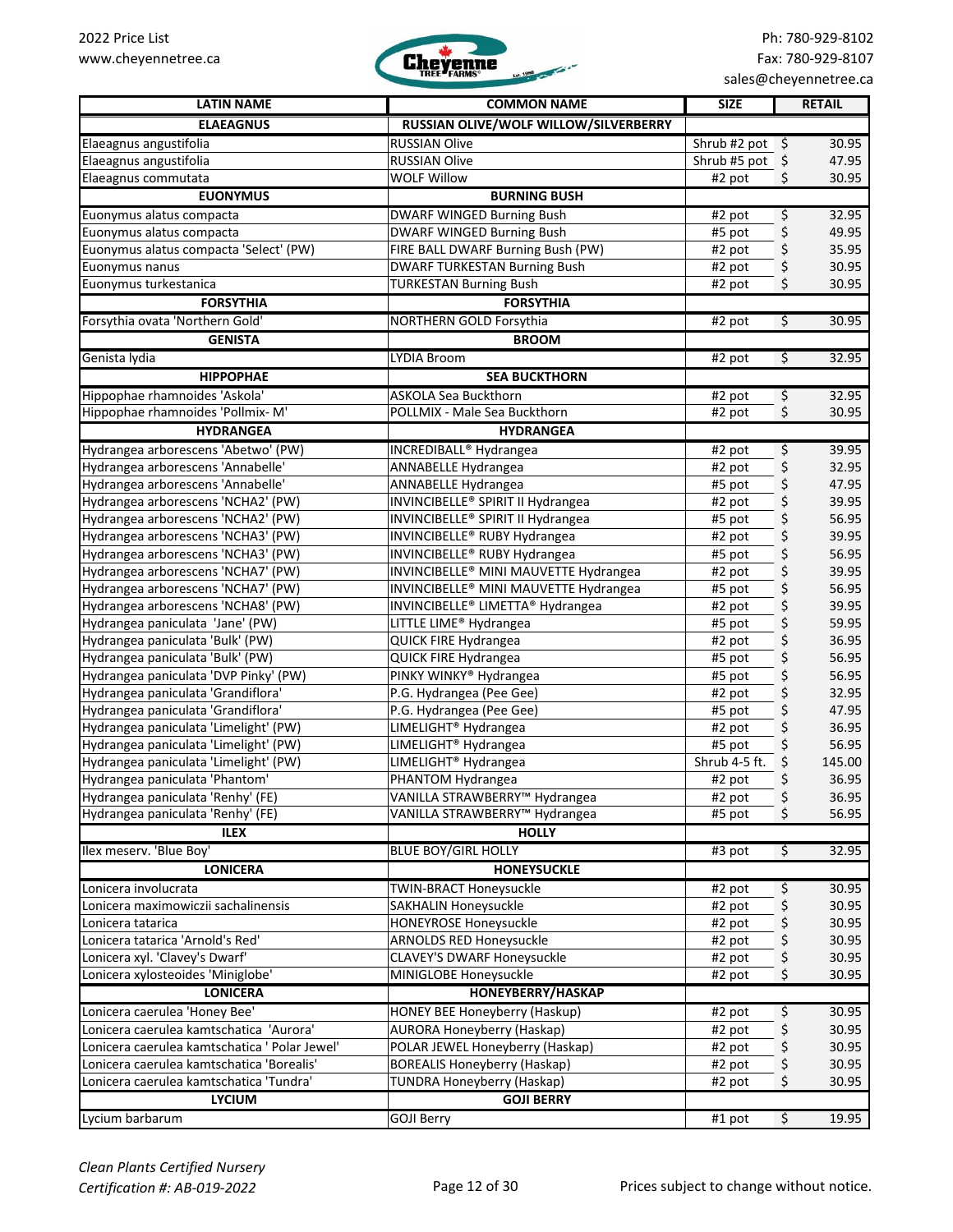

| <b>LATIN NAME</b>                                                           | <b>COMMON NAME</b>                                         | <b>SIZE</b>  | <b>RETAIL</b>        |
|-----------------------------------------------------------------------------|------------------------------------------------------------|--------------|----------------------|
| <b>PHILADELPHUS</b>                                                         | <b>MOCKORANGE</b>                                          |              |                      |
| Philadelphus coronarius                                                     | <b>ILLUMINATI TINY TOWER™ Mockorange</b>                   | #2 pot       | \$<br>39.95          |
| Philadelphus lewisii 'Blizzard'                                             | <b>BLIZZARD Mockorange</b>                                 | #2 pot       | \$<br>30.95          |
| Philadelphus lewisii 'Waterton'                                             | <b>WATERTON Mockorange</b>                                 | #2 pot       | \$<br>30.95          |
| Philadelphus 'Snowbelle'                                                    | SNOWBELLE Mockorange                                       | #2 pot       | \$<br>30.95          |
| Philadelphus virginalis 'Minnesota Snowflake'                               | MINNESOTA SNOWFLAKE Mockorange                             | #2 pot       | \$<br>30.95          |
| Philadelphus virginalis 'Minnesota Snowflake'                               | MINNESOTA SNOWFLAKE Mockorange                             | #5 pot       | \$<br>47.95          |
| <b>PHYSOCARPUS</b>                                                          | <b>NINEBARK</b>                                            |              |                      |
| Physocarpus opulifolius 'Dart's Gold'                                       | <b>DARTS GOLD Ninebark</b>                                 | #2 pot       | \$<br>30.95          |
| Physocarpus opulifolius 'Dart's Gold'                                       | <b>DARTS GOLD Ninebark</b>                                 | #5 pot       | \$<br>47.95          |
| Physocarpus opulifolius 'Donna May' (FE)                                    | LITTLE DEVIL <sup>™</sup> Ninebark                         | #2 pot       | \$<br>36.95          |
| Physocarpus opulifolius 'Donna May' (FE)                                    | LITTLE DEVIL <sup>™</sup> Ninebark                         | #5 pot       | \$<br>59.95          |
| Physocarpus opulifolius 'Gold's Common'                                     | <b>GOLD'S COMMON Ninebark</b>                              | #5 pot       | \$<br>47.95          |
| Physocarpus opulifolius 'Jefam' (FE)                                        | AMBER JUBILEE™ Ninebark                                    | #2 pot       | \$<br>36.95          |
| Physocarpus opulifolius 'Jefam' (FE)                                        | AMBER JUBILEE™ Ninebark                                    | #5 pot       | \$<br>56.95          |
| Physocarpus opulifolius 'Little Joker'                                      | <b>LITTLE JOKER Ninebark</b>                               | #2 pot       | \$<br>36.95          |
| Physocarpus opulifolius 'Mindia' (PW)                                       | COPPERTINA <sup>®</sup> Ninebark                           | #2 pot       | \$<br>36.95          |
| Physocarpus opulifolius 'Mindia' (PW)                                       | COPPERTINA <sup>®</sup> Ninebark                           | #5 pot       | \$<br>56.95          |
| Physocarpus opulifolius 'Monlo'                                             | DIABOLO <sup>®</sup> Ninebark                              | #2 pot       | \$<br>32.95          |
| Physocarpus opulifolius 'Nugget'                                            | <b>NUGGET Ninebark</b>                                     | #2 pot       | \$<br>30.95          |
| Physocarpus opulifolius 'Royal Jubilee'                                     | ROYAL JUBILEE Ninebark                                     | #2 pot       | \$<br>36.95          |
| Physocarpus opulifolius 'Seward' (PW)                                       | SUMMER WINE® Ninebark                                      | #2 pot       | \$<br>36.95          |
| Physocarpus opulifolius 'Seward' (PW)                                       | SUMMER WINE® Ninebark                                      |              | 56.95                |
| Physocarpus opulifolius 'SMNPMS' (PW)                                       |                                                            | #5 pot       | \$                   |
| Physocarpus opulifolius 'SMNPMS' (PW)                                       | SUMMER WINE® BLACK Ninebark<br>SUMMER WINE® BLACK Ninebark | #2 pot       | \$<br>36.95<br>56.95 |
|                                                                             |                                                            | #5 pot       | \$                   |
| Physocarpus opulifolius 'SMNPOTW' (PW)                                      | TINY WINE® Ninebark                                        | #2 pot       | \$<br>36.95          |
| Physocarpus opulifolius 'SMNPOTW' (PW)                                      | TINY WINE® Ninebark<br>TINY WINE® GOLD Ninebark            | #5 pot       | \$<br>56.95          |
| Physocarpus opulifolius 'SMNPOTWG' (PW)<br><b>POTENTILLA</b>                | <b>POTENTILLA</b>                                          | #2 pot       | \$<br>36.95          |
| Potentilla fruticosa                                                        | <b>NATIVE YELLOW Potentilla</b>                            |              | \$<br>30.95          |
| Potentilla fruticosa 'Abbotswood'                                           | ABBOTSWOOD Potentilla                                      | #2 pot       | 30.95                |
| Potentilla fruticosa 'Coronation Triumph'                                   | <b>CORONATION TRIUMPH Potentilla</b>                       | #2 pot       | \$<br>30.95          |
| Potentilla fruticosa 'Gold Drop'                                            | <b>GOLD DROP Potentilla</b>                                | #2 pot       | \$<br>30.95          |
|                                                                             | <b>GOLDFINGER Potentilla</b>                               | #2 pot       | \$                   |
| Potentilla fruticosa 'Goldfinger'<br>Potentilla fruticosa 'Goldstar'        |                                                            | #2 pot       | \$<br>30.95          |
| Potentilla fruticosa 'Goldstar'                                             | <b>GOLDSTAR Potentilla</b><br><b>GOLDSTAR Potentilla</b>   | #2 pot       | \$<br>30.95<br>47.95 |
|                                                                             |                                                            | #5 pot       | \$                   |
| Potentilla fruticosa 'Hachdon' (BE)<br>Potentilla fruticosa 'Hachliss' (BE) | BELLA SOL® Potentilla                                      | #2 pot       | \$<br>32.95          |
|                                                                             | BELLA BELLISSIMA <sup>®</sup> Potentilla                   | #2 pot       | \$<br>32.95          |
| Potentilla fruticosa 'Pink Beauty'                                          | PINK BEAUTY Potentilla                                     | #2 pot       | \$<br>30.95          |
| Potentilla fruticosa 'Red Ace'                                              | RED ACE Potentilla                                         | #2 pot       | \$<br>30.95          |
| Potentilla fruticosa 'Uman'<br>Potentilla fruticosa 'Yellow Gem'            | MANGO TANGO Potentilla                                     | #2 pot       | \$<br>30.95          |
|                                                                             | YELLOW GEM Potentilla                                      | #2 pot       | \$<br>30.95          |
| <b>PRUNUS</b><br>Prunus besseyi                                             | <b>CHERRY</b><br><b>WESTERN Sandcherry</b>                 |              | 30.95                |
|                                                                             | <b>PURPLE LEAF Sandcherry</b>                              | #2 pot       | \$<br>32.95          |
| Prunus cistena                                                              |                                                            | #2 pot       | \$                   |
| Prunus cistena                                                              | PURPLE LEAF Sandcherry                                     | #5 pot       | \$<br>49.95          |
| Prunus kerrasis 'Crimson Passion'                                           | <b>CRIMSON PASSION Cherry</b>                              | #2 pot       | \$<br>36.95          |
| Prunus kerrasis 'Cupid'                                                     | <b>CUPID Cherry</b>                                        | #2 pot       | \$<br>36.95          |
| Prunus kerrasis 'Juliet'                                                    | <b>JULIET Cherry</b>                                       | #2 pot       | \$<br>36.95          |
| Prunus kerrasis 'Romeo'                                                     | ROMEO Cherry                                               | #2 pot       | \$<br>36.95          |
| Prunus kerrasis 'Valentine'                                                 | <b>VALENTINE Cherry</b>                                    | #2 pot       | \$<br>36.95          |
| Prunus pensylvanica                                                         | <b>PINCHERRY</b>                                           | Shrub #2 pot | \$<br>34.95          |
| Prunus tenella                                                              | RUSSIAN ALMOND                                             | #2 pot       | \$<br>32.95          |
| Prunus tomentosa                                                            | <b>NANKING Cherry</b>                                      | #2 pot       | \$<br>32.95          |
| Prunus triloba 'Multiplex'                                                  | DOUBLE FLOWERING Plum                                      | #2 pot       | \$<br>32.95          |
| Prunus virginiana 'Melanocarpa'                                             | <b>WESTERN Chokecherry</b>                                 | #2 pot       | \$<br>32.95          |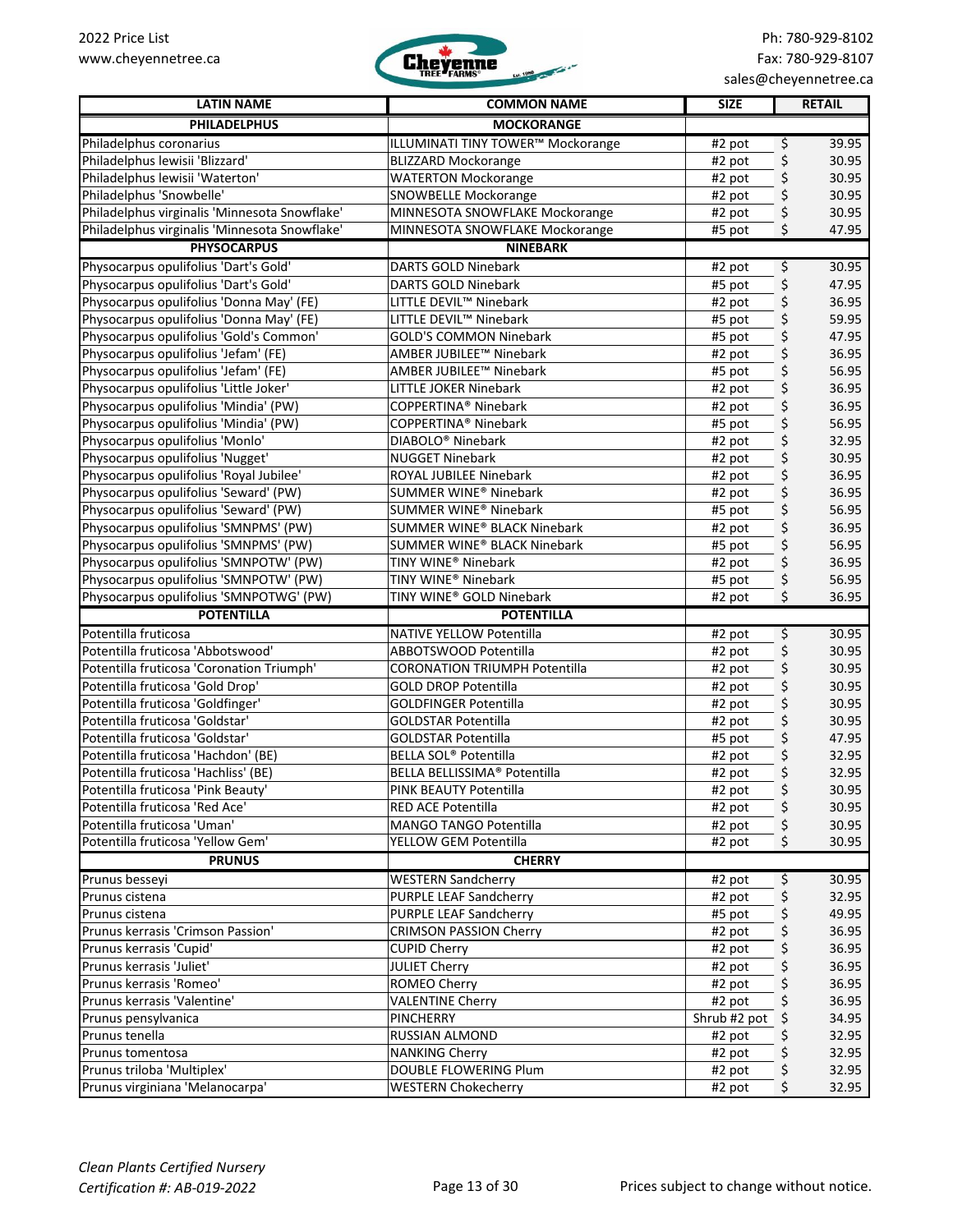

| <b>LATIN NAME</b>                      | <b>COMMON NAME</b>                    | <b>SIZE</b> | <b>RETAIL</b> |
|----------------------------------------|---------------------------------------|-------------|---------------|
| <b>RHUS</b>                            | <b>SUMAC</b>                          |             |               |
| Rhus aromatica 'Gro Low'               | <b>GRO LOW FRAGRANT Sumac</b>         | #2 pot      | \$<br>30.95   |
| Rhus typhina 'Bailtiger' (FE)          | TIGER EYES® Cutleaf Staghorn Sumac    | #2 pot      | \$<br>39.95   |
| <b>RIBES</b>                           | <b>CURRANT/GOOSEBERRY</b>             |             |               |
| Ribes album 'White'                    | <b>WHITE Currant</b>                  | #2 pot      | \$<br>30.95   |
| Ribes alpinum                          | <b>ALPINE Currant</b>                 | #2 pot      | \$<br>30.95   |
| Ribes alpinum                          | <b>ALPINE Currant</b>                 | #5 pot      | \$<br>47.95   |
| Ribes alpinum 'Green Mound'            | <b>GREEN MOUND ALPINE Currant</b>     | #2 pot      | \$<br>30.95   |
| Ribes aureum                           | <b>GOLDEN Currant</b>                 | #2 pot      | \$<br>30.95   |
| Ribes hirtellum 'Pixwell'              | PIXWELL Green Gooseberry              | #2 pot      | \$<br>30.95   |
| Ribes 'Josta'                          | <b>JOSTABERRY</b>                     | #2 pot      | \$<br>30.95   |
| Ribes nigrum 'Ben Nevis'               | <b>BEN NEVIS Black Currant</b>        | #5 pot      | \$<br>47.95   |
| Ribes nigrum 'Black'                   | <b>BLACK Currant</b>                  | #2 pot      | \$<br>30.95   |
| Ribes oxycanthoides 'Native'           | NATIVE Gooseberry                     | #1 pot      | \$<br>19.95   |
| Ribes oxycanthoides 'Native'           | <b>NATIVE Gooseberry</b>              | #2 pot      | \$<br>32.95   |
| Ribes rubrum                           | <b>RED Currant</b>                    | #1 pot      | \$<br>19.95   |
| Ribes rubrum                           | <b>RED Currant</b>                    | #2 pot      | \$<br>30.95   |
| Ribes rubrum 'Red Lake'                | <b>RED LAKE Currant</b>               | #2 pot      | \$<br>30.95   |
| <b>ROSA</b>                            | <b>ROSE</b>                           |             |               |
| Rosa (H) 'Red Carpet'                  | <b>RED CARPET Rose</b>                | #2 pot      | 30.95<br>\$   |
| Rosa acicularis                        | <b>NATIVE Prickly Rose</b>            | #2 pot      | \$<br>30.95   |
| Rosa 'Aurora Borealis'                 | <b>AURORA BOREALIS Rose</b>           | #2 pot      | \$<br>34.95   |
| Rosa 'Canada Blooms'                   | <b>CANADA BLOOMS Rose</b>             | #2 pot      | \$<br>34.95   |
| Rosa 'Orange'                          | <b>ORANGE Rose</b>                    | #2 pot      | \$<br>30.95   |
| Rosa Prairie Series 'Prairie Princess' | <b>PRAIRIE PRINCESS Rose</b>          | #2 pot      | \$<br>30.95   |
| Rosa 'Radpastel' PP26675 (BE)          | PEACH LEMONADE® Rose (BE)             | #2 pot      | \$<br>30.95   |
| Rosa 'Rotesmeer'                       | <b>PURPLE Pavement Rose</b>           | #2 pot      | \$<br>32.95   |
| Rosa rubrifolia glauca                 | <b>RED LEAF Rose</b>                  | #2 pot      | \$<br>30.95   |
| Rosa 'Rugelda'                         | <b>RUGELDA Rose</b>                   | #2 pot      | \$<br>30.95   |
| Rosa rugosa 'Alba'                     | <b>WHITE RUGOSA Rose</b>              | #2 pot      | \$<br>30.95   |
| Rosa rugosa 'Hansa'                    | <b>HANSA Shrub Rose</b>               | #2 pot      | \$<br>32.95   |
| Rosa rugosa 'Moryelrug'                | <b>TOPAZ JEWEL Rose</b>               | #2 pot      | \$<br>32.95   |
| Rosa rugosa 'Therese Bugnet'           | <b>THERESE BUGNET Rose</b>            | #2 pot      | \$<br>32.95   |
| Rosa 'schneekoppe'                     | <b>SNOW Pavement Rose</b>             | #2 pot      | \$<br>32.95   |
| Rosa woodsii                           | WOODSII Wild Rose                     | #2 pot      | \$<br>30.95   |
| Rosa 'Yellow Carpet'                   | YELLOW CARPET Rose                    | #2 pot      | \$<br>30.95   |
| Rosa 'Yellow"                          | <b>YELLOW Rose</b>                    | #2 pot      | \$<br>30.95   |
| <b>ROSA</b>                            | <b>CANADIAN ARTIST ROSE</b>           |             |               |
| Rosa Canadian Artist 'Bill Reid'       | <b>BILL REID Canadian Artist Rose</b> | #2 pot      | \$<br>34.95   |
| Rosa Canadian Artist 'CA 29' (FE)      | CAMPFIRE™ Cdn. Artist Rose            | #2 pot      | \$<br>34.95   |
| Rosa Canadian Artist 'Emily Carr'      | <b>EMILY CARR Cdn. Artist Rose</b>    | #2 pot      | \$<br>34.95   |
| Rosa Canadian Artist 'Felix Leclerc'   | FELIX LECLERC Cdn. Artist Rose        | #2 pot      | \$<br>34.95   |
| Rosa Canadian Artist 'Oscar Peterson'  | OSCAR PETERSON Cdn. Artist Rose       | #2 pot      | \$<br>34.95   |
| <b>ROSA</b>                            | <b>EXPLORER SERIES ROSE</b>           |             |               |
| Rosa Explorer 'Captain Samuel Holland' | CAPTAIN SAMUEL HOLLAND Expl. Rose     | #2 pot      | \$<br>30.95   |
| Rosa Explorer 'Champlain'              | <b>CHAMPLAIN Expl. Rose</b>           | #2 pot      | \$<br>30.95   |
| Rosa Explorer 'Henry Kelsey'           | <b>HENRY KELSEY Expl. Rose</b>        | #2 pot      | \$<br>30.95   |
| Rosa Explorer 'John Cabot'             | JOHN CABOT Expl. Rose                 | #2 pot      | \$<br>30.95   |
| Rosa Explorer 'John Davis'             | JOHN DAVIS Expl. Rose                 | #2 pot      | \$<br>30.95   |
| Rosa Explorer 'John Franklin'          | JOHN FRANKLIN Expl. Rose              | #2 pot      | \$<br>30.95   |
| Rosa Explorer 'Lambert Closse'         | LAMBERT CLOSSE Expl. Rose             | #2 pot      | \$<br>30.95   |
| Rosa Explorer 'William Baffin'         | WILLIAM BAFFIN Expl. Rose             | #2 pot      | \$<br>30.95   |
| <b>ROSA</b>                            | <b>PARKLAND SERIES ROSE</b>           |             |               |
| Rosa Parkland 'Adelaide Hoodless'      | ADELAIDE HOODLESS Parkland Rose       | #2 pot      | \$<br>30.95   |
| Rosa Parkland 'Hope for Humanity'      | HOPE FOR HUMANITY Parkland Rose       | #2 pot      | \$<br>30.95   |
| Rosa Parkland 'Morden Belle'           | <b>MORDEN BELLE Parkland Rose</b>     | #2 pot      | \$<br>30.95   |
| Rosa Parkland 'Morden Blush'           | MORDEN BLUSH Parkland Rose            | #2 pot      | \$<br>30.95   |
| Rosa Parkland 'Morden Centennial'      | MORDEN CENTENNIAL Parkland Rose       | #2 pot      | \$<br>30.95   |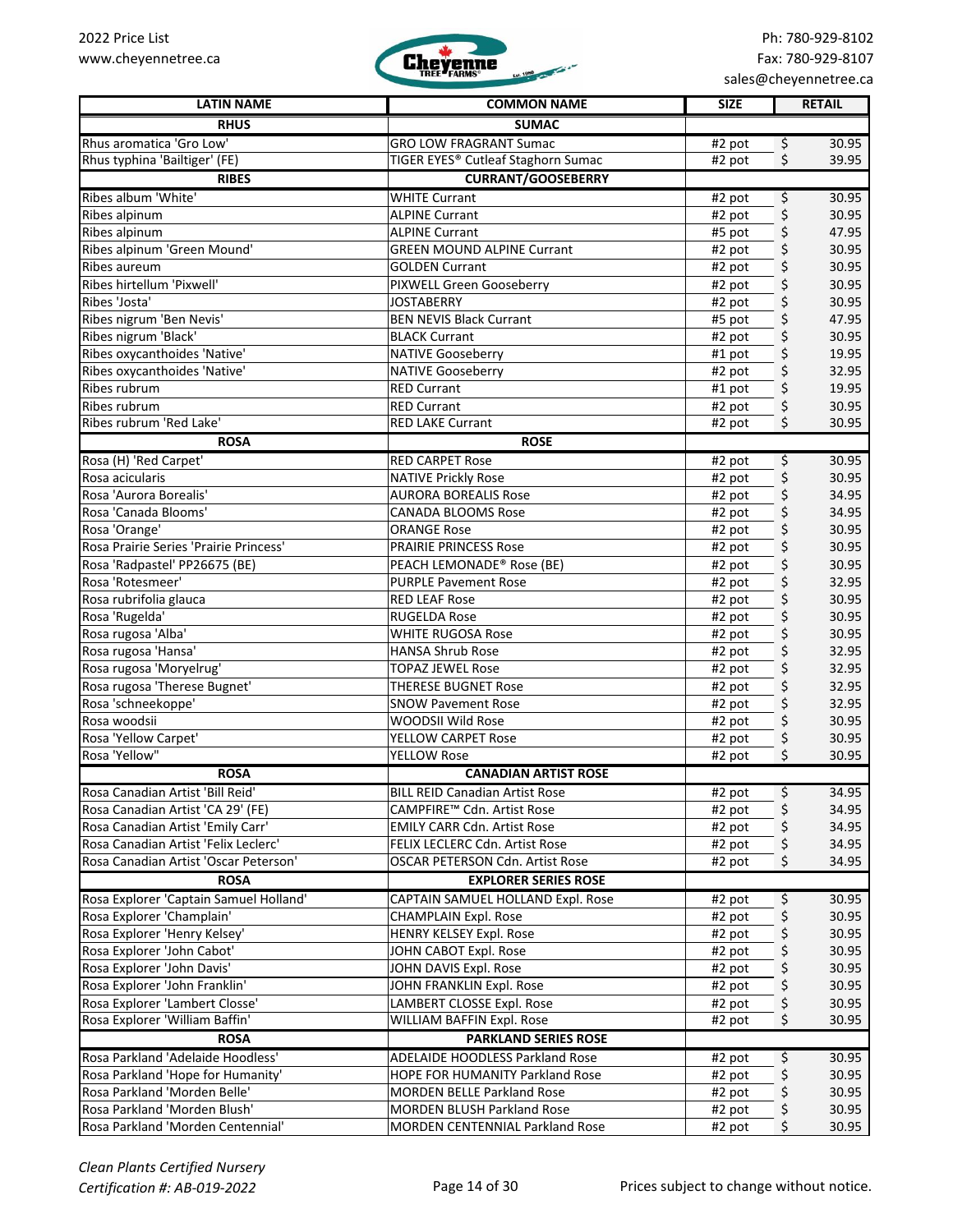

| <b>LATIN NAME</b>                   | <b>COMMON NAME</b>                                  | <b>SIZE</b>         | <b>RETAIL</b>              |
|-------------------------------------|-----------------------------------------------------|---------------------|----------------------------|
| Rosa Parkland 'Morden Fireglow'     | <b>MORDEN FIREGLOW Parkland Rose</b>                | #2 pot              | \$<br>30.95                |
| Rosa Parkland 'Morden Sunrise'      | <b>MORDEN SUNRISE Parkland Rose</b>                 | #2 pot              | \$<br>30.95                |
| Rosa Parkland 'Winnipeg Parks'      | <b>WINNIPEG PARKS Parkland Rose</b>                 | #2 pot              | \$<br>30.95                |
| <b>RUBUS</b>                        | <b>RASPBERRY</b>                                    |                     |                            |
| Rubus 'Heritage'                    | <b>HERITAGE Raspberry</b>                           | #1 pot              | \$<br>16.95                |
| Rubus idaeus                        | <b>NATIVE Raspberry</b>                             | #2 pot              | \$<br>29.95                |
| Rubus idaeus 'Boyne'                | <b>BOYNE Raspberry</b>                              | #1 pot              | \$<br>16.95                |
| Rubus idaeus 'Boyne'                | <b>BOYNE Raspberry</b>                              | #2 pot              | \$<br>29.95                |
| Rubus idaeus 'Fall Gold'            | <b>FALL GOLD Raspberry</b>                          | #1 pot              | \$<br>16.95                |
| Rubus idaeus 'Fall Gold'            | <b>FALL GOLD Raspberry</b>                          | #2 pot              | \$<br>22.95                |
| Rubus idaeus 'Honey Queen'          | <b>HONEY QUEEN Raspberry</b>                        | #2 pot              | \$<br>22.95                |
| Rubus idaeus 'Joan J'               | JOAN J Raspberry                                    | #1 pot              | \$<br>22.95                |
| Rubus parviflorus                   | THIMBLEBERRY                                        | #2 pot              | \$<br>30.95                |
| <b>SALIX</b>                        | <b>WILLOW</b>                                       |                     |                            |
| Salix bebbiana                      | <b>BEAKED/BEBBS Willow</b>                          | #2 pot              | \$<br>30.95                |
| Salix brachycarpa 'Blue Fox'        | <b>BLUE FOX Willow</b>                              | #2 pot              | \$<br>30.95                |
| Salix candida 'Jefberg' (FE)        | <b>ICEBERG ALLEY® Sageleaf Willow</b>               | #2 pot              | \$<br>32.95                |
| Salix caprea 'Marquette'            | <b>MARQUETTE Pussy Willow</b>                       | #2 pot              | \$<br>30.95                |
| Salix discolor                      | <b>NATIVE Pussy Willow</b>                          | #2 pot              | \$<br>30.95                |
| Salix exigua 'Coyote'               | <b>COYOTE Willow</b>                                | #2 pot              | \$<br>30.95                |
| Salix integra 'Hakuro Nishiki'      | HAKURO NISHIKI Tricolour Willow                     | #5 pot              | \$<br>47.95                |
| Salix interior 'Sandbar'            | <b>SANDBAR Willow</b>                               | #2 pot              | \$<br>30.95                |
| Salix petiolaris 'Meadow'           | <b>MEADOW Willow</b>                                | #2 pot              | \$<br>30.95                |
| Salix purpurea 'Canyon Blue'        | <b>CANYON BLUE Willow</b>                           | #2 pot              | \$<br>30.95                |
| Salix purpurea 'Nana'               | <b>DWARF ARCTIC Willow</b>                          | #2 pot              | \$<br>30.95                |
| Salix purpurea 'Nana'               | <b>DWARF ARCTIC Willow</b>                          | #5 pot              | \$<br>47.95                |
| <b>SAMBUCUS</b>                     | <b>ELDER</b>                                        |                     |                            |
| Sambucus nigra 'Eiffel'             | <b>BLACK TOWER Elder</b>                            |                     | 34.95                      |
| Sambucus nigra 'Eva' (PW)           |                                                     | #2 pot              | \$                         |
| Sambucus nigra 'Golden Tower'       | <b>BLACK LACE® Elderberry (PW)</b>                  | #5 pot              | \$<br>59.95                |
| Sambucus racemosa                   | <b>GOLDEN TOWER Elderberry</b><br>RED BERRIED Elder | #2 pot              | \$<br>34.95<br>\$<br>30.95 |
|                                     |                                                     | #2 pot              |                            |
| <b>SHEPHERDIA</b>                   | <b>BUFFALOBERRY</b>                                 |                     |                            |
| Shepherdia argentea                 | <b>SILVER Buffaloberry</b>                          | #2 pot              | \$<br>30.95                |
| <b>SORBARIA</b>                     | <b>FALSE SPIREA</b>                                 |                     |                            |
| Sorbaria sorbifolia 'Sem'           | <b>SEM False Spirea</b>                             | $\overline{42}$ pot | $\overline{\xi}$<br>34.95  |
| <b>SPIRAEA</b>                      | <b>SPIREA</b>                                       |                     |                            |
| Spiraea arguta                      | <b>DWARF GARLAND Spirea</b>                         | #2 pot              | \$<br>30.95                |
| Spiraea arguta                      | <b>DWARF GARLAND Spirea</b>                         | #5 pot              | \$<br>47.95                |
| Spiraea betulifolia 'Tor'           | <b>TOR Birchleaf Spirea</b>                         | #2 pot              | \$<br>30.95                |
| Spiraea betulifolia 'Tor Gold' (PW) | GLOW GIRL® Birchleaf Spirea                         | #2 pot              | 34.95<br>\$                |
| Spiraea bumalda 'Anthony Waterer'   | <b>ANTHONY WATERER Spirea</b>                       | #2 pot              | \$<br>30.95                |
| Spiraea bumalda 'Dart's Red'        | DARTS RED Spirea                                    | #2 pot              | \$<br>30.95                |
| Spiraea bumalda 'Froebelii'         | <b>FROEBEL Spirea</b>                               | #2 pot              | \$<br>30.95                |
| Spiraea bumalda 'Froebelii'         | <b>FROEBEL Spirea</b>                               | #5 pot              | \$<br>47.95                |
| Spiraea bumalda 'Goldflame'         | <b>GOLDFLAME Spirea</b>                             | #2 pot              | \$<br>30.95                |
| Spiraea bumalda 'Goldflame'         | <b>GOLDFLAME Spirea</b>                             | #5 pot              | \$<br>47.95                |
| Spiraea japonica 'Goldmound'        | <b>GOLDMOUND Spirea</b>                             | #2 pot              | \$<br>30.95                |
| Spiraea japonica 'Limemound'        | LIMEMOUND Spirea                                    | #2 pot              | \$<br>30.95                |
| Spiraea japonica 'Little Princess'  | <b>LITTLE PRINCESS Spirea</b>                       | #2 pot              | \$<br>30.95                |
| Spiraea japonica 'Little Princess'  | <b>LITTLE PRINCESS Spirea</b>                       | #5 pot              | \$<br>47.95                |
| Spiraea japonica 'Neon Flash'       | <b>NEON FLASH Spirea</b>                            | #2 pot              | \$<br>30.95                |
| Spiraea japonica 'Shirobana'        | SHIROBANA Spirea                                    | #2 pot              | \$<br>30.95                |
| Spiraea japonica 'Walbuma'          | <b>MAGIC CARPET Spirea</b>                          | #2 pot              | \$<br>30.95                |
| Spiraea japonica 'Walbuma'          | <b>MAGIC CARPET Spirea</b>                          | #5 pot              | \$<br>47.95                |
| Spiraea nipponica 'Snowmound'       | SNOWMOUND Spirea                                    | #2 pot              | \$<br>30.95                |
| Spiraea trilobata 'Threelobed'      | THREELOBED Spirea                                   | #2 pot              | \$<br>30.95                |
| Spiraea vanhouttei                  | <b>VANHOUTTE Spirea</b>                             | #2 pot              | \$<br>30.95                |
| Spiraea vanhouttei 'Renaissance'    | RENAISSANCE Spirea                                  | #2 pot              | \$<br>30.95                |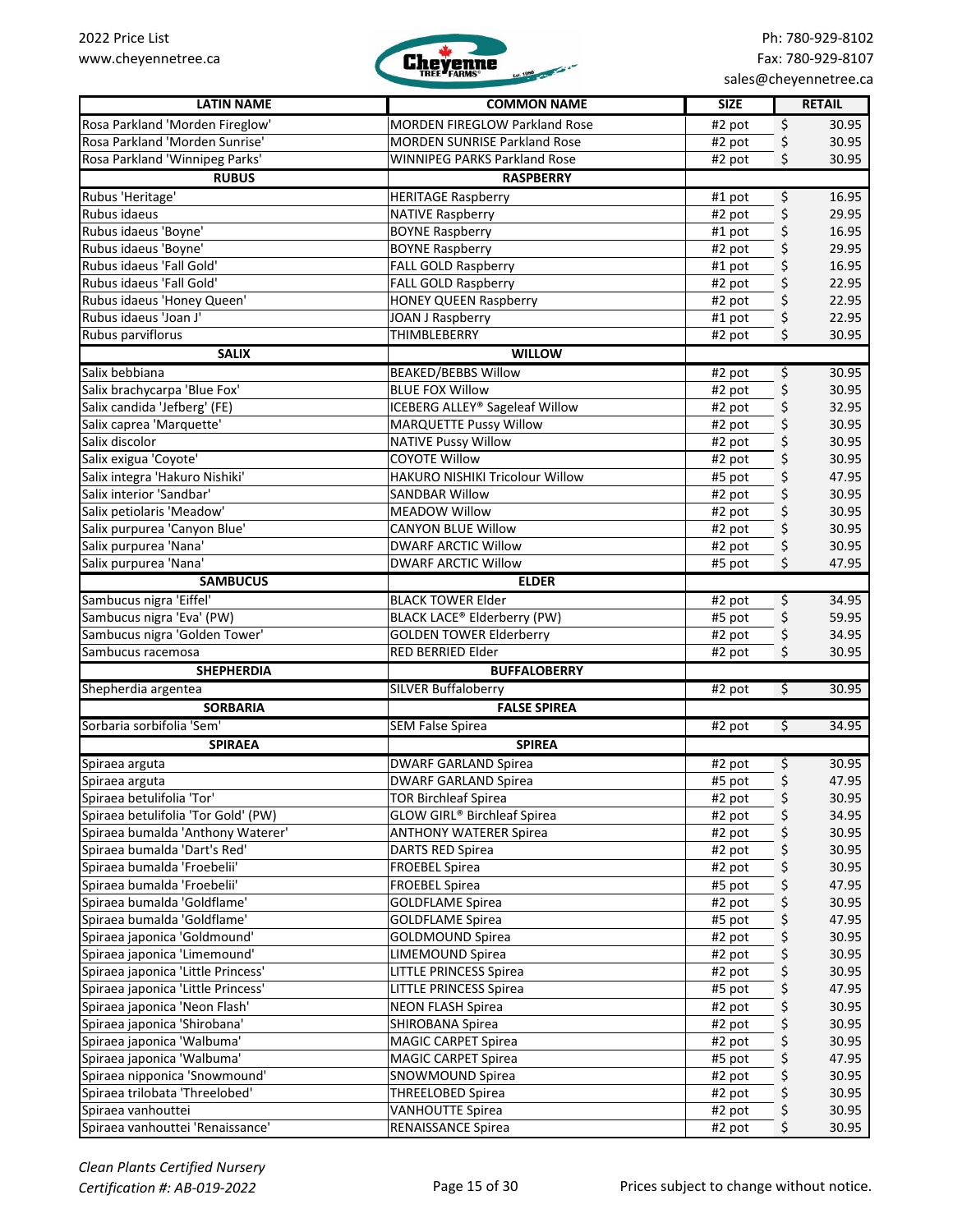

| <b>LATIN NAME</b>                                                   | <b>COMMON NAME</b>                        | <b>SIZE</b> | <b>RETAIL</b>             |
|---------------------------------------------------------------------|-------------------------------------------|-------------|---------------------------|
| <b>SYMPHORICARPOS</b>                                               | SNOWBERRY/CORALBERRY/BUCKBRUSH            |             |                           |
| Symphoricarpos albus                                                | <b>COMMON SNOWBERRY</b>                   | #2 pot      | \$<br>30.95               |
| Symphoricarpos albus                                                | <b>COMMON SNOWBERRY</b>                   | #5 pot      | \$<br>47.95               |
| Symphoricarpos doorenbosii 'Kolmcan' (FE)                           | CANDY <sup>™</sup> Coralberry             | #2 pot      | \$<br>36.95               |
| Symphoricarpos doorenbosii 'Magic Berry'                            | <b>MAGIC BERRY Coralberry</b>             | #2 pot      | \$<br>34.95               |
| <b>SYRINGA</b>                                                      | <b>LILAC</b>                              |             |                           |
| Syringa 'Bailbelle'                                                 | <b>TINKERBELLE Lilac</b>                  | #2 pot      | \$<br>34.95               |
| Syringa 'Bailbelle'                                                 | <b>TINKERBELLE Lilac</b>                  | #5 pot      | \$<br>49.95               |
| Syringa hyacinthiflora 'Pocahontas'                                 | POCAHONTAS Lilac                          | #2 pot      | \$<br>32.95               |
| Syringa hyacinthiflora 'Pocahontas'                                 | POCAHONTAS Lilac                          | #5 pot      | \$<br>49.95               |
| Syringa 'Jeflady' (FE)                                              | LITTLE LADY <sup>™</sup> Lilac            | #2 pot      | \$<br>39.95               |
| Syringa meyeri 'Palibin'                                            | <b>DWARF KOREAN Lilac</b>                 | #2 pot      | \$<br>32.95               |
| Syringa meyeri 'Palibin'                                            | <b>DWARF KOREAN Lilac</b>                 | #5 pot      | \$<br>49.95               |
| Syringa patula 'Miss Kim'                                           | MISS KIM Lilac                            | #2 pot      | \$<br>32.95               |
| Syringa patula 'Miss Kim'                                           | MISS KIM Lilac                            | #5 pot      | \$<br>49.95               |
| Syringa prestoniae 'Donald Wyman'                                   | DONALD WYMAN Preston Lilac                | #2 pot      | \$<br>32.95               |
| Syringa prestoniae 'Royalty'                                        | ROYALTY Preston Lilac                     | #2 pot      | \$<br>32.95               |
| Syringa 'SMSJBP7' (PW)                                              | <b>BLOOMERANG® DARK PURPLE Lilac</b>      | #2 pot      | \$<br>39.95               |
| Syringa villosa                                                     | <b>LATE Lilac</b>                         | #2 pot      | \$<br>32.95               |
| Syringa vulgaris 'Charles Joly'                                     | CHARLES JOLY Lilac                        | #2 pot      | \$<br>32.95               |
| Syringa vulgaris 'Charles Joly'                                     | <b>CHARLES JOLY Lilac</b>                 | #5 pot      | \$<br>49.95               |
| Syringa vulgaris 'Common'                                           | <b>COMMON Lilac</b>                       | #2 pot      | \$<br>32.95               |
| Syringa vulgaris 'Congo'                                            | <b>CONGO Lilac</b>                        | #2 pot      | \$<br>32.95               |
| Syringa vulgaris 'Krasavitsa Moskvy'                                | <b>BEAUTY OF MOSCOW Lilac</b>             | #2 pot      | \$<br>32.95               |
| Syringa vulgaris 'Krasavitsa Moskvy'                                | <b>BEAUTY OF MOSCOW Lilac</b>             | #5 pot      | \$<br>49.95               |
| Syringa vulgaris 'Mme Lemoine'                                      | MME. LEMOINE Lilac                        | #2 pot      | \$<br>32.95               |
|                                                                     | MME. LEMOINE Lilac                        |             | 49.95                     |
| Syringa vulgaris 'Mme Lemoine'<br>Syringa vulgaris 'Prairie Petite' | PRAIRIE PETITE French Lilac               | #5 pot      | \$<br>32.95               |
| Syringa vulgaris 'Sensation'                                        | <b>SENSATION Lilac</b>                    | #2 pot      | \$<br>\$<br>32.95         |
| Syringa vulgaris 'Sensation'                                        | <b>SENSATION Lilac</b>                    | #2 pot      | \$                        |
|                                                                     |                                           | #5 pot      | 49.95                     |
| <b>VACCINIUM</b>                                                    | BLUEBERRY/HUCKLEBERRY/LINGONBERRY         |             |                           |
| Vaccinium 'Chippewa'                                                | <b>CHIPPEWA Blueberry</b>                 | #1 pot      | \$<br>19.95               |
| Vaccinium Combination (2 variety)                                   | <b>COMBINATION Blueberry (2 variety)</b>  | #5 pot      | \$<br>59.95               |
| Vaccinium Combination (3 variety)                                   | <b>COMBINATION Blueberry (3 variety)</b>  | #5 pot      | 59.95<br>\$               |
| Vaccinium cor. 'Bluecrop'                                           | <b>BlueCrop Blueberry</b>                 | #1 pot      | \$<br>19.95               |
| Vaccinium cor. 'Duke'                                               | <b>DUKE Blueberry</b>                     | #1 pot      | \$<br>19.95               |
| Vaccinium cor. 'Northblue'                                          | <b>NORTHBLUE Blueberry</b>                | #1 pot      | \$<br>19.95               |
| Vaccinium 'Northcountry'                                            | <b>NORTH COUNTRY Blueberry</b>            | #1 pot      | \$<br>19.95               |
| Vaccinium 'Northsky'                                                | <b>NORTH SKY Blueberry</b>                | #1 pot      | \$<br>19.95               |
| Vaccinium vitis-idaea                                               | LINGONBERRY                               | #1 pot      | \$<br>19.95               |
| <b>VIBURNUM</b>                                                     | ARROWWOOD/CRANBERRY                       |             |                           |
| Viburnum dentatum 'Christom' (PW)                                   | BLUE MUFFIN® Arrowwood Viburnum           | #2 pot      | \$<br>36.95               |
| Viburnum dentatum 'Christom' (PW)                                   | BLUE MUFFIN® Arrowwood Viburnum           | #5 pot      | \$<br>49.95               |
| Viburnum edule                                                      | LOW BUSH Cranberry                        | #2 pot      | \$<br>32.95               |
| Viburnum lantana                                                    | <b>MOHICAN Wayfaring</b>                  | #2 pot      | \$<br>32.95               |
| Viburnum lantana                                                    | <b>MOHICAN Wayfaring</b>                  | #5 pot      | \$<br>47.95               |
| Viburnum opulus 'Nanum'                                             | <b>DWARF EUROPEAN Cranberry</b>           | #2 pot      | \$<br>32.95               |
| Viburnum opulus 'Nanum'                                             | <b>DWARF EUROPEAN Cranberry</b>           | #5 pot      | \$<br>47.95               |
| Viburnum trilobum                                                   | <b>AMERICAN HIGHBUSH Cranberry</b>        | #1 pot      | \$<br>19.95               |
| Viburnum trilobum                                                   | AMERICAN HIGHBUSH Cranberry               | #2 pot      | \$<br>32.95               |
| Viburnum trilobum                                                   | AMERICAN HIGHBUSH Cranberry               | #5 pot      | \$<br>47.95               |
| Viburnum trilobum 'Compactum'                                       | <b>BAILEYS COMPACT AMERICAN Cranberry</b> | #2 pot      | \$<br>32.95               |
| Viburnum trilobum 'Compactum'                                       | <b>BAILEYS COMPACT AMERICAN Cranberry</b> | #5 pot      | \$<br>47.95               |
| Viburnum trilobum 'Redwing'                                         | REDWING AMERICAN Cranberry                | #2 pot      | \$<br>32.95               |
| Viburnum trilobum 'Wentworth'                                       | WENTWORTH AMERICAN Cranberry              | #2 pot      | \$<br>32.95               |
| <b>VIBURNUM</b>                                                     | <b>NANNYBERRY</b>                         |             |                           |
| Viburnum lentago                                                    | NANNYBERRY                                | #2 pot      | $\overline{\xi}$<br>32.95 |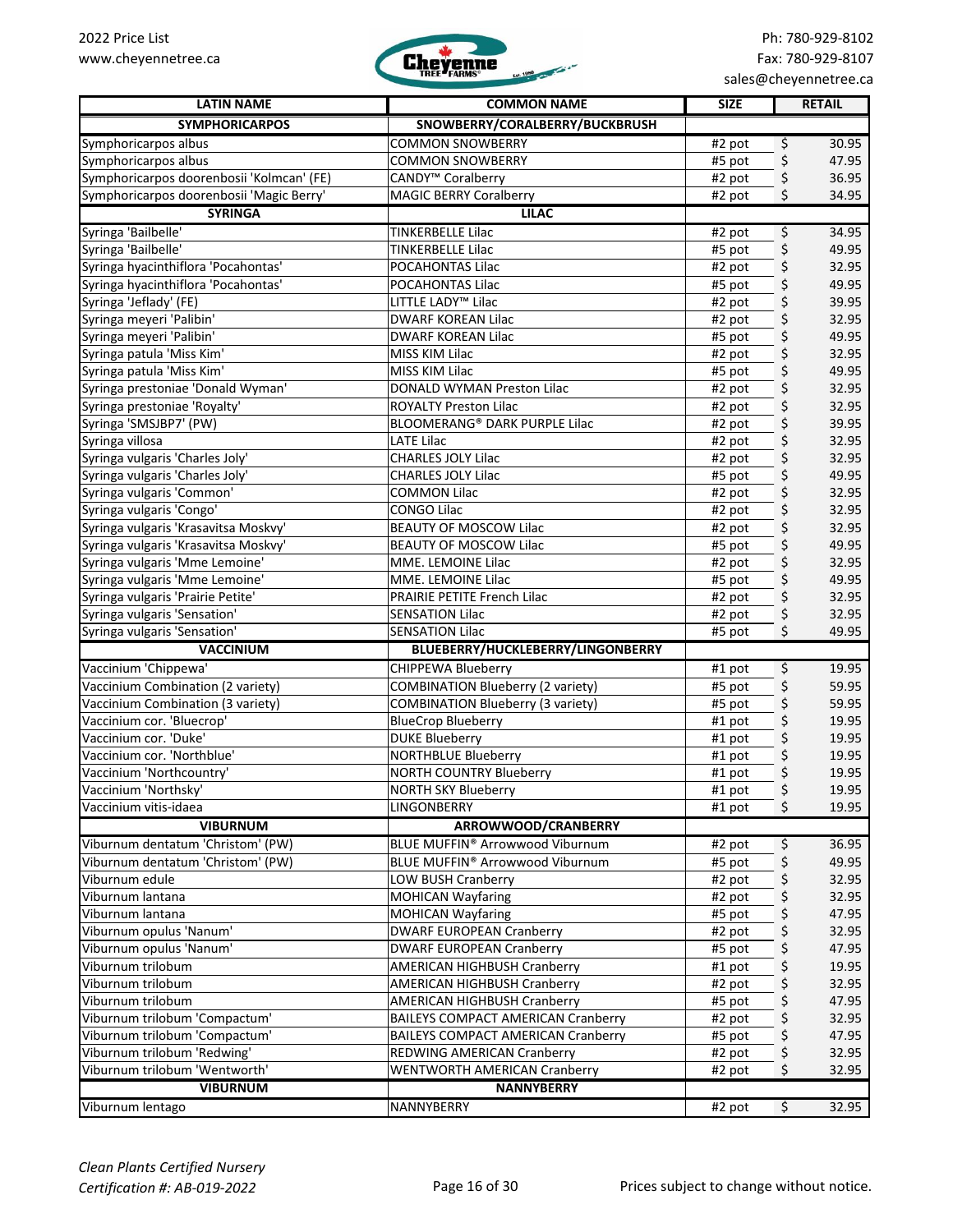

| <b>LATIN NAME</b>                                                      | <b>COMMON NAME</b>                                        | <b>SIZE</b>            |                  | <b>RETAIL</b>  |
|------------------------------------------------------------------------|-----------------------------------------------------------|------------------------|------------------|----------------|
| <b>VIBURNUM</b>                                                        | <b>SNOWBALL</b>                                           |                        |                  |                |
| Viburnum opulus 'Roseum'                                               | <b>COMMON SNOWBALL</b>                                    | #2 pot                 | $\varsigma$      | 32.95          |
| <b>WEIGELA</b>                                                         | <b>WEIGELA</b>                                            |                        |                  |                |
| Weigela florida 'Alexandra' (PW)                                       | WINE & ROSES® Weigela                                     | #2 pot                 | \$               | 36.95          |
| Weigela florida 'Minuet'                                               | <b>MINUET Weigela</b>                                     | #2 pot                 | \$               | 30.95          |
| Weigela florida 'Red Prince'                                           | RED PRINCE Weigela                                        | #2 pot                 | \$               | 30.95          |
| Weigela florida 'Red Prince'                                           | RED PRINCE Weigela                                        | #5 pot                 | \$               | 47.95          |
| Weigela florida 'Tango'                                                | <b>TANGO Weigela</b>                                      | #2 pot                 | \$               | 30.95          |
| Weigela florida 'Tango'                                                | <b>TANGO Weigela</b>                                      | #5 pot                 | \$               | 47.95          |
|                                                                        |                                                           |                        |                  |                |
|                                                                        | <b>PERENNIALS</b>                                         |                        |                  |                |
| <b>ACHILLEA</b>                                                        | <b>YARROW</b>                                             |                        |                  |                |
| Achillea millefolium 'Cerise Queen'                                    | <b>CERISE QUEEN Yarrow</b>                                | 15 cm pot              | \$               | 14.95          |
| Achillea millefolium 'Strawberry Seduction'                            | <b>STRAWBERRY SEDUCTION Yarrow</b>                        | 15 cm pot              | \$               | 14.95          |
| Achillea millefolium 'Terracotta'                                      | <b>TERRACOTTA Yarrow</b>                                  | 15 cm pot              | \$               | 14.95          |
| Achillea millefollium 'Moonshine'                                      | <b>MOONSHINE Yarrow</b>                                   | 15 cm pot              | \$               | 14.95          |
| <b>ACONITUM</b>                                                        | <b>MONKSHOOD</b>                                          |                        |                  |                |
| Aconitum carmichaelii 'Cloudy'                                         | <b>CLOUDY Monkshood</b>                                   | 15 cm pot              | \$               | 14.95          |
| Aconitum napellus                                                      | <b>NAPELLUS Monkshood</b>                                 | 15 cm pot              | \$               | 14.95          |
| Aconitum napellus 'Album'                                              | <b>ALBUM Monkshood</b>                                    | 15 cm pot              | \$               | 14.95          |
| <b>ACTAEA</b>                                                          | <b>BUGBANE</b>                                            |                        |                  |                |
| Actaea racemosa 'Hillside Black Beauty'                                | HILLSIDE BLACK BEAUTY Bugbane                             | 15 cm pot              | $\varsigma$      | 26.95          |
| <b>AEGOPODIUM</b>                                                      | <b>GOUTWEED</b>                                           |                        |                  |                |
| Aegopodium podagraria 'Variegatum'                                     | GOUTWEED                                                  | 15 cm pot              | $\overline{\xi}$ | 14.95          |
| <b>AGASTACHE</b>                                                       | <b>HYSSOP</b>                                             |                        |                  |                |
| Agastache foeniculum 'Blue Fortune'                                    | <b>BLUE FORTUNE Anise Hyssop</b>                          | 15 cm pot              | $\overline{\xi}$ | 14.95          |
| <b>AJUGA</b>                                                           | <b>BUGLEWEED</b>                                          |                        |                  |                |
| Ajuga reptans 'Bronze Beauty'                                          | <b>BRONZE BEAUTY Bugleweed</b>                            | 15 cm pot              | $\varsigma$      | 14.95          |
| Ajuga reptans 'Burgundy Glow'                                          | <b>BURGUNDY GLOW Bugleweed</b>                            | 15 cm pot              | \$               | 14.95          |
| <b>ALCEA</b>                                                           | <b>HOLLYHOCK</b>                                          |                        |                  |                |
| Alcea rosea 'Chater's Double'                                          | <b>CHATERS DOUBLE Hollyhock</b>                           | 15 cm pot              | \$               | 14.95          |
| Alcea Rosea 'Chater's Double Red'                                      | <b>CHATERS DOUBLE RED Hollyhock</b>                       | 15 cm pot              | \$               | 14.95          |
| <b>ALCHEMILLA</b>                                                      | <b>LADY'S MANTLE</b>                                      |                        |                  |                |
| Alchemilla mollis 'Thriller'                                           | <b>THRILLER Lady's Mantle</b>                             | 15 cm pot              | \$               | 14.95          |
| <b>ALLIUM</b>                                                          | <b>ORNAMENTAL ONION</b>                                   |                        |                  |                |
| <b>Allium Chives</b>                                                   | <b>CHIVES (Perennial Herb)</b>                            | 9 cm pot               | \$               | 4.95           |
| <b>Allium Chives</b>                                                   | <b>CHIVES (Perennial Herb)</b>                            | $11$ cm pot            |                  | 6.95           |
| <b>Allium Chives</b>                                                   | <b>CHIVES (Perennial Herb)</b>                            | 15 cm pot              | \$               | 14.95          |
| <b>ALYSSUM</b>                                                         | <b>ALYSSUM</b>                                            |                        |                  |                |
| Alyssum montanum ' Mountain Gold'                                      | <b>MOUNTAIN GOLD Alyssum</b>                              | 15 cm pot              | \$               | 14.95          |
| <b>AMSONIA</b>                                                         | <b>BLUE STAR</b>                                          |                        |                  |                |
| Amsonia 'Blue Ice'                                                     | <b>BLUE ICE Blue Star</b>                                 | 15 cm pot              | \$               | 14.95          |
| <b>ANEMONE</b>                                                         | ANEMONE/WINDFLOWER                                        |                        |                  |                |
| Anemone hupehensis tomentosa                                           | ROBUSTISSIMA Windflower                                   | 15 cm pot              | \$               | 14.95          |
| Anemone sylvestris                                                     | SNOWDROP Windflower<br>SNOWDROP Windflower                | 11 cm pot              | \$               | 6.95           |
| Anemone sylvestris                                                     |                                                           | 15 cm pot              | \$               | 14.95          |
| <b>ANTENNARIA</b><br>Antennaria rosea                                  | <b>PUSSYTOES</b><br><b>PINK Pussytoes</b>                 |                        | $\varsigma$      | 14.95          |
|                                                                        |                                                           | 15 cm pot              |                  |                |
| <b>AQUILEGIA</b>                                                       | <b>COLUMBINE</b>                                          |                        |                  |                |
| Aquilegia caerulia 'Songbird Mix'<br>Aquilegia vulgaris 'Black Barlow' | SONGBIRD MIX Columbine                                    | 15 cm pot              | \$               | 14.95          |
| Aquilegia vulgaris 'Origami Yellow'                                    | <b>BLACK BARLOW Columbine</b><br>ORIGAMI YELLOW Columbine | 15 cm pot<br>15 cm pot | \$               | 14.95<br>14.95 |
| Aquilegia vulgaris 'Winky Mix'                                         | WINKY MIX Columbine                                       | 15 cm pot              | \$<br>\$         | 14.95          |
| <b>ARABIS</b>                                                          | <b>ROCK CRESS</b>                                         |                        |                  |                |
| Arabis ferdinandi-coburgi 'Variegata'                                  | Alpine Rock Cress Variegated                              | 15 cm pot              | $\mathfrak{S}$   | 14.95          |
|                                                                        |                                                           |                        |                  |                |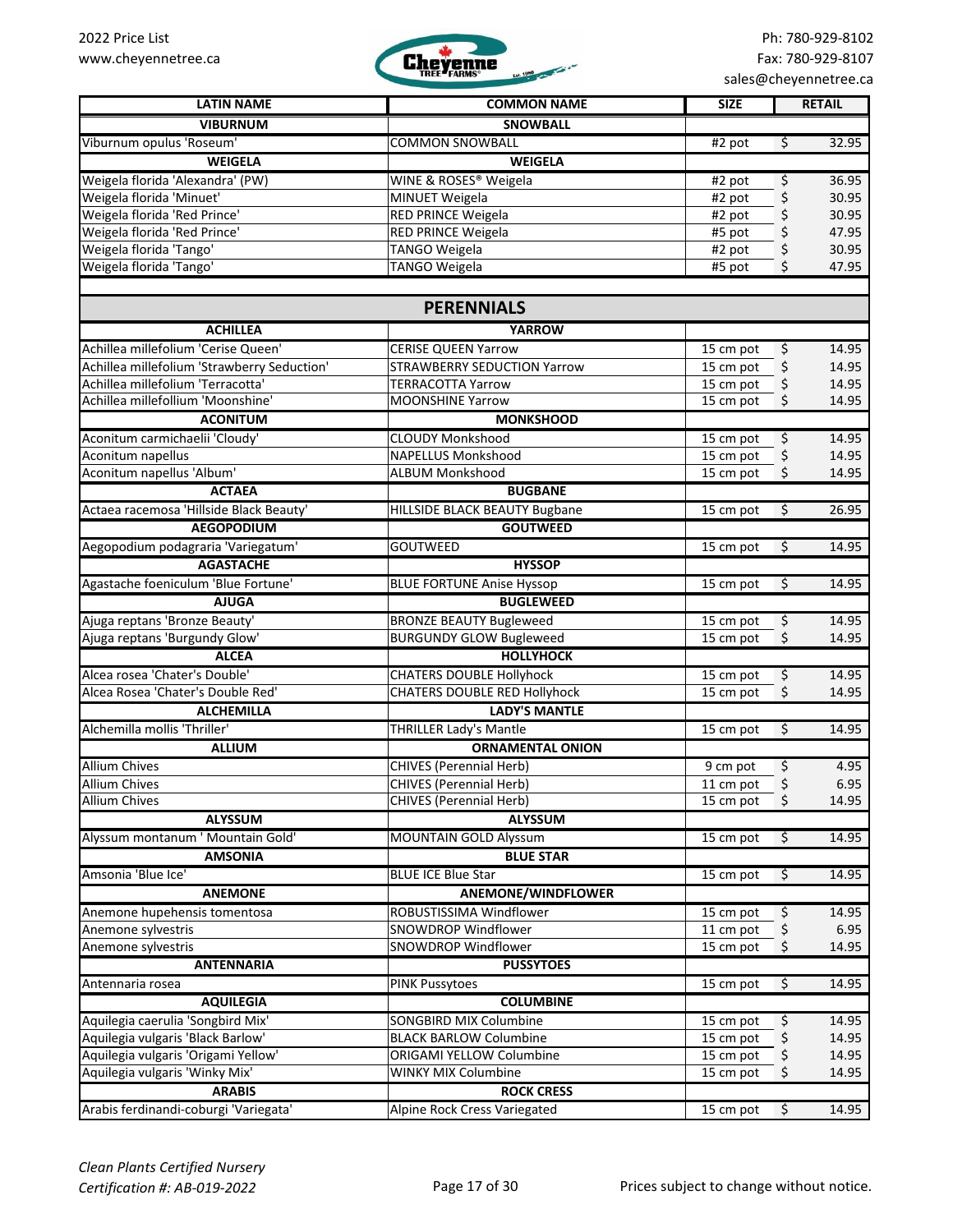

| <b>LATIN NAME</b>                            | <b>COMMON NAME</b>                    | <b>SIZE</b> | <b>RETAIL</b>                     |
|----------------------------------------------|---------------------------------------|-------------|-----------------------------------|
| <b>ARCTOSTAPHYLOS</b>                        | <b>BEARBERRY</b>                      |             |                                   |
| Arctostaphylos uva-ursi                      | KINNIKINNICK / BEARBERRY              | 15 cm pot   | $\overline{\mathcal{S}}$<br>16.95 |
| <b>ARMERIA</b>                               | <b>THRIFT</b>                         |             |                                   |
| Armeria maritima 'Alba'                      | <b>WHITE SEA Thrift</b>               | 15 cm pot   | 14.95<br>\$                       |
| Armeria maritima 'Dusseldorf Pride'          | <b>DUSSELDORF PRIDE Thrift</b>        | 15 cm pot   | \$<br>14.95                       |
| Armeria maritima 'Rubrifolia'                | <b>RUBRIFOLIA Thrift</b>              | 11 cm pot   | \$<br>6.95                        |
| Armeria maritima 'Rubrifolia'                | RUBRIFOLIA Thrift                     | 15 cm pot   | \$<br>14.95                       |
| Armeria maritima 'Splendens'                 | <b>SPLENDENS Thrift</b>               | 11 cm pot   | \$<br>6.95                        |
| Armeria maritima 'Splendens'                 | SPLENDENS Thrift                      | 15 cm pot   | \$<br>14.95                       |
| <b>ARTEMISIA</b>                             | <b>SAGE</b>                           |             |                                   |
| Artemisia schmidtiana 'Nana'                 | <b>SILVER MOUND Sage</b>              | 11 cm pot   | \$<br>6.95                        |
| Artemisia schmidtiana 'Nana'                 | <b>SILVER MOUND Sage</b>              | 15 cm pot   | \$<br>14.95                       |
| Artemisia schmidtiana 'Nana'                 | <b>SILVER MOUND Sage</b>              | 21 cm pot   | \$<br>24.95                       |
| Artemisia stelleriana 'Boughton Silver'      | <b>BOUGHTON SILVER Brocade Sage</b>   | 15 cm pot   | \$<br>14.95                       |
| Artemisia stelleriana 'Boughton Silver'      | <b>BOUGHTON SILVER Brocade Sage</b>   | 21 cm pot   | \$<br>24.95                       |
| Artemisia vulgaris 'Oriental Limelight'      | ORIENTAL LIMELIGHT Sage               | 15 cm pot   | \$<br>14.95                       |
| <b>ARUNCUS</b>                               | <b>GOATS BEARD</b>                    |             |                                   |
| Aruncus aethusifolius                        | <b>DWARF GOATS BEARD</b>              | 15 cm pot   | \$<br>14.95                       |
| Aruncus dioicus 'Goats Beard'                | <b>GOATS BEARD</b>                    | 15 cm pot   | \$<br>14.95                       |
| <b>ASPARAGUS</b>                             | <b>ASPARAGUS</b>                      |             |                                   |
| Asparagus Officinalis 'Mary Washington'      | <b>MARY WASHINGTON Asparagus</b>      | 15 cm pot   | \$<br>14.95                       |
| <b>ASTER</b>                                 | <b>ASTER</b>                          |             |                                   |
| Aster dumosus 'Woods Blue'                   | <b>WOODS BLUE Aster</b>               | 15 cm pot   | \$<br>16.95                       |
| Aster dumosus 'Woods Pink'                   | <b>WOODS PINK Aster</b>               | 15 cm pot   | \$<br>16.95                       |
| Aster novae angliae 'Purple Dome'            | <b>PURPLE DOME Aster</b>              | 15 cm pot   | \$<br>14.95                       |
| Aster novi-belgii 'Alert'                    | <b>ALERT Aster</b>                    | 11 cm pot   | \$<br>6.95                        |
| Aster novi-belgii 'Alert'                    | <b>ALERT Aster</b>                    | 15 cm pot   | \$<br>16.95                       |
| <b>ASTILBE</b>                               | <b>FALSE SPIREA</b>                   |             |                                   |
| Astilbe arendsi 'Burgundy Red'               | <b>BURGUNDY RED False Spirea</b>      | 15 cm pot   | 16.95<br>\$                       |
| Astilbe arendsi 'Burgundy Red'               | <b>BURGUNDY RED False Spirea</b>      | 21 cm pot   | 26.95<br>\$                       |
| Astilbe arendsii 'Bridal Veil'               | <b>BRIDAL VEIL False Spirea</b>       | 15 cm pot   | \$<br>16.95                       |
| Astilbe arendsii 'Bridal Veil'               | <b>BRIDAL VEIL False Spirea</b>       | 21 cm pot   | \$<br>26.95                       |
| Astilbe arendsii 'Fanal'                     | <b>FANAL False Spirea</b>             | 15 cm pot   | \$<br>16.95                       |
| Astilbe arendsii 'Fanal'                     | <b>FANAL False Spirea</b>             | 21 cm pot   | \$<br>26.95                       |
| Astilbe chinensis 'Little Visions in Purple' | LITTLE VISIONS IN PURPLE False Spirea | 15 cm pot   | \$<br>16.95                       |
| Astilbe chinensis 'Visions in Pink'          | VISIONS IN PINK False Spirea          | 15 cm pot   | \$<br>16.95                       |
| Astilbe chinensis 'Visions in Red'           | VISIONS IN RED False Spirea           | 15 cm pot   | \$<br>16.95                       |
| Astilbe chinensis 'Visions in Red'           | VISIONS IN RED False Spirea           | 21 cm pot   | \$<br>26.95                       |
| Astilbe chinensis 'Visions in White'         | VISIONS IN WHITE False Spirea         | 21 cm pot   | \$<br>26.95                       |
| Astilbe japonica 'Montgomery'                | <b>MONTGOMERY False Spirea</b>        | 15 cm pot   | \$<br>16.95                       |
| Astilbe japonica 'Peach Blossom'             | PEACH BLOSSOM False Spirea            | 15 cm pot   | \$<br>16.95                       |
| Astilbe 'Pink'                               | PINK False Spirea                     | 15 cm pot   | \$<br>16.95                       |
| Astilbe 'Purple'                             | <b>PURPLE False Spirea</b>            | 15 cm pot   | \$<br>16.95                       |
| Astilbe 'Red'                                | <b>RED False Spirea</b>               | 15 cm pot   | 16.95<br>\$                       |
| Astilbe 'White'                              | <b>WHITE False Spirea</b>             | 15 cm pot   | 16.95<br>\$                       |
| <b>BAPTISIA</b>                              | <b>FALSE INDIGO</b>                   |             |                                   |
| Baptisia australis 'Blue'                    | <b>BLUE FALSE Indigo</b>              | 15 cm pot   | $\varsigma$<br>16.95              |
| <b>BERGENIA</b>                              | <b>BERGENIA/ELEPHANT EARS</b>         |             |                                   |
| Bergenia 'Bressingham Ruby'                  | <b>BRESSINGHAM RUBY Bergenia</b>      | 15 cm pot   | 16.95<br>\$                       |
| Bergenia cordifolia 'Elephant Ears'          | <b>ELEPHANT EARS Bergenia</b>         | 15 cm pot   | \$<br>14.95                       |
| Bergenia cordifolia 'Winter Glow'            | WINTER GLOW Bergenia                  | 15 cm pot   | \$<br>16.95                       |
| <b>BRUNNERA</b>                              | <b>BUGLOSS</b>                        |             |                                   |
| Brunnera macrophylla                         | <b>SIBERIAN Bugloss</b>               | 15 cm pot   | \$<br>16.95                       |
| Brunnera macrophylla 'Jack Frost'            | <b>JACK FROST Bugloss</b>             | 15 cm pot   | \$<br>20.95                       |
| <b>CAMPANULA</b>                             | <b>BELLFLOWER</b>                     |             |                                   |
| Campanula carpatica 'Uniform Blue'           | UNIFORM BLUE Bellflower               | 11 cm pot   | \$<br>6.95                        |
| Campanula carpatica 'Uniform Blue'           | UNIFORM BLUE Bellflower               | 15 cm pot   | \$<br>14.95                       |
| Campanula carpatica 'Uniform White'          | UNIFORM WHITE Bellflower              | 11 cm pot   | \$<br>6.95                        |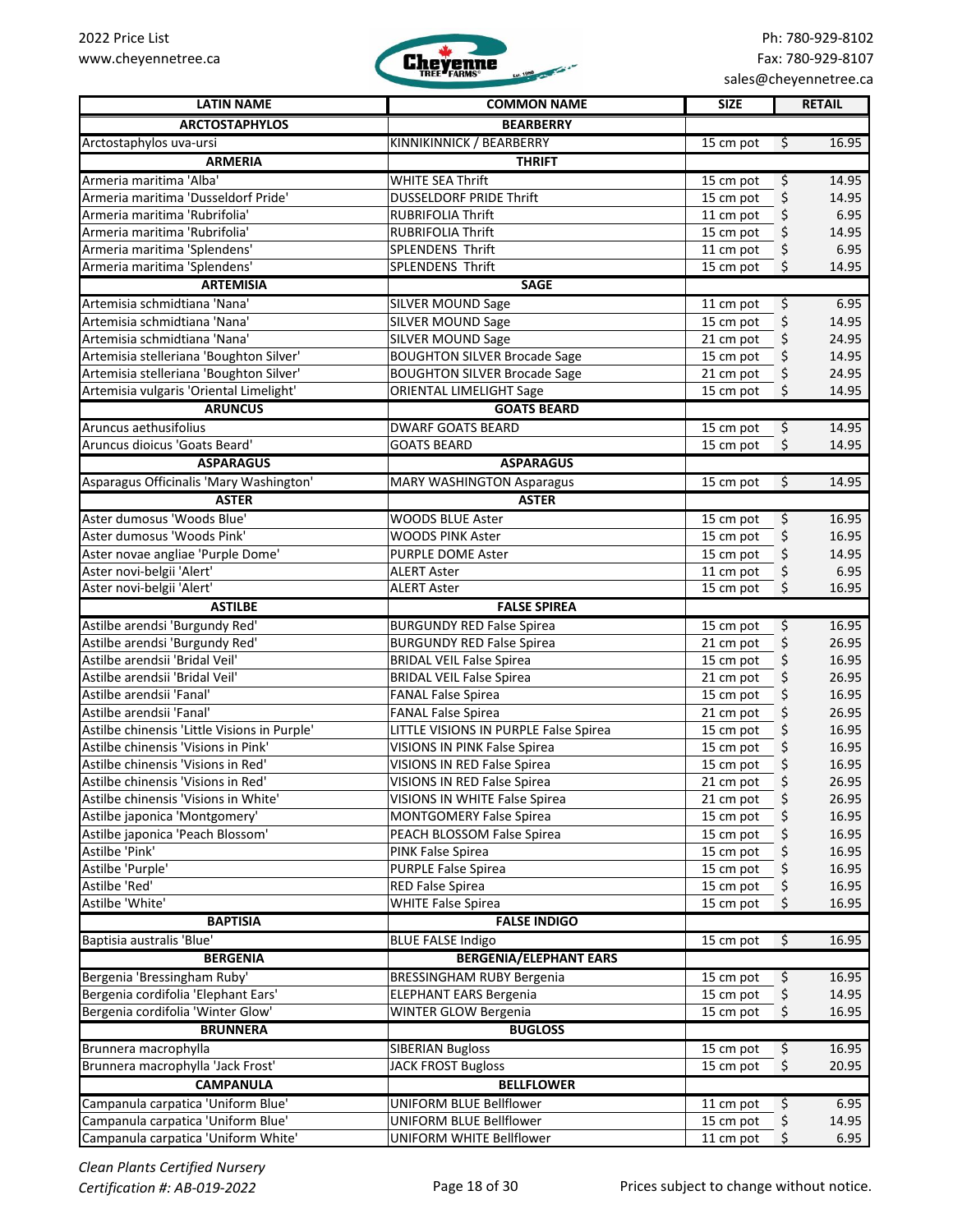

| <b>LATIN NAME</b>                         | <b>COMMON NAME</b>                                                 | <b>SIZE</b>                                 | <b>RETAIL</b>  |
|-------------------------------------------|--------------------------------------------------------------------|---------------------------------------------|----------------|
| Campanula carpatica 'Uniform White'       | <b>UNIFORM WHITE Bellflower</b>                                    | $\boldsymbol{\dot{\varsigma}}$<br>15 cm pot | 14.95          |
| Campanula cochlearifloia 'Bavaria Blue'   | <b>BAVARIAN BLUE Bellflower</b>                                    | \$<br>15 cm pot                             | 14.95          |
| Campanula garganica 'Dickson's Gold'      | DICKSON'S GOLD Bellflower                                          | \$<br>11 cm pot                             | 6.95           |
| Campanula garganica 'Dickson's Gold'      | DICKSON'S GOLD Bellflower                                          | \$<br>15 cm pot                             | 14.95          |
| Campanula glomerata 'Superba'             | SUPERBA Clustered Bellflower                                       | \$<br>15 cm pot                             | 14.95          |
| Campanula poscharskyanan 'Blue Waterfall' | <b>BLUE WATERFALL Bellflower</b>                                   | \$<br>11 cm pot                             | 6.95           |
| Campanula poscharskyanan 'Blue Waterfall' | <b>BLUE WATERFALL Bellflower</b>                                   | \$<br>15 cm pot                             | 14.95          |
| <b>CATANANCHE</b>                         | <b>CUPID'S DART</b>                                                |                                             |                |
| Catananche caerulea                       | <b>CUPID'S DART</b>                                                | 11 cm pot<br>$\ddot{\varsigma}$             | 6.95           |
| <b>CENTAUREA</b>                          | <b>CORNFLOWER</b>                                                  |                                             |                |
| Centaurea montana 'Amethyst in Snow'      | <b>AMETHYST IN SNOW Cornflower</b>                                 | $\varsigma$<br>15 cm pot                    | 14.95          |
| Centaurea montana 'Montana Blue'          | MONTANA BLUE Cornflower                                            | \$<br>21 cm pot                             | 24.95          |
| <b>CERASTIUM</b>                          | SNOW-IN-SUMMER                                                     |                                             |                |
| Cerastium tomentosum                      | <b>SNOW IN SUMMER</b>                                              | \$<br>15 cm pot                             | 14.95          |
| Cerastium var. lanatum 'Snow in Summer'   | <b>WOOLLY Snow in Summer</b>                                       | 11 cm pot<br>\$                             | 6.95           |
| Cerastium var. lanatum 'Snow in Summer'   | <b>WOOLLY Snow in Summer</b>                                       | 15 cm pot<br>\$                             | 14.95          |
| <b>CHELONE</b>                            | <b>TURTLEHEAD</b>                                                  |                                             |                |
| Chelone obliqua 'Alba'                    | <b>WHITE Turtlehead</b>                                            | $\varsigma$<br>15 cm pot                    | 14.95          |
| CHRYSANTHEMUM                             | <b>DAISY/GARDEN MUM</b>                                            |                                             |                |
| Chrysanthemum mor. 'Mammoth Yellow Quill' | MAMMOTH YELLOW QUILL Daisy                                         | \$<br>15 cm pot                             | 14.95          |
| Chrysanthemum mor. 'Mammoth Dark Pink'    | MAMMOTH DARK PINK Daisy                                            | \$<br>15 cm pot                             | 14.95          |
| Chrysanthemum mor. 'Mammoth Red'          | <b>MAMMOTH RED Daisy</b>                                           | \$<br>15 cm pot                             | 14.95          |
| <b>CONVALLARIA</b>                        | <b>LILY OF THE VALLEY</b>                                          |                                             |                |
| Convallaria majalis                       | <b>LILY OF THE VALLEY</b>                                          | $\overline{\xi}$<br>$\overline{9}$ cm pot   | 4.95           |
| Convallaria majalis                       | LILY OF THE VALLEY                                                 | \$<br>11 cm pot                             | 6.95           |
| Convallaria majalis                       | LILY OF THE VALLEY                                                 | \$<br>15 cm pot                             | 14.95          |
| <b>COREOPSIS</b>                          | <b>TICKSEED</b>                                                    |                                             |                |
| Coreopsis grandiflora 'Double Sunburst'   | <b>DOUBLE SUNBURST Tickseed</b>                                    | \$<br>15 cm pot                             | 14.95          |
| Coreopsis verticillata 'Moonbeam'         | <b>MOONBEAM Tickseed</b>                                           | 15 cm pot<br>\$                             | 14.95          |
| Coreopsis verticillata 'Zagreb'           | ZAGREB Tickseed                                                    | \$<br>15 cm pot                             | 14.95          |
| <b>CORNUS</b>                             | <b>BUNCHBERRY</b>                                                  |                                             |                |
| Cornus canadensis                         | <b>BUNCHBERRY</b>                                                  | $\overline{\mathcal{S}}$<br>15 cm pot       | 20.95          |
| <b>DELPHINIUM</b>                         | <b>DELPHINIUM</b>                                                  |                                             |                |
| Delphinium elatum 'Black Knight'          | <b>BLACK KNIGHT Delphinium</b>                                     |                                             |                |
| Delphinium elatum 'Dark Blue White Bee'   |                                                                    | \$<br>15 cm pot                             | 16.95<br>16.95 |
| Delphinium elatum 'Green Twist'           | DARK BLUE WHITE BEE Delphinium<br><b>GREEN TWIST NM Delphinium</b> | \$<br>15 cm pot<br>\$<br>15 cm pot          | 16.95          |
| Delphinium elatum 'Pagan Purples'         | PAGAN PURPLES NM Delphinium                                        | \$<br>15 cm pot                             | 16.95          |
| Delphinium elatum 'Pink Punch'            | PINK PUNCH Delphinium                                              | \$<br>15 cm pot                             | 16.95          |
| Delphinium elatum 'Rose White Bee'        | ROSE WHITE BEE Delphinium                                          | \$<br>15 cm pot                             | 16.95          |
| Delphinium 'Purple Passion'               | PURPLE PASSION NM Delphinium                                       | \$<br>15 cm pot                             | 16.95          |
| Delphinium 'Pacific Giants Mix'           | PACIFIC GIANTS MIX Delphinium                                      | 15 cm pot<br>\$                             | 16.95          |
| <b>DIANTHUS</b>                           | <b>PINKS</b>                                                       |                                             |                |
| Dianthus barbatus 'Sweet William'         |                                                                    |                                             |                |
| Dianthus deltoides 'Arctic Fire'          | <b>SWEET WILLIAM Pinks</b><br><b>ARCTIC FIRE Maiden Pinks</b>      | \$<br>15 cm pot                             | 14.95<br>14.95 |
| Dianthus deltoides 'Brilliant'            | <b>BRILLIANT Maiden Pinks</b>                                      | \$<br>15 cm pot<br>\$<br>15 cm pot          | 14.95          |
| Dianthus deltoides 'Flashing Light'       | FLASHING LIGHTS Maiden Pinks                                       | \$<br>11 cm pot                             | 6.95           |
| Dianthus deltoides 'Flashing Light'       | FLASHING LIGHTS Maiden Pinks                                       | 15 cm pot                                   | 14.95          |
| Dianthus deltoides 'Zing Rose'            | ZING ROSE Maiden Pinks                                             | \$<br>15 cm pot                             | 14.95          |
| Dianthus gratianopolitanus 'Firewitch'    | <b>FIREWITCH Maiden Pinks</b>                                      | \$<br>\$<br>11 cm pot                       | 6.95           |
| Dianthus gratianopolitanus 'Firewitch'    | FIREWITCH Maiden Pinks                                             | \$<br>15 cm pot                             | 16.95          |
| Dianthus gratianopolitanus 'Tiny Rubies'  | <b>TINY RUBIES Pinks</b>                                           | \$<br>15 cm pot                             | 14.95          |
| Dianthus plumarius 'Sweetness'            | <b>SWEETNESS Pinks</b>                                             | \$<br>15 cm pot                             | 14.95          |
| <b>DICENTRA</b>                           | <b>BLEEDING HEART</b>                                              |                                             |                |
| Dicentra spectabilis 'Alba'               | <b>WHITE Bleeding Heart</b>                                        | $\overline{\mathcal{L}}$                    | 16.95          |
| Dicentra spectabilis 'Goldheart'          | <b>GOLDHEART Bleeding Heart</b>                                    | 15 cm pot<br>\$<br>15 cm pot                | 19.95          |
| Dicentra spectabilis 'Pink'               | PINK Bleeding Heart                                                | \$<br>15 cm pot                             | 14.95          |
|                                           |                                                                    |                                             |                |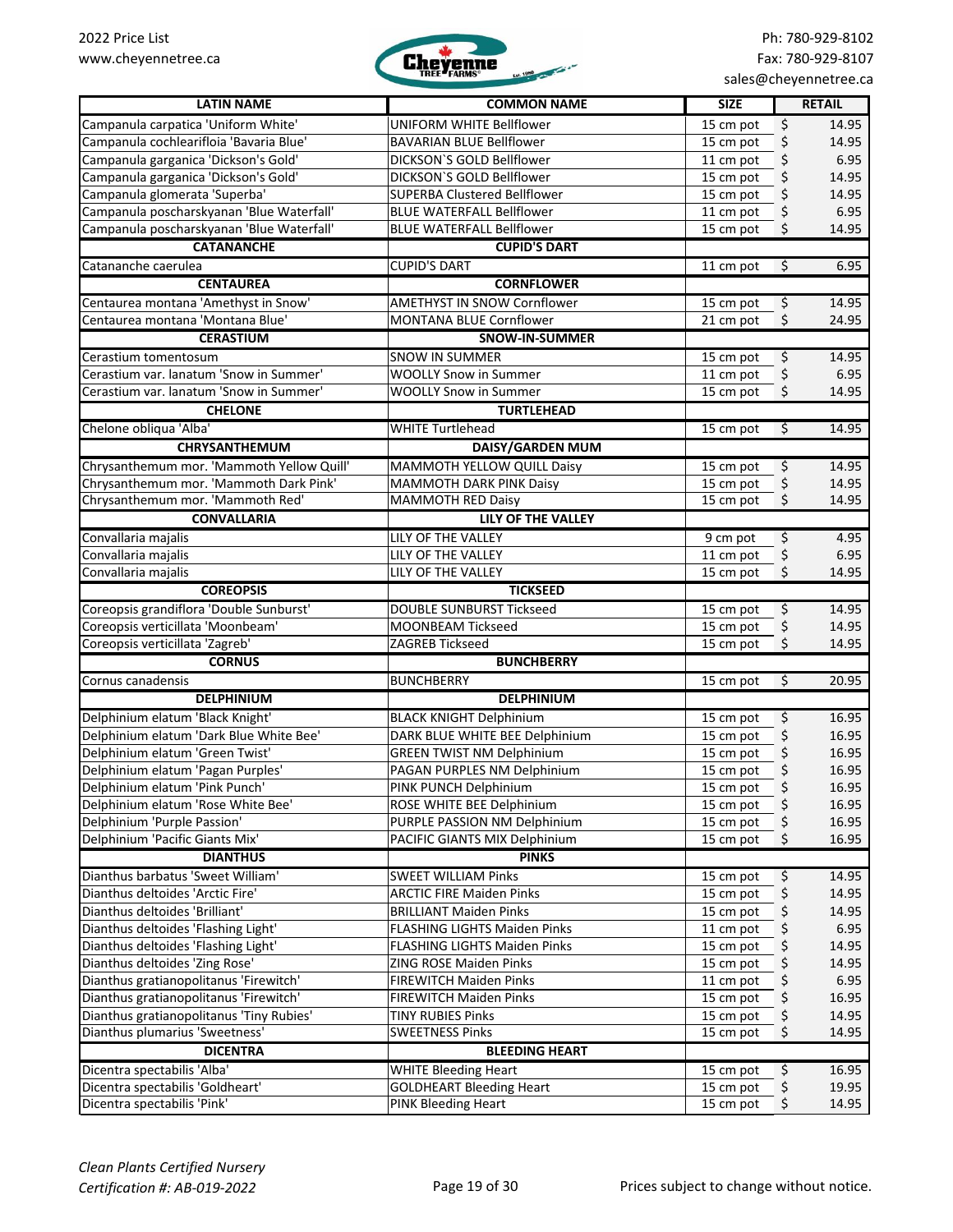

| <b>LATIN NAME</b>                         | <b>COMMON NAME</b>                  | <b>SIZE</b> | <b>RETAIL</b>                   |
|-------------------------------------------|-------------------------------------|-------------|---------------------------------|
| <b>DIGITALIS</b>                          | <b>FOXGLOVE</b>                     |             |                                 |
| Digitalis purpurea 'Dalmation Purple'     | <b>DALMATION PURPLE Foxglove</b>    | 15 cm pot   | 14.95<br>\$                     |
| <b>ECHINACEA</b>                          | <b>CONEFLOWER</b>                   |             |                                 |
| Echinacea 'Green Twister'                 | <b>GREEN TWISTER Coneflower</b>     | 15 cm pot   | \$<br>16.95                     |
| Echinacea purpurea 'Cheyenne Spirit'      | <b>CHEYENNE SPIRIT Coneflower</b>   | 11 cm pot   | \$<br>6.95                      |
| Echinacea purpurea 'Cheyenne Spirit'      | <b>CHEYENNE SPIRIT Coneflower</b>   | 15 cm pot   | \$<br>16.95                     |
| Echinacea purpurea 'Magnus'               | MAGNUS Coneflower                   | 11 cm pot   | \$<br>6.95                      |
| Echinacea purpurea 'Magnus'               | <b>MAGNUS Coneflower</b>            | 15 cm pot   | \$<br>14.95                     |
| Echinacea purpurea 'Pow Wow White Berry'  | POW WOW WHITE BERRY Coneflower      | 15 cm pot   | \$<br>14.95                     |
| Echinacea purpurea 'Pow Wow Wild Berry'   | POW WOW WILD BERRY Coneflower       | 11 cm pot   | \$<br>6.95                      |
| Echinacea purpurea 'Pow Wow Wild Berry'   | POW WOW WILD BERRY Coneflower       | 15 cm pot   | \$<br>16.95                     |
| Echinacea purpurea 'Ruby Star'            | <b>RUBY STAR Coneflower</b>         | 15 cm pot   | \$<br>14.95                     |
| <b>ECHINOPS</b>                           | <b>GLOBE THISTLE</b>                |             |                                 |
| Echinops ritro                            | <b>GLOBE Thistle</b>                | 15 cm pot   | \$<br>14.95                     |
| Echinops ritro                            | <b>GLOBE Thistle</b>                | 21 cm pot   | \$<br>24.95                     |
| <b>ECHIUM</b>                             | <b>ECHIUM</b>                       |             |                                 |
| Echium amoenum 'Red Feathers'             | <b>RED FEATHERS Echium</b>          | 15 cm pot   | $\overline{\varsigma}$<br>14.95 |
| <b>ERYNGIUM</b>                           | <b>SEA HOLLY</b>                    |             |                                 |
| Eryngium planum 'Blue Hobbit'             | <b>BLUE HOBBIT Sea Holly</b>        | 15 cm pot   | $\overline{\varsigma}$<br>14.95 |
| <b>EUONYMUS</b>                           | <b>WINTER CREEPER</b>               |             |                                 |
| Euonymus fortunei 'Emerald Gaiety'        | <b>EMERALD GAIETY Wintercreeper</b> | 21 cm pot   | $\overline{\xi}$<br>26.95       |
| <b>EUPATORIUM</b>                         | <b>PYE WEED</b>                     |             |                                 |
| Eupatorium dubium 'Baby Joe'              | <b>BABY JOE Pye Weed</b>            | 15 cm pot   | $\overline{\xi}$<br>16.95       |
| Eupatorium maculatum 'Gateway'            | <b>GATEWAY Joe Pye Weed</b>         | $15$ cm pot | \$<br>16.95                     |
| <b>EUPHORBIA</b>                          | <b>SPURGE</b>                       |             |                                 |
| Euphorbia polychroma                      | <b>CUSHION Spurge</b>               | 15 cm pot   | $\overline{\varsigma}$<br>16.95 |
| <b>FRAGARIA</b>                           | <b>STRAWBERRY</b>                   |             |                                 |
| Fragaria - Misc Strawberry Hanging Basket | <b>STRAWBERRY Hanging Basket</b>    | Hanging     | \$<br>20.95                     |
| Fragaria ananassa 'All Star'              | <b>ALL STAR Strawberry</b>          | 9 cm pot    | \$<br>3.50                      |
| Fragaria ananassa 'All Star'              | <b>ALL STAR Strawberry</b>          | 15 cm pot   | \$<br>13.95                     |
| Fragaria ananassa 'Eversweet'             | <b>EVERSWEET Strawberry</b>         | 9 cm pot    | \$<br>3.50                      |
| Fragaria ananassa 'Eversweet'             | <b>EVERSWEET Strawberry</b>         | 15 cm pot   | \$<br>13.95                     |
| Fragaria ananassa 'Fort Laramie'          | <b>FORT LARAMIE Strawberry</b>      | 9 cm pot    | \$<br>3.50                      |
| Fragaria ananassa 'Fort Laramie'          | <b>FORT LARAMIE Strawberry</b>      | 15 cm pot   | \$<br>13.95                     |
| Fragaria ananassa 'Quinault'              | <b>QUINAULT Strawberry</b>          | 9 cm pot    | \$<br>3.50                      |
| Fragaria ananassa 'Quinault'              | <b>QUINAULT Strawberry</b>          | 15 cm pot   | \$<br>13.95                     |
| <b>GAILLARDIA</b>                         | <b>BLANKET FLOWER</b>               |             |                                 |
| Gaillardia ar. 'Spintop Sunburst Red'     | SPINTOP SUNBURST RED Blanket Fl.    | 15 cm pot   | Ş<br>14.95                      |
| Gaillardia grandiflora 'Arizona Sun'      | <b>ARIZONA SUN Blanket Flower</b>   | 15 cm pot   | \$<br>14.95                     |
| Gaillardia grandiflora 'Burgundy'         | <b>BURGUNDY Blanket Flower</b>      | 15 cm pot   | \$<br>14.95                     |
| Gaillardia grandiflora 'Goblin'           | <b>GOBLIN Blanket Flower</b>        | 15 cm pot   | \$<br>14.95                     |
| <b>GALLIUM</b>                            | <b>SWEET WOODRUFF</b>               |             |                                 |
| Gallium odorata                           | <b>SWEET WOODRUFF</b>               | 15 cm pot   | 14.95<br>\$                     |
| <b>GENTIANA</b>                           | <b>GENTIAN</b>                      |             |                                 |
| Gentiana septemfida 'Lagodechiana'        | LAGODECHIANA Crested Gentian        | 15 cm pot   | $\ddot{\mathsf{S}}$<br>16.95    |
| <b>GERANIUM</b>                           | <b>CRANESBILL</b>                   |             |                                 |
| Geranium cantabrig. 'Biokovo'             | <b>BIOKOVO Cranesbill</b>           | 15 cm pot   | $\varsigma$<br>16.95            |
| Geranium himalayense 'Birch Double'       | <b>BIRCH DOUBLE Cranesbill</b>      | 15 cm pot   | \$<br>16.95                     |
| Geranium 'Johnson's Blue'                 | JOHNSONS BLUE Cranesbill            | 15 cm pot   | \$<br>16.95                     |
| Geranium pratense 'Dark Reiter'           | <b>DARK REITER Cranesbill</b>       | 15 cm pot   | \$<br>16.95                     |
| Geranium pratense 'Dark Reiter'           | <b>DARK REITER Cranesbill</b>       | 21 cm pot   | \$<br>26.95                     |
| Geranium 'Rozanne'                        | ROZANNE Cranesbill                  | 15 cm pot   | \$<br>16.95                     |
| Geranium sanguineum 'Album'               | <b>ALBUM Cranesbill</b>             | 15 cm pot   | \$<br>16.95                     |
| Geranium sanguineum 'Max Frei'            | <b>MAX FREI Cranesbill</b>          | 15 cm pot   | \$<br>16.95                     |
| Geranium sanguineum 'Sanguineum'          | <b>SANGUINEUM Cranesbill</b>        | 15 cm pot   | \$<br>16.95                     |
| <b>HELENIUM</b>                           | <b>SNEEZEWEED</b>                   |             |                                 |
| Helenium autumnale 'Salud Yellow'         | <b>SALUD YELLOW Sneezeweed</b>      | 15 cm pot   | $\sqrt{5}$<br>14.95             |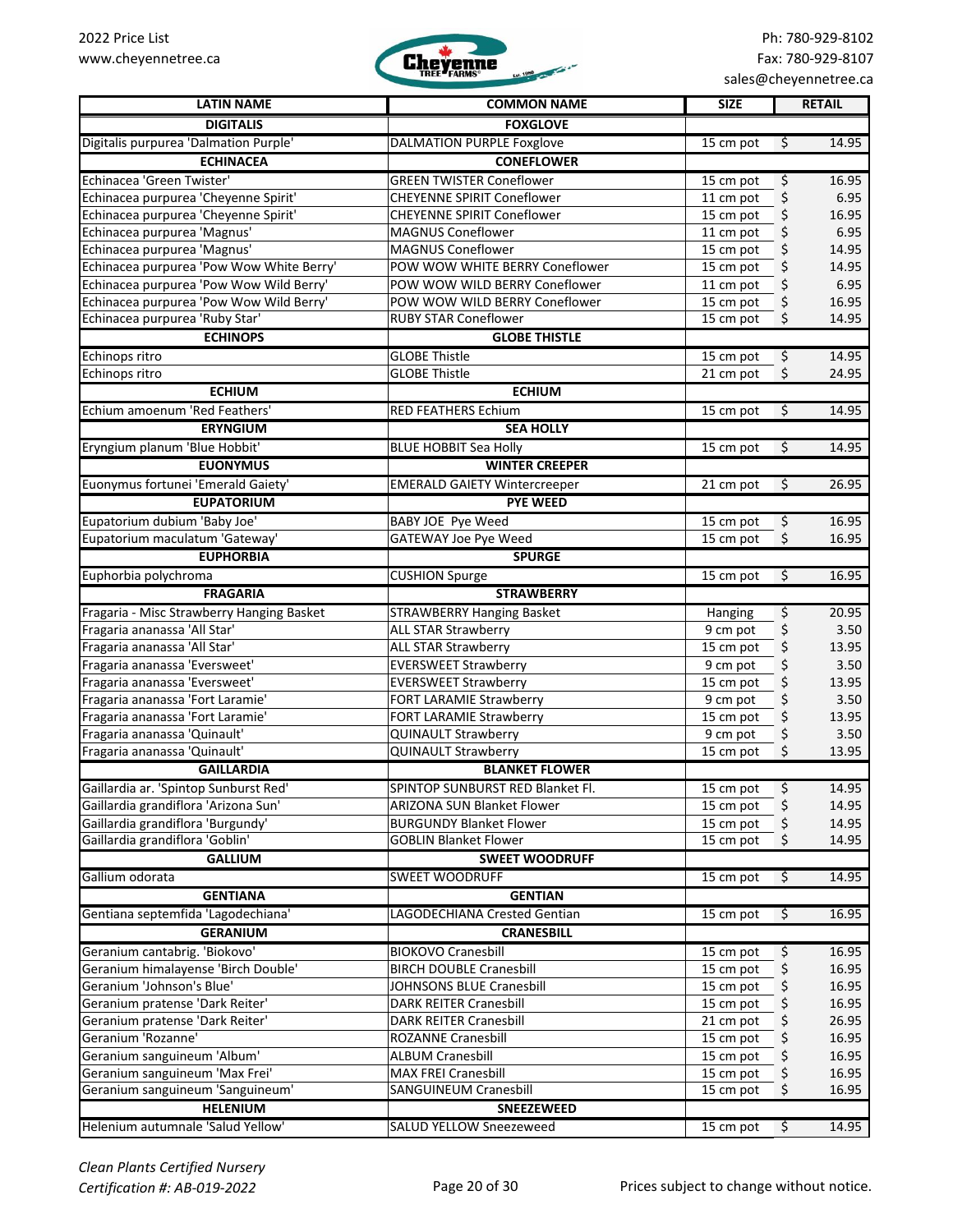

sales@cheyennetree.ca

| <b>LATIN NAME</b>                   | <b>COMMON NAME</b>                                 | <b>SIZE</b> |             | <b>RETAIL</b> |
|-------------------------------------|----------------------------------------------------|-------------|-------------|---------------|
| <b>HELIOPSIS</b>                    | <b>FALSE SUNFLOWER</b>                             |             |             |               |
| Heliopsis helianthoides 'Sunstruck' | <b>SUNSTRUCK False Sunflower</b>                   | 15 cm pot   | \$          | 14.95         |
| <b>HEMEROCALLIS</b>                 | <b>DAYLILY</b>                                     |             |             |               |
| Hemerocallis 'Autumn Red'           | <b>AUTUMN RED Daylily</b>                          | 15 cm pot   | \$          | 14.95         |
| Hemerocallis 'Barbara Mitchell'     | <b>BARBARA MITCHELL Daylily</b>                    | 15 cm pot   | \$          | 14.95         |
| Hemerocallis 'Bella Lugosi'         | <b>BELLA LUGOSI Daylily</b>                        | 15 cm pot   | \$          | 14.95         |
| Hemerocallis 'Big Time Happy'       | <b>BIG TIME HAPPY Daylily</b>                      | 15 cm pot   | \$          | 14.95         |
| Hemerocallis 'Catherine Woodbury'   | CATHERINE WOODBURY Daylily                         | 15 cm pot   | \$          | 14.95         |
| Hemerocallis 'Chicago Apache'       | CHICAGO APACHE Daylily                             | 15 cm pot   | \$          | 14.95         |
| Hemerocallis 'Daring Deception'     | <b>DARING DECEPTION Daylily</b>                    | 15 cm pot   | \$          | 14.95         |
| Hemerocallis 'Entrapment'           | <b>ENTRAPMENT Daylily</b>                          | 15 cm pot   | \$          | 14.95         |
| Hemerocallis 'Fooled Me'            | FOOLED ME Daylily                                  | 15 cm pot   | \$          | 14.95         |
| Hemerocallis 'Frans Hals'           | <b>FRANS HALS Daylily</b>                          | 15 cm pot   | \$          | 14.95         |
| Hemerocallis 'Gentle Shepherd'      | <b>GENTLE SHEPHERD Daylily</b>                     | 15 cm pot   | \$          | 14.95         |
| Hemerocallis 'Happy Returns'        | <b>HAPPY RETURNS Daylily</b>                       | 15 cm pot   | \$          | 14.95         |
| Hemerocallis 'Hyperion'             | <b>HYPERION Daylily</b>                            | 15 cm pot   | \$          | 14.95         |
| Hemerocallis 'Joan Senior'          | JOAN SENIOR Daylily                                | 15 cm pot   | \$          | 14.95         |
| Hemerocallis 'Mauna Loa'            | MAUNA LOA Daylily                                  | 15 cm pot   | \$          | 14.95         |
| Hemerocallis 'Moonlit Masquerade'   | MOONLIT MASQUERADE Daylily                         | 15 cm pot   | \$          | 14.95         |
| Hemerocallis 'On and On'            | ON AND ON Daylily                                  | 15 cm pot   | \$          | 14.95         |
| Hemerocallis 'Pandora's Box'        | PANDORAS BOX Daylily                               | 15 cm pot   | \$          | 14.95         |
| Hemerocallis 'Pardon Me'            | PARDON ME Daylily                                  | 15 cm pot   | \$          | 14.95         |
| Hemerocallis 'Pink'                 | <b>PINK Daylily</b>                                | 15 cm pot   | \$          | 14.95         |
| Hemerocallis 'Prairie Blue Eyes'    | PRAIRIE BLUE EYES Daylily                          | 15 cm pot   | \$          | 14.95         |
| Hemerocallis 'Purple D'Oro'         | PURPLE D'ORO Daylily                               | 15 cm pot   | \$          | 14.95         |
| Hemerocallis 'Purple Waters'        | PURPLE WATERS Daylily                              | 15 cm pot   | \$          | 14.95         |
| Hemerocallis 'Raspberry Ruffles'    | RASPBERRY RUFFLES Daylily                          | 15 cm pot   | \$          | 14.95         |
| Hemerocallis 'Rocket City'          | ROCKET CITY Daylily                                | 15 cm pot   | \$          | 14.95         |
| Hemerocallis 'Rosy Returns'         | ROSY RETURNS Daylily                               | 15 cm pot   | \$          | 14.95         |
| Hemerocallis 'Ruby Stella'          | <b>RUBY STELLA Daylily</b>                         | 15 cm pot   | \$          | 14.95         |
| Hemerocallis 'Sabine Baur'          | <b>SABINE BAUR Daylily</b>                         | 15 cm pot   | \$          | 14.95         |
| Hemerocallis 'South Seas'           | <b>SOUTH SEAS Daylily</b>                          | 15 cm pot   | \$          | 14.95         |
| Hemerocallis 'Stella d'Oro'         | STELLA D'ORO Daylily                               | 15 cm pot   | \$          | 14.95         |
| Hemerocallis 'Stella d'Oro'         | STELLA D'ORO Daylily                               | 21 cm pot   | \$          | 24.95         |
| Hemerocallis 'Stella Supreme'       | <b>STELLA SUPREME Daylily</b>                      | 15 cm pot   | \$          | 14.95         |
| Hemerocallis 'Strawberry Candy'     | <b>STRAWBERRY CANDY Daylily</b>                    | 15 cm pot   | \$          | 14.95         |
| Hemerocallis 'Summer Wine'          | <b>SUMMER WINE Daylily</b>                         | 15 cm pot   | \$          | 14.95         |
|                                     | 21 cm available in some varieties. Please inquire. |             |             |               |
| <b>HEUCHERA</b>                     | <b>CORAL BELLS</b>                                 |             |             |               |
| Heuchera 'Northern Exposure Sienna' | NORTHERN EXPOSURE SIENNA Coral Bells               | 15 cm pot   | $\varsigma$ | 20.95         |
| Heuchera micrantha 'Palace Purple'  | PALACE PURPLE Coral Bells                          | 15 cm pot   | \$          | 14.95         |
| Heuchera 'Northern Exposure Amber'  | NORTHERN EXPOSURE AMBER Coral Bells                | 15 cm pot   | \$          | 20.95         |
| Heuchera 'Northern Exposure Red'    | NORTHERN EXPOSURE RED Coral Bells                  | 15 cm pot   | \$          | 20.95         |
| Heuchera 'Obsidian'                 | <b>OBSIDIAN Coral Bells</b>                        | 15 cm pot   | \$          | 20.95         |
| Heuchera 'Plum Pudding'             | PLUM PUDDING Coral Bells                           | 15 cm pot   | \$          | 20.95         |
| Heuchera sanguinea 'Firefly'        | <b>FIREFLY Coral Bells</b>                         | 15 cm pot   | \$          | 14.95         |
| Heuchera sanguinea 'Ruby Bells'     | <b>RUBY BELLS Coral Bells</b>                      | 15 cm pot   | \$          | 14.95         |
| <b>HOSTA</b>                        | <b>HOSTA</b>                                       |             |             |               |
| Hosta 'Albomarginata'               | ALBOMARGINATA Hosta                                | 15 cm pot   | \$          | 14.95         |
| Hosta 'August Moon'                 | AUGUST MOON Hosta                                  | 15 cm pot   | \$          | 14.95         |
| Hosta 'Big Daddy'                   | <b>BIG DADDY Hosta</b>                             | 15 cm pot   | \$          | 16.95         |
| Hosta 'Blue Angel'                  | <b>BLUE ANGEL Hosta</b>                            | 15 cm pot   | \$          | 16.95         |
| Hosta 'Bressingham Blue'            | <b>BRESSINGHAM BLUE Hosta</b>                      | 15 cm pot   | \$          | 14.95         |
| Hosta 'Brim Cup'                    | <b>BRIM CUP Hosta</b>                              | 15 cm pot   | \$          | 14.95         |
| Hosta 'Earth Angel'                 | <b>EARTH ANGEL Hosta</b>                           | 15 cm pot   | \$          | 16.95         |
| Hosta 'Elegans'                     | <b>ELEGANS Hosta</b>                               | 15 cm pot   | \$          | 14.95         |
| Hosta 'Fortunei Aureomarginata'     | <b>AUREOMARGINATA Hosta</b>                        | 15 cm pot   | \$          | 14.95         |
| Hosta 'Francee'                     | <b>FRANCEE Hosta</b>                               | 15 cm pot   | \$          | 14.95         |
|                                     |                                                    |             |             |               |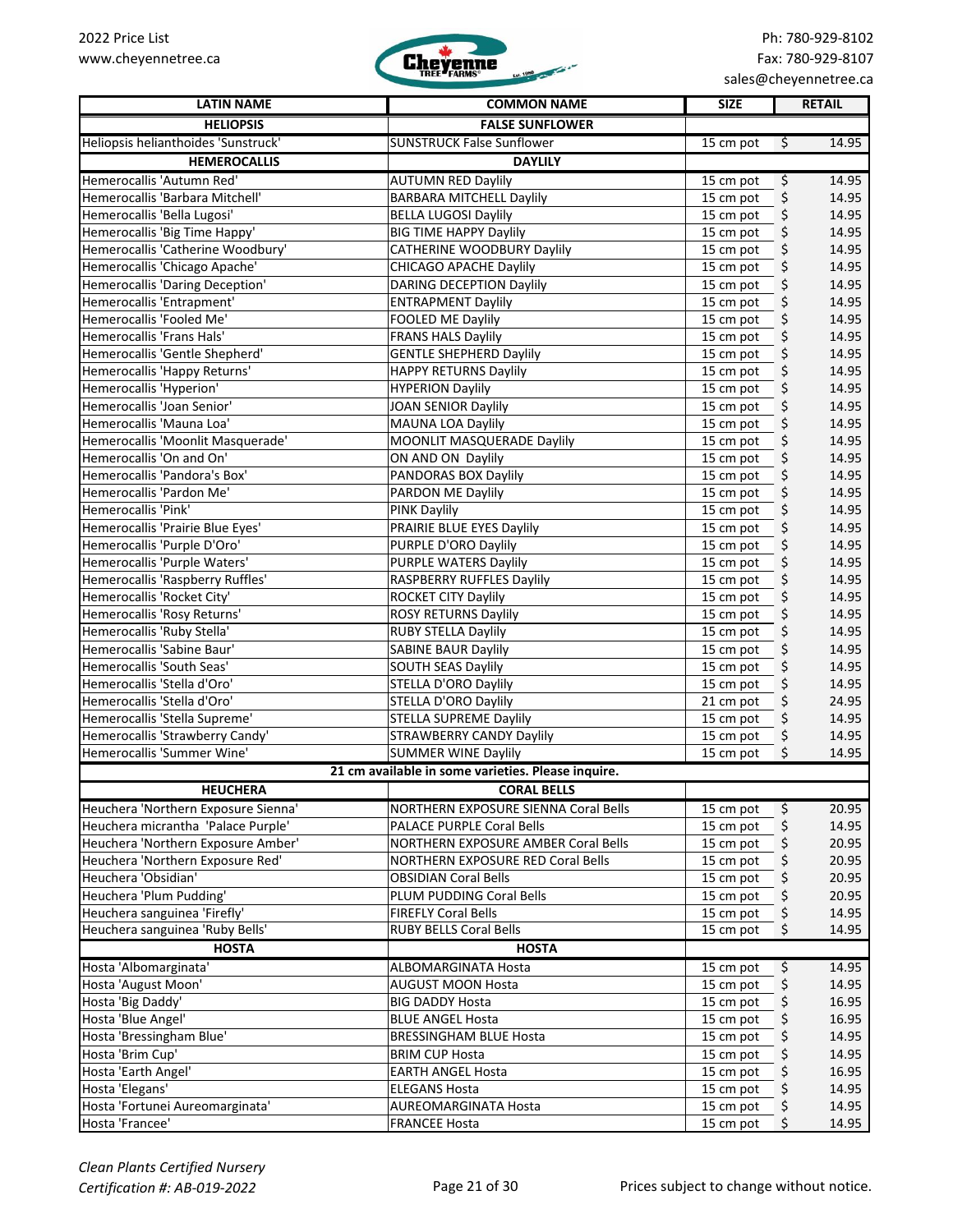

| <b>LATIN NAME</b>                                              | <b>COMMON NAME</b>                                               | <b>SIZE</b>                 | <b>RETAIL</b>     |
|----------------------------------------------------------------|------------------------------------------------------------------|-----------------------------|-------------------|
|                                                                |                                                                  |                             |                   |
| Hosta 'Frances Williams'                                       | <b>FRANCES WILLIAMS Hosta</b>                                    | 15 cm pot                   | \$<br>14.95       |
| Hosta 'Frances Williams'                                       | <b>FRANCES WILLIAMS Hosta</b>                                    | 21 cm pot                   | \$<br>24.95       |
| Hosta 'Gold Standard'                                          | <b>GOLD STANDARD Hosta</b>                                       | 15 cm pot                   | \$<br>14.95       |
| Hosta 'Golden Tiara'                                           | <b>GOLDEN TIARA Hosta</b>                                        | 15 cm pot                   | \$<br>14.95       |
| <b>Hosta 'Great Expectations'</b>                              | <b>GREAT EXPECTATIONS Hosta</b>                                  | 15 cm pot                   | \$<br>16.95       |
| Hosta 'Guacamole'                                              | <b>GUACAMOLE Hosta</b>                                           | 15 cm pot                   | \$<br>16.95       |
| Hosta 'Halcyon'                                                | <b>HALCYON Hosta</b>                                             | 15 cm pot                   | \$<br>14.95       |
| Hosta 'June'                                                   | <b>JUNE Hosta</b>                                                | 15 cm pot                   | 19.95<br>\$       |
| Hosta 'Krossa Regal'                                           | <b>KROSSA REGAL Hosta</b>                                        | 15 cm pot                   | \$<br>16.95       |
| Hosta 'Patriot'                                                | <b>PATRIOT Hosta</b>                                             | 15 cm pot                   | \$<br>16.95       |
| Hosta 'Paul's Glory'                                           | PAUL'S GLORY Hosta                                               | 15 cm pot                   | \$<br>14.95       |
| Hosta 'Royal Standard'                                         | ROYAL STANDARD Hosta                                             | 15 cm pot                   | \$<br>14.95       |
| Hosta 'Sum & Substance'                                        | <b>SUM &amp; SUBSTANCE Hosta</b>                                 | 15 cm pot                   | \$<br>16.95       |
| Hosta 'Sun Power'                                              | <b>SUN POWER Hosta</b>                                           | 15 cm pot                   | \$<br>19.95       |
| Hosta undulata 'Mediovariegata'                                | MEDIO-VARIEGATA Hosta                                            | 15 cm pot                   | 14.95<br>\$       |
| Hosta 'Wide Brim'                                              | <b>WIDE BRIM Hosta</b>                                           | 15 cm pot                   | \$<br>14.95       |
|                                                                | 21 cm available in some varieties. Please inquire.               |                             |                   |
| <b>IBERIS</b>                                                  | <b>CANDYTUFT</b>                                                 |                             |                   |
| Iberis sempervirens 'Purity'                                   | <b>PURITY Candytuft</b>                                          | 11 cm pot                   | \$<br>6.95        |
| Iberis sempervirens 'Purity'                                   | PURITY Candytuft                                                 | 15 cm pot                   | \$<br>14.95       |
| <b>IRIS</b>                                                    | <b>IRIS</b>                                                      |                             |                   |
| Iris pallida 'Albo Variegata'                                  | <b>ALBO VARIEGATA Sweet Flag Iris</b>                            | 15 cm pot                   | \$<br>16.95       |
| Iris pallida 'Aureo Variegata'                                 | <b>AUREO VARIEGATA Sweet Flag Iris</b>                           | 15 cm pot                   | \$<br>19.95       |
| Iris pseudocorus                                               | YELLOW FLAG Iris                                                 | 15 cm pot                   | \$<br>14.95       |
| Iris setosa                                                    | <b>DWARF Arctic Iris</b>                                         | 15 cm pot                   | \$<br>14.95       |
| Iris versicolor 'Blue Flag'                                    | <b>BLUE FLAG Iris</b>                                            | 15 cm pot                   | \$<br>14.95       |
| <b>IRIS</b>                                                    | <b>DWARF IRIS</b>                                                |                             |                   |
| Iris pumila 'Blue'                                             | <b>BLUE Dwarf Bearded Iris</b>                                   | 15 cm pot                   | \$<br>16.95       |
| Iris pumila 'Puddy Tat'                                        | <b>PUDDY TAT Dwarf Iris</b>                                      | 15 cm pot                   | \$<br>16.95       |
| <b>IRIS</b>                                                    | <b>GERMAN BEARDED IRIS</b>                                       |                             |                   |
| Iris germanica 'Breakers'                                      | <b>BREAKERS German Iris</b>                                      | 15 cm pot                   | \$<br>16.95       |
| Iris germanica 'Edith Wolford'                                 | EDITH WOLFORD German Iris                                        | 15 cm pot                   | \$<br>16.95       |
| Iris germanica 'Harvest of Memories'                           | <b>HARVEST OF MEMORIES German Iris</b>                           | 15 cm pot                   | \$<br>16.95       |
| Iris germanica 'Immortality'                                   | <b>IMMORTALITY German Iris</b>                                   | 15 cm pot                   | \$<br>19.95       |
| Iris germanica 'Savannah Sunset'                               | <b>SAVANNAH SUNSET German Iris</b>                               | 15 cm pot                   | \$<br>19.95       |
| Iris germanica 'Superstition'                                  | <b>SUPERSTITION German Iris</b>                                  | 15 cm pot                   | \$<br>16.95       |
| <b>IRIS</b>                                                    | <b>SIBERIAN IRIS</b>                                             |                             |                   |
| Iris sibirica 'Butter and Sugar'                               | <b>BUTTER &amp; SUGAR Siberian Iris</b>                          | 15 cm pot                   | \$<br>14.95       |
| Iris sibirica 'Caesar's Brother'                               | <b>CAESARS BROTHER Siberian Iris</b>                             | 15 cm pot                   | \$<br>14.95       |
| Iris sibirica 'Chilled Wine'                                   | <b>CHILLED WINE Siberian Iris</b>                                | 15 cm pot                   | \$<br>14.95       |
| Iris sibirica 'Pink Parfait'                                   | PINK PARFAIT Siberian Iris                                       | 15 cm pot                   | \$<br>14.95       |
| Iris sibirica 'Ruffled Velvet'                                 | RUFFLED VELVET Siberian Iris                                     | 15 cm pot                   | \$<br>14.95       |
| Iris sibirica 'Silver Edge'                                    | SILVER EDGE Siberian Iris                                        | 15 cm pot                   | \$<br>14.95       |
| Iris sibirica 'Sky Wings'                                      | <b>SKY WINGS Siberian Iris</b>                                   | 15 cm pot                   | \$<br>14.95       |
| Iris sibirica 'Snow Queen'                                     | SNOW QUEEN Siberian Iris                                         | 15 cm pot                   | \$<br>14.95       |
| <b>LAMIASTRUM</b>                                              | <b>SILVER ARCHANGEL</b>                                          |                             |                   |
| Lamiastrum galeobdolon 'Herman's Pride'                        | HERMAN'S PRIDE Silver Archangel Lamium                           | 11 cm pot                   | \$<br>6.95        |
| Lamiastrum galeobdolon 'Herman's Pride'                        | HERMAN'S PRIDE Silver Archangel Lamium                           | 15 cm pot                   | \$<br>14.95       |
| <b>LAMIUM</b>                                                  | <b>DEAD NETTLE</b>                                               |                             |                   |
| Lamium maculatum 'Aureum'                                      | <b>AUREUM Golden Spotted Dead Nettle</b>                         | 11 cm pot                   | \$<br>6.95        |
| Lamium maculatum 'Beacon Silver'                               | BEACONS SILVER Spotted Dead Nettle                               | 15 cm pot                   | \$<br>14.95       |
| Lamium maculatum 'Purple Dragon'                               | PURPLE DRAGON Spotted Dead Nettle                                | 15 cm pot                   | \$<br>14.95       |
|                                                                |                                                                  |                             |                   |
| Lamium maculatum 'Red Nancy'<br>Lamium maculatum 'White Nancy' | RED NANCY Spotted Dead Nettle<br>WHITE NANCY Spotted Dead Nettle | 15 cm pot                   | \$<br>14.95<br>\$ |
|                                                                |                                                                  | 15 cm pot                   | 14.95             |
| <b>LATHYRUS</b>                                                | <b>SWEET PEA</b>                                                 |                             |                   |
| Lathyrus latifolius 'Pearl Mixture'                            | PEARL MIXTURE Sweet Pea                                          | 15 cm pot<br>$\ddot{\zeta}$ | 14.95             |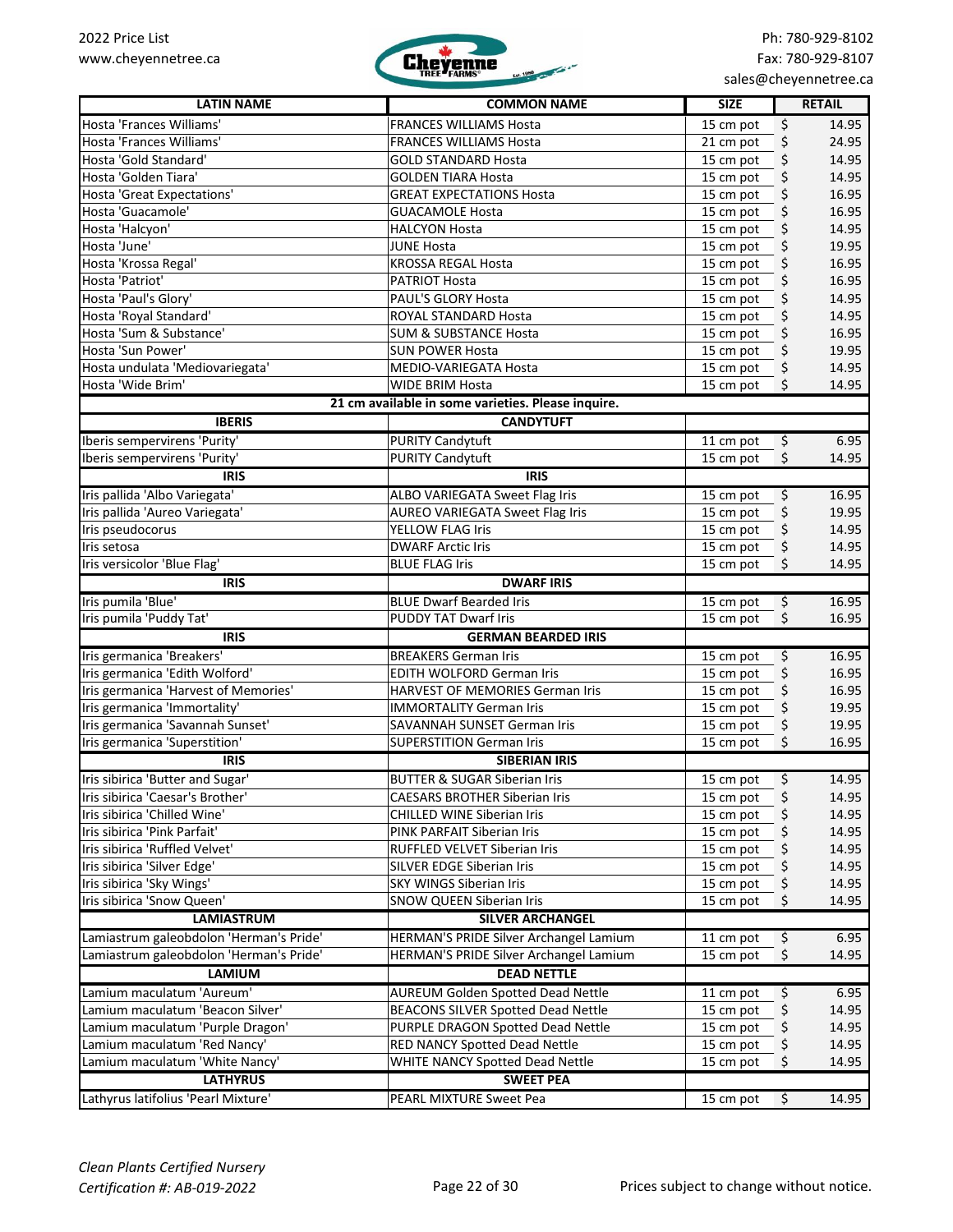

| <b>LATIN NAME</b>                      | <b>COMMON NAME</b>                     | <b>SIZE</b>                   | <b>RETAIL</b> |
|----------------------------------------|----------------------------------------|-------------------------------|---------------|
|                                        |                                        |                               |               |
| <b>LAVANDULA</b>                       | <b>LAVENDER</b>                        |                               |               |
| Lavandula angustifolia 'Hidcote Blue'  | <b>HIDCOTE BLUE Lavender</b>           | \$<br>15 cm pot               | 14.95         |
| Lavandula angustifolia 'Munstead'      | MUNSTEAD Lavender                      | \$<br>15 cm pot               | 14.95         |
| <b>LEUCANTHEMUM</b>                    | <b>SHASTA DAISY</b>                    |                               |               |
| Leucanthemum superbum 'Alaska'         | <b>ALASKA Shasta Daisy</b>             | \$<br>15 cm pot               | 14.95         |
| Leucanthemum superbum 'Becky'          | <b>BECKY Shasta Daisy</b>              | \$<br>15 cm pot               | 14.95         |
| Leucanthemum superbum 'Snow Lady'      | <b>SNOW LADY Shasta Daisy</b>          | \$<br>15 cm pot               | 14.95         |
| Leucanthemun superbum 'Snowdrift'      | <b>SNOWDRIFT Shasta Daisy</b>          | \$<br>15 cm pot               | 14.95         |
| <b>LEWISIA</b>                         | <b>BITTERROOT</b>                      |                               |               |
| Lewisia cotyledon 'Elise'              | <b>ELISE Bitterroot Lewisia</b>        | 15 cm pot<br>$\varsigma$      | 14.95         |
| <b>LIATRIS</b>                         | <b>GAYFEATHER</b>                      |                               |               |
| Liatris spicata                        | <b>BLAZING STAR Gayfeather</b>         | $\varsigma$<br>15 cm pot      | 14.95         |
| Liatris spicata 'Floristan White'      | FLORISTAN WHITE Gayfeather             | \$<br>15 cm pot               | 14.95         |
| Liatris spicata 'Kobold'               | <b>KOBOLD Gayfeather</b>               | 15 cm pot<br>\$               | 14.95         |
| <b>LIGULARIA</b>                       | <b>RAGWORT</b>                         |                               |               |
| Ligularia dentata 'Othello'            | <b>OTHELLO Ragwort</b>                 | \$<br>15 cm pot               | 16.95         |
| Ligularia stenocephala 'Little Rocket' | <b>LITTLE ROCKET Ragwort</b>           | \$<br>15 cm pot               | 19.95         |
| Ligularia stenocephala 'The Rocket'    | THE ROCKET Ragwort                     | \$<br>15 cm pot               | 16.95         |
| Ligularia stenocephala 'The Rocket'    | THE ROCKET Ragwort                     | \$<br>21 cm pot               | 24.95         |
| <b>LILIUM</b>                          | <b>ASIATIC LILY</b>                    |                               |               |
| Lilium asiatic 'Dazzle'                | <b>DAZZLE Asiatic Lily</b>             | $\overline{\xi}$<br>15 cm pot | 14.95         |
| Lilium asiatic 'Fangio'                | <b>FANGIO Asiatic Lily</b>             | \$<br>15 cm pot               | 14.95         |
| Lilium asiatic 'Landini'               | <b>LANDINI Asiatic Lily</b>            | \$<br>15 cm pot               | 14.95         |
| <b>LILIUM</b>                          | <b>DWARF ASIATIC LILY</b>              |                               |               |
| Lilium asiatic 'Tiny Bee'              | <b>TINY BEE Dwarf Lily</b>             | 15 cm pot<br>\$               | 14.95         |
| Lilium asiatic 'Tiny Crystal'          | TINY CRYSTAL Dwarf Lily                | \$<br>15 cm pot               | 14.95         |
| Lilium asiatic 'Tiny Dino'             | TINY DINO Dwarf Lily                   | \$<br>15 cm pot               | 14.95         |
| Lilium asiatic 'Tiny Orange Sensation' | TINY ORANGE SENSATION Dwarf Lily       | \$<br>15 cm pot               | 14.95         |
| Lilium asiatic 'Tiny Pearl'            | <b>TINY PEARL Dwarf Lily</b>           | \$<br>15 cm pot               | 14.95         |
| Lilium asiatic 'Tiny Rocket'           | TINY ROCKET Dwarf Lily                 | \$<br>15 cm pot               | 14.95         |
| <b>LILIUM</b>                          | <b>TIGER LILY</b>                      |                               |               |
| Lilium asiatic 'Leichtlinii'           | YELLOW Tiger Lily                      | $\varsigma$<br>15 cm pot      | 14.95         |
| Lilium asiatic 'Tiger Babies'          | <b>TIGER BABIES Tiger Lily</b>         | \$<br>15 cm pot               | 14.95         |
| LILIUM                                 | <b>LILY</b>                            |                               |               |
| Lilium oriental 'Stargazer'            | <b>STARGAZER Oriental Lily</b>         | $\varsigma$<br>15 cm pot      | 14.95         |
| <b>LUPINUS</b>                         | <b>LUPINE</b>                          |                               |               |
| Lupinus ' Gallery Mix'                 | <b>GALLERY DWARF MIX Lupines</b>       | \$<br>15 cm pot               | 16.95         |
| Lupinus 'Gallery Blue'                 | GALLERY DWARF BLUE Lupine              | 15 cm pot<br>Ş                | 16.95         |
| Lupinus 'Gallery Pink'                 | <b>GALLERY DWARF PINK Lupine</b>       | \$<br>15 cm pot               | 16.95         |
| Lupinus 'Gallery Red'                  | <b>GALLERY DWARF RED Lupine</b>        | 15 cm pot<br>\$               | 16.95         |
| Lupinus 'Gallery Yellow'               | <b>GALLERY DWARF YELLOW Lupine</b>     | \$<br>15 cm pot               | 16.95         |
| <b>LYCHNIS</b>                         | <b>CAMPION</b>                         |                               |               |
| Lychnis chalcedonica 'Maltese Cross'   | <b>MALTESE CROSS</b>                   | $\varsigma$<br>15 cm pot      | 14.95         |
| <b>LYSIMACHIA</b>                      |                                        |                               |               |
|                                        | <b>LOOSESTRIFE</b>                     |                               |               |
| Lysimachia nummularia                  | <b>CREEPING JENNY Moneywort</b>        | \$<br>11 cm pot               | 6.95          |
| Lysimachia nummularia                  | <b>CREEPING JENNY Moneywort</b>        | \$<br>15 cm pot               | 14.95         |
| Lysimachia nummularia 'Aurea'          | <b>GOLDEN CREEPING JENNY Moneywort</b> | \$<br>11 cm pot               | 6.95          |
| Lysimachia nummularia 'Aurea'          | <b>GOLDEN CREEPING JENNY Moneywort</b> | \$<br>15 cm pot               | 14.95         |
| <b>MALVA</b>                           | <b>MALLOW</b>                          |                               |               |
| Malva sylvestris 'Zebrina'             | <b>ZEBRINA Mallow</b>                  | $\varsigma$<br>15 cm pot      | 14.95         |
| <b>MONARDA</b>                         | <b>BEE BALM</b>                        |                               |               |
| Monarda didyma 'Jacob Cline'           | JACOB CLINE Bee Balm                   | \$<br>15 cm pot               | 14.95         |
| Monarda didyma 'Marshall's Delight'    | MARSHALL'S DELIGHT Bee Balm            | \$<br>15 cm pot               | 14.95         |
| Monarda didyma 'Petite Delight'        | PETITE DELIGHT Bee Balm                | \$<br>15 cm pot               | 16.95         |
| Monarda didyma 'Raspberry Wine'        | RASPBERRY WINE Bee Balm                | \$<br>15 cm pot               | 14.95         |
| Monarda fistulosa 'Wild Bergamont'     | WILD BERGAMONT / Bee Balm              | \$<br>11 cm pot               | 6.95          |
| Monarda fistulosa 'Wild Bergamont'     | WILD BERGAMONT / Bee Balm              | \$<br>15 cm pot               | 14.95         |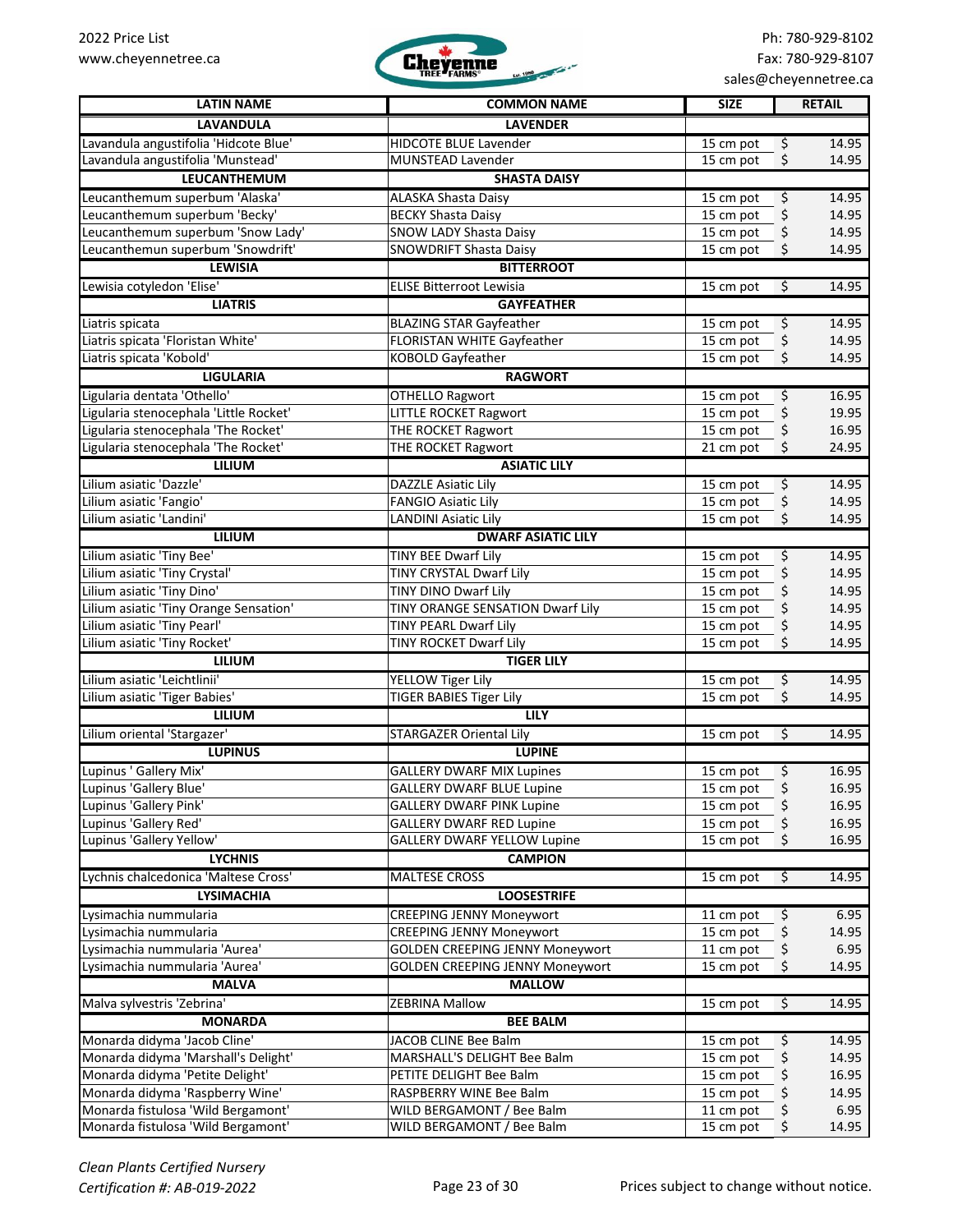

| <b>LATIN NAME</b>                       | <b>COMMON NAME</b>                                            | <b>SIZE</b> | <b>RETAIL</b>               |
|-----------------------------------------|---------------------------------------------------------------|-------------|-----------------------------|
| <b>NEPETA</b>                           | <b>CATMINT</b>                                                |             |                             |
| Nepeta faassenii 'Jr. Walker'           | JR. WALKER Dwarf Catmint                                      | 15 cm pot   | \$<br>16.95                 |
| Nepeta faassenii 'Kitten Around'        | <b>KITTEN AROUND Catmint</b>                                  | 15 cm pot   | \$<br>14.95                 |
| Nepeta racemosa 'Walker's Low'          | <b>WALKERS LOW Catmint</b>                                    | 15 cm pot   | \$<br>14.95                 |
| <b>PACHYSANDRA</b>                      | <b>JAPANESE SPURGE</b>                                        |             |                             |
| Pachysandra terminalis 'Green Carpet'   | <b>GREEN CARPET Japanese Spurge</b>                           | $15$ cm pot | \$<br>16.95                 |
| Pachysandra terminalis 'Green Carpet'   | <b>GREEN CARPET Japanese Spurge</b>                           | 21 cm pot   | \$<br>24.95                 |
| <b>PAEONIA</b>                          | <b>ITOH &amp; SPECIALTY PEONY</b>                             |             |                             |
| Paeonia Itoh 'Bartzella'                | <b>BARTZELLA Itoh Peony</b>                                   | 15 cm pot   | \$<br>60.00                 |
| Paeonia Itoh 'Callie's Memory'          | CALLIE'S MEMORY Itoh Peony                                    | 15 cm pot   | \$<br>60.00                 |
| Paeonia Itoh 'Cora Louise'              | CORA LOUISE Itoh Peony                                        | 15 cm pot   | \$<br>60.00                 |
| Paeonia Itoh 'First Arrival'            | FIRST ARRIVAL Itoh Peony                                      | 15 cm pot   | \$<br>60.00                 |
| Paeonia 'Red Charm'                     | <b>RED CHARM Peony</b>                                        | 15 cm pot   | \$<br>40.00                 |
| Paeonia tenuifolia 'Itoba'              | FERN LEAF Peony Single                                        | 15 cm pot   | \$<br>60.00                 |
| Paeonia tenuifolia 'Rubra Plena'        | FERN LEAF Peony Double                                        | 15 cm pot   | Ś.<br>75.00                 |
|                                         | Only Limited Quantities of Itoh & Specialty Peonies Available |             |                             |
| <b>PAEONIA</b>                          | <b>PEONY</b>                                                  |             |                             |
| Paeonia 'Coral Charm'                   | <b>CORAL CHARM Peony</b>                                      | 15 cm pot   | $\overline{\xi}$<br>20.95   |
| Paeonia 'Coral Sunset'                  | <b>CORAL SUNSET Peony</b>                                     | 15 cm pot   | \$<br>20.95                 |
| Paeonia lactiflora 'Bowl of Beauty'     | <b>BOWL OF BEAUTY Peony</b>                                   | 15 cm pot   | \$<br>20.95                 |
| Paeonia lactiflora 'Festiva Maxima'     | FESTIVA MAXIMA Peony                                          | 15 cm pot   | \$<br>20.95                 |
| Paeonia lactiflora 'Kansas'             | <b>KANSAS Peony</b>                                           | 15 cm pot   | 20.95<br>\$                 |
| Paeonia lactiflora 'Karl Rosenfield'    | KARL ROSENFIELD Peony                                         | 15 cm pot   | \$<br>20.95                 |
| Paeonia lactiflora 'Raspberry Sundae'   | RASPBERRY SUNDAE Peony                                        | 15 cm pot   | \$<br>20.95                 |
| Paeonia lactiflora 'Sarah Bernhardt'    | SARAH BERNHARDT Peony                                         | 15 cm pot   | \$<br>20.95                 |
| Paeonia lactiflora 'Sarah Bernhardt'    | SARAH BERNHARDT Peony                                         | 21 cm pot   | \$<br>29.95                 |
| Paeonia 'Pink'                          | PINK Peony                                                    | 15 cm pot   | \$<br>20.95                 |
| Paeonia 'Red'                           | <b>RED Peony</b>                                              | 15 cm pot   | \$<br>20.95                 |
| Paeonia 'White'                         | <b>WHITE Peony</b>                                            | 15 cm pot   | \$<br>20.95                 |
| <b>PAPAVER</b>                          | <b>POPPY</b>                                                  |             |                             |
| Papaver alpinum                         | <b>ALPINE Poppy</b>                                           | 11 cm pot   | \$<br>6.95                  |
| Papaver nudicaule 'Champagne Bubbles'   | <b>CHAMPAGNE BUBBLES Iceland Poppy</b>                        | 9 cm pot    | \$<br>4.95                  |
| <b>PENSTEMON</b>                        | <b>BEARDTONGUE</b>                                            |             |                             |
| Penstemon digitalis 'Husker Red'        | <b>HUSKERS RED Beardtongue</b>                                | 15 cm pot   | Ś.<br>14.95                 |
| <b>PEROVSKIA</b>                        | <b>RUSSIAN SAGE</b>                                           |             |                             |
| Perovskia atriplicifolia                | <b>RUSSIAN Sage</b>                                           | 15 cm pot   | \$<br>14.95                 |
| Perovskia atriplicifolia                | <b>RUSSIAN Sage</b>                                           | 21 cm pot   | \$<br>26.95                 |
| Perovskia atriplicifolia 'Little Spire' | LITTLE SPIRE Russian Sage                                     | 15 cm pot   | $\mathsf{\dot{S}}$<br>16.95 |
| <b>PERSICARIA</b>                       | <b>KNOTWEED</b>                                               |             |                             |
| Persicaria polymorpha                   | WHITE Knotweed/Fleeceflower                                   | 15 cm pot   | $\overline{\xi}$<br>16.95   |
| <b>PHLOX</b>                            | <b>GARDEN PHLOX</b>                                           |             |                             |
| Phlox paniculata 'David'                | DAVID Garden Phlox                                            | 15 cm pot   | \$<br>16.95                 |
| Phlox paniculata 'Fireworks'            | FIREWORKS Garden Phlox                                        | 15 cm pot   | \$<br>16.95                 |
| Phlox paniculata 'Laura'                | LAURA Garden Phlox                                            | 15 cm pot   | \$<br>16.95                 |
| Phlox paniculata 'Nicky'                | NICKY Garden Phlox                                            | 15 cm pot   | \$<br>16.95                 |
| Phlox paniculata 'Orange Perfection'    | ORANGE PERFECTION Garden Phlox                                | 15 cm pot   | \$<br>16.95                 |
| Phlox paniculata 'Pink Flame Dwarf'     | PINK FLAME Dwarf Garden Phlox                                 | 15 cm pot   | \$<br>16.95                 |
| Phlox subulata 'Candy Stripe'           | <b>CANDY STRIPE Creeping Phlox</b>                            | 15 cm pot   | \$<br>16.95                 |
| Phlox subulata 'Emerald Blue'           | <b>EMERALD BLUE Creeping Phlox</b>                            | 11 cm pot   | \$<br>6.95                  |
| Phlox subulata 'Emerald Blue'           | <b>EMERALD BLUE Creeping Phlox</b>                            | 15 cm pot   | \$<br>16.95                 |
| Phlox subulata 'Emerald Pink'           | <b>EMERALD PINK Creeping Phlox</b>                            | 11 cm pot   | \$<br>6.95                  |
| Phlox subulata 'Emerald Pink'           | <b>EMERALD PINK Creeping Phlox</b>                            | 15 cm pot   | \$<br>16.95                 |
| Phlox subulata 'Scarlet Flame'          | <b>SCARLET FLAME Phlox</b>                                    | 11 cm pot   | \$<br>6.95                  |
| Phlox subulata 'Scarlet Flame'          | <b>SCARLET FLAME Phlox</b>                                    | 15 cm pot   | \$<br>16.95                 |
| Phlox subulata 'White Delight'          | WHITE DELIGHT Creeping Phlox                                  | 11 cm pot   | \$<br>6.95                  |
| Phlox subulata 'White Delight'          | WHITE DELIGHT Creeping Phlox                                  | 15 cm pot   | \$<br>16.95                 |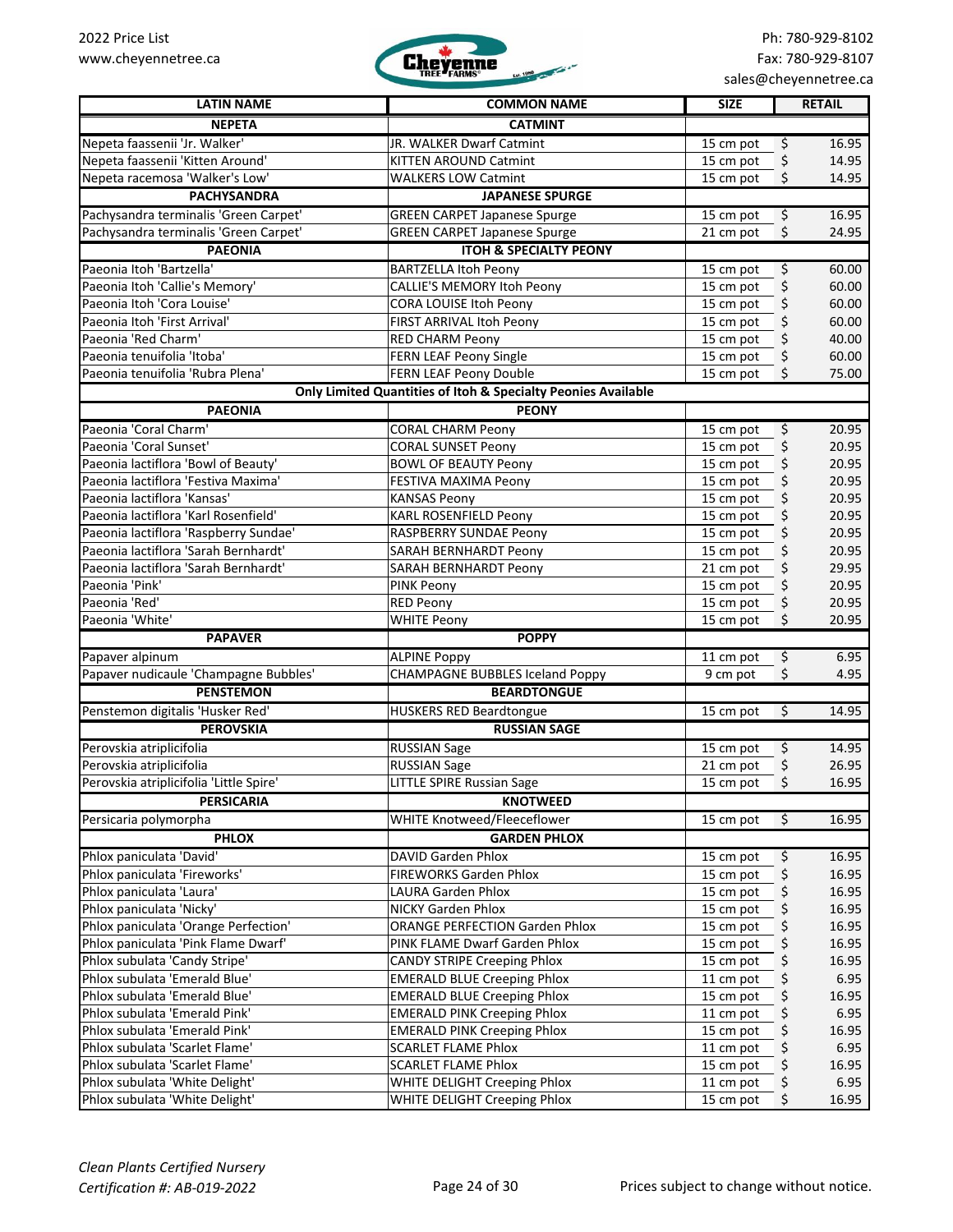

| <b>LATIN NAME</b>                                              | <b>COMMON NAME</b>                                                     | <b>SIZE</b>            |             | <b>RETAIL</b>  |
|----------------------------------------------------------------|------------------------------------------------------------------------|------------------------|-------------|----------------|
| <b>PHYSALIS</b>                                                | <b>CHINESE LANTERN</b>                                                 |                        |             |                |
| Physalis alkekengi                                             | <b>CHINESE LANTERN</b>                                                 | 15 cm pot              | \$          | 14.95          |
| Physalis alkekengi                                             | <b>CHINESE LANTERN</b>                                                 | $21$ cm pot            | \$          | 24.95          |
| <b>PHYSOSTEGIA</b>                                             | <b>OBEDIENT PLANT</b>                                                  |                        |             |                |
| Physostegia virginiana                                         | MISS MANNERS Obedient Plant                                            | 15 cm pot              | $\varsigma$ | 16.95          |
| <b>PLATYCODON</b>                                              | <b>BALLOON FLOWER</b>                                                  |                        |             |                |
| Platycodon grandiflora 'Astra Blue'                            | <b>ASTRA BLUE Balloon Flower</b>                                       | 15 cm pot              | \$          | 14.95          |
| <b>POLEMONIUM</b>                                              | <b>JACOB'S LADDER</b>                                                  |                        |             |                |
| Polemonium caeruleum 'Bressingsham Purple'                     | BRESSINGHAM PURPLE Jacobs Ladder                                       | 15 cm pot              | $\varsigma$ | 16.95          |
| Polemonium caeruleum 'Brise d'Anjou'                           | <b>BRISE d ANJOU Jacobs Ladder</b>                                     | 11 cm pot              | \$          | 9.95           |
| Polemonium caeruleum 'Brise d'Anjou'                           | <b>BRISE d ANJOU Jacobs Ladder</b>                                     | 15 cm pot              | \$          | 19.95          |
| <b>POLYGONATUM</b>                                             | <b>SOLOMON'S SEAL</b>                                                  |                        |             |                |
| Polygonatum biflorum 'Green'                                   | <b>GREEN Solomon's Seal</b>                                            | 15 cm pot              | \$          | 16.95          |
| Polygonatum odoratum 'Variegatum'                              | <b>VARIEGATED Solomon's Seal</b>                                       | 15 cm pot              | \$          | 16.95          |
| Polygonatum odoratum 'Variegatum'                              | <b>VARIEGATED Solomon's Seal</b>                                       | 21 cm pot              | \$          | 24.95          |
| <b>POTENTILLA</b>                                              | <b>CINQUEFOIL</b>                                                      |                        |             |                |
| Potentilla thurberi 'Monarch's velvet'                         | MONARCH'S VELVET Cinquefoil                                            | 15 cm pot              | \$          | 14.95          |
| <b>PRIMULA</b>                                                 | <b>PRIMROSE</b>                                                        |                        |             |                |
| Primula denticulata                                            | <b>DRUMSTICK Primrose</b>                                              |                        |             | 14.95          |
| Primula japonica                                               | <b>MILLERS CRIMSON Primrose</b>                                        | 15 cm pot<br>15 cm pot | \$<br>\$    | 14.95          |
| PULMONARIA                                                     | <b>LUNGWORT</b>                                                        |                        |             |                |
| Pulmonaria saccarata 'Mrs. Moon'                               | MRS. MOON Lungwort                                                     | 15 cm pot              | \$          | 14.95          |
| <b>PULSATILLA</b>                                              | <b>PASQUE FLOWER</b>                                                   |                        |             |                |
|                                                                |                                                                        |                        |             |                |
| Pulsatilla vulgaris<br>Pulsatilla vulgaris 'rubra'             | <b>PURPLE Pasque Flower</b><br><b>RED Pasque Flower</b>                | 15 cm pot<br>15 cm pot | \$<br>\$    | 14.95          |
| <b>RHEUM</b>                                                   | <b>RHUBARB</b>                                                         |                        |             | 14.95          |
|                                                                |                                                                        |                        |             |                |
| Rheum 'Canada Red'                                             | <b>CANADA RED Rhubarb</b>                                              | 15 cm pot              | \$          | 16.95          |
| Rheum 'Strawberry Red'<br>Rheum 'Strawberry Red'               | <b>STRAWBERRY RED Rhubarb</b><br><b>STRAWBERRY RED Rhubarb</b>         | 15 cm pot<br>21 cm pot | \$<br>\$    | 16.95<br>24.95 |
| <b>RUDBECKIA</b>                                               | <b>BLACK-EYED SUSAN</b>                                                |                        |             |                |
|                                                                |                                                                        |                        |             |                |
| Rudbeckia fulgida 'Goldsturm'                                  | <b>GOLDSTURM Black-eyed Susan</b>                                      | 11 cm pot              | \$          | 6.95           |
| Rudbeckia fulgida 'Goldsturm'<br>Rudbeckia fulgida 'Goldsturm' | <b>GOLDSTURM Black-eyed Susan</b><br><b>GOLDSTURM Black-eyed Susan</b> | 15 cm pot<br>21 cm pot | \$<br>\$    | 14.95<br>24.95 |
| <b>SAGINA</b>                                                  | <b>MOSS</b>                                                            |                        |             |                |
| Sagina subulata                                                | <b>IRISH Moss</b>                                                      |                        |             |                |
| Sagina subulata 'Aurea'                                        | <b>SCOTCH Moss</b>                                                     | 15 cm pot<br>11 cm pot | \$<br>\$    | 14.95<br>6.95  |
| Sagina subulata 'Aurea'                                        | <b>SCOTCH Moss</b>                                                     | 15 cm pot              | \$          | 14.95          |
| <b>SALVIA</b>                                                  | <b>SAGE</b>                                                            |                        |             |                |
| Salvia nemorosa 'Caradonna'                                    | <b>CARADONNA Sage</b>                                                  | 15 cm pot              | $\varsigma$ | 14.95          |
| Salvia nemorosa 'East Friesland'                               | <b>EAST FRIESLAND Meadow Sage</b>                                      | 15 cm pot              | \$          | 14.95          |
| Salvia nemorosa 'May Night'                                    | <b>MAY NIGHT Meadow Sage</b>                                           | 15 cm pot              | \$          | 14.95          |
| Salvia nemorosa 'May Night'                                    | <b>MAY NIGHT Meadow Sage</b>                                           | 21 cm pot              | \$          | 24.95          |
| Salvia nemorosa 'Sensation Deep Rose'                          | <b>SENSATION DEEP ROSE Meadow Sage</b>                                 | 15 cm pot              | \$          | 14.95          |
| Salvia sylvestris 'Blue Hills'                                 | <b>BLUE HILLS Sage</b>                                                 | 15 cm pot              | \$          | 14.95          |
| Salvia sylvestris 'Blue Hills'                                 | <b>BLUE HILLS Sage</b>                                                 | 21 cm pot              | \$          | 24.95          |
| Salvia sylvestris 'Blue Queen'                                 | <b>BLUE QUEEN Sage</b>                                                 | 15 cm pot              | \$          | 14.95          |
| Salvia sylvestris 'Snow Hill'                                  | <b>SNOW HILL Sage</b>                                                  | 15 cm pot              | \$          | 14.95          |
| Salvia sylvestris 'Snow Hill'                                  | <b>SNOW HILL Sage</b>                                                  | 21 cm pot              | \$          | 24.95          |
| <b>SAPONARIA</b>                                               | <b>SOAPWORT</b>                                                        |                        |             |                |
| Saponaria ocymoides                                            | <b>ROCK SOAPWORT</b>                                                   | 11 cm pot              | \$          | 6.95           |
| Saponaria ocymoides                                            | <b>ROCK SOAPWORT</b>                                                   | 15 cm pot              | \$          | 14.95          |
| <b>SCABIOSA</b>                                                | <b>PINCUSHION FLOWER</b>                                               |                        |             |                |
| Scabiosa columbaria 'Butterfly Blue'                           | <b>BUTTERFLY BLUE Pincushion Flower</b>                                | 15 cm pot              | \$          | 16.95          |
| <b>SEDUM</b>                                                   | <b>STONECROP - CREEPING</b>                                            |                        |             |                |
| Sedum album 'Coral Carpet'                                     | <b>CORAL CARPET Stonecrop</b>                                          | 15 cm pot              | \$          | 14.95          |
| Sedum kamtschaticum 'Variegatum'                               | KAMTSCHATICUM VAR. Russian Stonecrop                                   | 15 cm pot              | \$          | 14.95          |
| Sedum mexicanum 'Lemon Coral'                                  | <b>LEMON CORAL Stonecrop</b>                                           | 15 cm pot              | \$          | 14.95          |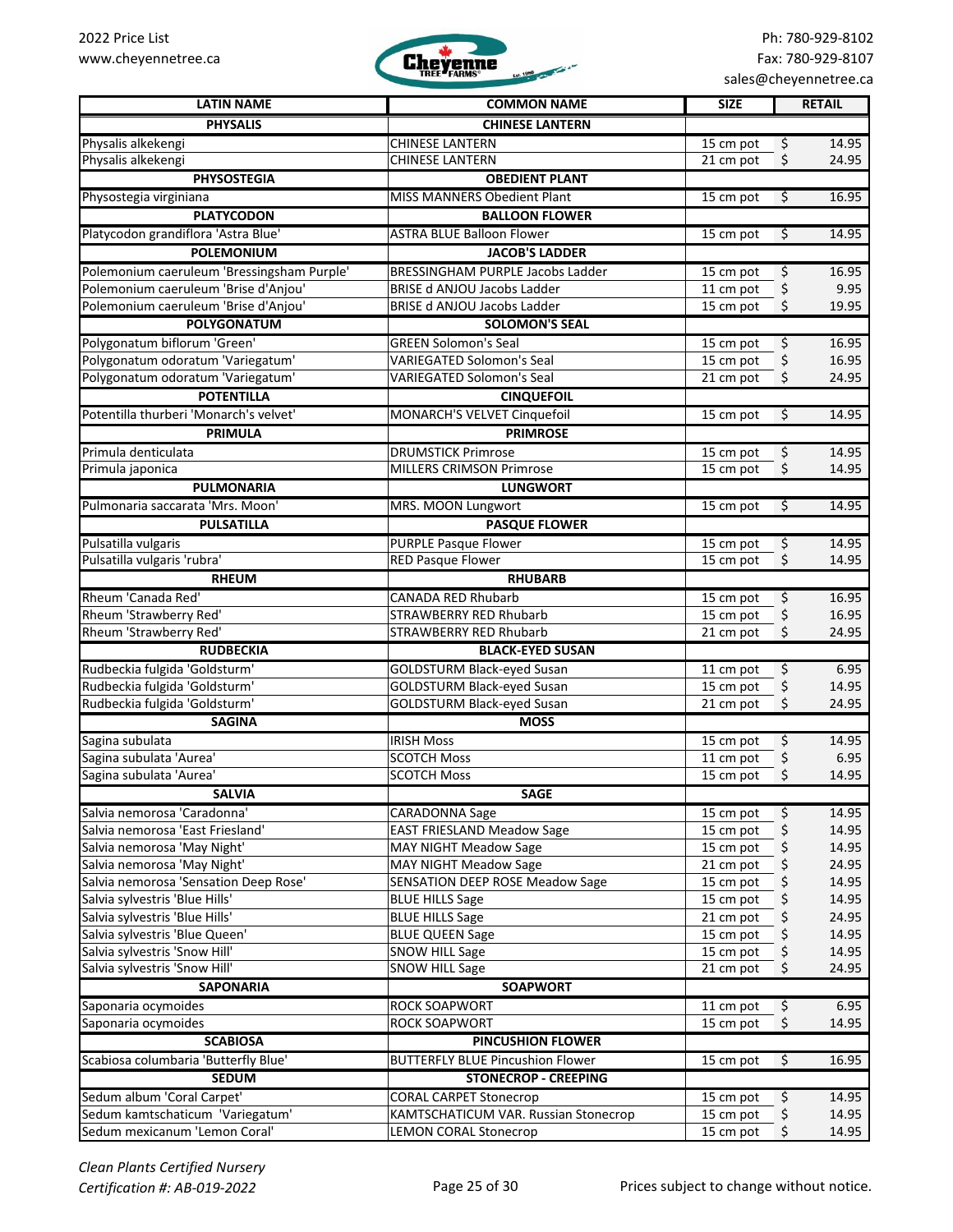

| <b>LATIN NAME</b>                                                | <b>COMMON NAME</b>                                        | <b>SIZE</b>                          | <b>RETAIL</b>                   |
|------------------------------------------------------------------|-----------------------------------------------------------|--------------------------------------|---------------------------------|
| Sedum rupestre 'Angelina'                                        | <b>ANGELINA Stonecrop</b>                                 | 15 cm pot                            | \$<br>14.95                     |
| Sedum rupestre 'Blue Spruce'                                     | <b>BLUE SPRUCE Stonecrop</b>                              | 11 cm pot                            | \$<br>6.95                      |
| Sedum rupestre 'Blue Spruce'                                     | <b>BLUE SPRUCE Stonecrop</b>                              | 15 cm pot                            | \$<br>14.95                     |
| Sedum sieboldii                                                  | SIEBOLDII Stonecrop                                       | 15 cm pot                            | \$<br>14.95                     |
| Sedum spurium 'Dragon's Blood'                                   | DRAGONS BLOOD Stonecrop                                   | 15 cm pot                            | \$<br>14.95                     |
| Sedum spurium 'Red Carpet'                                       | RED CARPET Stonecrop                                      | 15 cm pot                            | \$<br>14.95                     |
| Sedum spurium 'Tricolor'                                         | <b>TRICOLOR Stonecrop</b>                                 | 15 cm pot                            | \$<br>14.95                     |
| Sedum spurium 'Voodoo'                                           | VOODOO Stonecrop                                          | 15 cm pot                            | \$<br>14.95                     |
| <b>SEDUM</b>                                                     | <b>STONECROP - UPRIGHT</b>                                |                                      |                                 |
| Sedum spectabile 'Autumn Fire'                                   | <b>AUTUMN FIRE Stonecrop</b>                              | 15 cm pot                            | \$<br>14.95                     |
| Sedum spectabile 'Autumn Joy'                                    | <b>AUTUMN JOY Stonecrop</b>                               | 15 cm pot                            | \$<br>14.95                     |
| Sedum spectabile 'Brillant'                                      | <b>BRILLIANT Stonecrop</b>                                | 15 cm pot                            | \$<br>14.95                     |
| Sedum spectabile 'Vera Jameson'                                  | <b>VERA JAMESON Stonecrop</b>                             | 15 cm pot                            | \$<br>14.95                     |
| Sedum sunsparkler 'Dazzleberry'                                  | DAZZLEBERRY Sunsparkler Stonecrop                         | 15 cm pot                            | \$<br>14.95                     |
| Sedum sunsparkler 'Lime Twister'                                 | <b>LIME TWISTER Stonecrop</b>                             | 15 cm pot                            | \$<br>14.95                     |
| Sedum telephium 'Matrona'                                        | <b>MATRONA Stonecrop</b>                                  | 15 cm pot                            | \$<br>14.95                     |
| Sedum telephium 'Sunkissed'                                      | <b>SUNKISSED Stonecrop</b>                                | 15 cm pot                            | \$<br>16.95                     |
| Sedum telephium 'Thunderhead'                                    | THUNDERHEAD Stonecrop                                     | 15 cm pot                            | \$<br>14.95                     |
| <b>SEMPERVIVUM</b>                                               | <b>HEN &amp; CHICKES</b>                                  |                                      |                                 |
| Sempervivum                                                      | HEN and CHICKS Mix                                        | 9 cm pot                             | $\overline{\mathbf{r}}$<br>4.95 |
| Sempervivum                                                      | HEN and CHICKS Mix                                        | 15 cm pot                            | \$<br>14.95                     |
| Sempervivum 'Winter Hardy Mix'                                   | WINTER HARDY MIX Hen and Chicks                           | 15 cm pot                            | \$<br>14.95                     |
| <b>SOLIDAGO</b>                                                  | <b>GOLDENROD</b>                                          |                                      |                                 |
| Solidago 'Little Lemon'                                          | <b>LITTLE LEMON Goldenrod</b>                             | $\overline{\mathbf{v}}$              | 14.95                           |
| <b>STACHYS</b>                                                   | <b>LAMB'S EAR</b>                                         | 15 cm pot                            |                                 |
|                                                                  |                                                           |                                      |                                 |
| Stachys byzantina 'Helen Von Stein'                              | <b>GIANT Lamb's Ear</b>                                   | 15 cm pot<br>$\overline{\mathbf{v}}$ | 14.95                           |
| <b>TANACETUM</b>                                                 | <b>PAINTED DAISY</b>                                      |                                      |                                 |
| Tanacetum coccineum 'Robinson Red'                               | <b>ROBINSON RED Painted Daisy</b>                         | \$<br>15 cm pot                      | 14.95                           |
| <b>THYMUS</b>                                                    | <b>THYME</b>                                              |                                      |                                 |
| Thymus Coccineus 'Red Creeping'                                  | RED CREEPING Thyme                                        | 15 cm pot                            | 14.95<br>\$                     |
| Thymus pseudolanuginosus                                         | <b>WOOLLY Thyme</b>                                       | 9 cm pot                             | \$<br>4.95                      |
| Thymus pseudolanuginosus                                         | <b>WOOLLY Thyme</b>                                       | 11 cm pot                            | \$<br>6.95                      |
| Thymus pseudolanuginosus                                         | <b>WOOLLY Thyme</b>                                       | 15 cm pot                            | \$<br>14.95                     |
| Thymus serpyllum                                                 | MOTHER Of Thyme                                           | 9 cm pot                             | \$<br>4.95                      |
| Thymus serpyllum                                                 | MOTHER Of Thyme                                           | 11 cm pot                            | \$<br>6.95                      |
| Thymus serpyllum                                                 | MOTHER Of Thyme<br><b>ELFIN Creeping Thyme</b>            | 15 cm pot                            | \$<br>14.95                     |
| Thymus serpyllum 'Elfin'<br>Thymus serpyllum 'Elfin'             |                                                           | 9 cm pot<br>11 cm pot                | \$<br>4.95<br>6.95              |
|                                                                  | <b>ELFIN Creeping Thyme</b>                               |                                      | \$                              |
| Thymus serpyllum 'Elfin'                                         | <b>ELFIN Creeping Thyme</b>                               | 15 cm pot                            | \$<br>14.95                     |
| Thymus serpyllum 'Pink Chintz'<br>Thymus serpyllum 'Pink Chintz' | PINK CHINTZ Thyme                                         | 9 cm pot                             | \$<br>4.95                      |
| Thymus serpyllum 'Pink Chintz'                                   | PINK CHINTZ Thyme<br>PINK CHINTZ Thyme                    | 11 cm pot<br>15 cm pot               | \$<br>6.95<br>\$                |
| <b>TRADESCANTIA</b>                                              | <b>SPIDERWORT</b>                                         |                                      | 14.95                           |
| Tradescantia andersoniana 'Concord Grape'                        |                                                           |                                      | $\overline{\varsigma}$          |
| Tradescantia andersoniana 'Little Doll'                          | <b>CONCORD GRAPE Spiderwort</b><br>LITTLE DOLL Spiderwort | 15 cm pot<br>15 cm pot               | 16.95<br>\$<br>16.95            |
|                                                                  |                                                           |                                      |                                 |
| <b>TROLLIUS</b>                                                  | <b>GLOBEFLOWER</b>                                        |                                      |                                 |
| Trollius chinensis 'Golden Queen'                                | <b>GOLDEN QUEEN Globeflower</b>                           | 15 cm pot                            | $\varsigma$<br>14.95            |
| <b>Trollius pumilus</b>                                          | <b>DWARF Globeflower</b>                                  | 15 cm pot                            | \$<br>14.95                     |
| <b>VERONICA</b>                                                  | <b>SPEEDWELL</b>                                          |                                      |                                 |
| Veronica longifilia 'First Lady'                                 | FIRST LADY Speedwell                                      | 15 cm pot                            | 14.95<br>\$                     |
| Veronica spicata 'First Love'                                    | FIRST LOVE Speedwell                                      | 15 cm pot                            | \$<br>14.95                     |
| Veronica spicata 'Red Fox'                                       | RED FOX Speedwell                                         | 15 cm pot                            | \$<br>14.95                     |
| Veronica spicata 'Royal Candles'                                 | ROYAL CANDLES Speedwell                                   | 15 cm pot                            | \$<br>14.95                     |
| Veronica spicata 'Sunny Border Blue'                             | SUNNY BORDER BLUE Speedwell                               | 15 cm pot                            | \$<br>14.95                     |
| Veronica spicata 'Whitleyi'                                      | <b>WHITLEY'S Speedwell</b>                                | 15 cm pot                            | \$<br>14.95                     |
| Veronica 'Tidal Pool'                                            | TIDAL POOL Speedwell                                      | 15 cm pot                            | \$<br>16.95                     |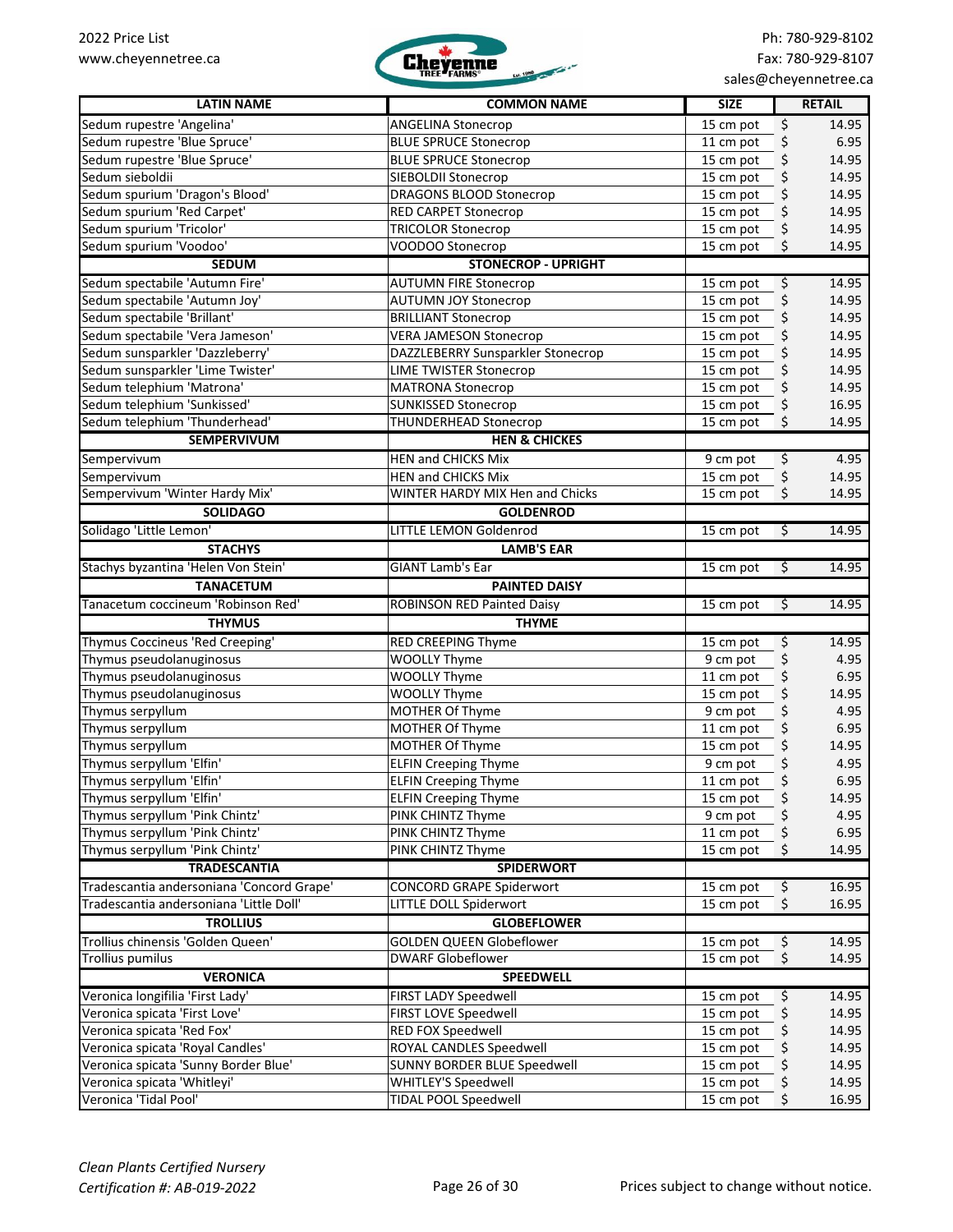

Ph: 780-929-8102 Fax: 780-929-8107 sales@cheyennetree.ca

| <b>LATIN NAME</b>                        | <b>COMMON NAME</b>                       | <b>SIZE</b>            | <b>RETAIL</b>                    |
|------------------------------------------|------------------------------------------|------------------------|----------------------------------|
| <b>VINCA</b>                             | <b>PERIWINKLE</b>                        |                        |                                  |
| Vinca minor                              | PERIWINKLE                               |                        | 14.95                            |
| Vinca minor 'Alba'                       | <b>ALBA Periwinkle</b>                   | 15 cm pot              | \$<br>14.95                      |
| Vinca minor 'Atropurpurea'               | <b>PURPLE Periwinkle</b>                 | 15 cm pot<br>15 cm pot | \$<br>\$<br>14.95                |
| Vinca minor 'Bowles Cunningham'          | <b>BOWLES CUNNINGHAM Periwinkle</b>      | 15 cm pot              | \$<br>14.95                      |
| Vinca minor 'Illumination'               | <b>ILLUMINATION Periwinkle</b>           | 15 cm pot              | \$<br>14.95                      |
| Vinca minor 'La Grave'                   | LA GRAVE Periwinkle                      | 15 cm pot              | \$<br>14.95                      |
| Vinca minor 'Ralph Shugert'              | RALPH SHUGERT Periwinkle                 | 15 cm pot              | \$<br>14.95                      |
| <b>VIOLA</b>                             | <b>WILD PANSY</b>                        |                        |                                  |
| Viola cornuta 'Etain'                    | <b>ETAIN Wild Pansy</b>                  | 15 cm pot              | \$<br>14.95                      |
|                                          |                                          |                        |                                  |
|                                          | <b>PERENNIAL FERNS</b>                   |                        |                                  |
| <b>ATHYRIUM</b>                          | <b>LADY FERN</b>                         |                        |                                  |
| Athyrium filix femina 'Frizelli'         | FRIZELLIAE Lady Fern                     | 15 cm pot              | \$<br>14.95                      |
| Athyrium niponicum 'Metallicum'          | JAPANESE PAINTED Fern                    | 15 cm pot              | \$<br>14.95                      |
| <b>MATTEUCCIA</b>                        | <b>NATIVE/OSTRICH FERN</b>               |                        |                                  |
| Matteuccia struthiopteris                | <b>OSTRICH / NATIVE Fern</b>             | 15 cm pot              | \$<br>14.95                      |
| Matteuccia struthiopteris                | <b>OSTRICH / NATIVE Fern</b>             | 21 cm pot              | \$<br>25.95                      |
| <b>OSMUNDA</b>                           | <b>ROYAL FLOWERING</b>                   |                        |                                  |
| Osmunda regalis                          | <b>ROYAL Fern</b>                        | 15 cm pot              | $\ddot{\mathsf{S}}$<br>14.95     |
|                                          |                                          |                        |                                  |
|                                          | <b>PERENNIAL GRASSES</b>                 |                        |                                  |
| <b>ANDROPOGON</b>                        | <b>BIG BLUESTEM GRASS</b>                |                        |                                  |
| Andropogon gerardii                      | <b>BIG BLUESTEM Grass</b>                | 15 cm pot              | $\varsigma$<br>14.95             |
| ARRHENATHERUM                            | <b>BULBOUS OAT GRASS</b>                 |                        |                                  |
| Arrhenatherum bulbosum 'Variegatum'      | <b>BULBOUS OAT Grass</b>                 | 15 cm pot              | \$<br>14.95                      |
| <b>CALAMAGROSTIS</b>                     | <b>JOINT / REED / FEATHER GRASS</b>      |                        |                                  |
| Calamagrostis acutiflora 'Avalanche'     | <b>AVALANCHE Reed Grass</b>              | 15 cm pot              | \$<br>14.95                      |
| Calamagrostis acutiflora 'Avalanche'     | <b>AVALANCHE Reed Grass</b>              | 21 cm pot              | \$<br>25.95                      |
| Calamagrostis acutiflora 'Cheju-do'      | <b>CHEJU-DO Reed Grass</b>               | 15 cm pot              | \$<br>14.95                      |
| Calamagrostis acutiflora 'Karl Foerster' | <b>KARL FOERSTER Reed Grass</b>          | 15 cm pot              | \$<br>14.95                      |
| Calamagrostis acutiflora 'Karl Foerster' | <b>KARL FOERSTER Reed Grass</b>          | 21 cm pot              | \$<br>25.95                      |
| Calamagrostis acutiflora 'Overdam'       | <b>OVERDAM Variegated Reed Grass</b>     | 15 cm pot              | \$<br>14.95                      |
| Calamagrostis acutiflora 'Overdam'       | <b>OVERDAM Variegated Reed Grass</b>     | 21 cm pot              | \$<br>25.95                      |
| Calamagrostis acutiflora 'Waldenbuch'    | <b>WALDENBUCH Feather Reed Grass</b>     | 15 cm pot              | \$<br>14.95                      |
| Calamagrostis brachytricha               | <b>KOREAN Feather Reed Grass</b>         | 15 cm pot              | \$<br>14.95                      |
| <b>CAREX</b>                             | <b>SEDGE / WATER SEDGE</b>               |                        |                                  |
| Carex oshimensis 'Evergold'              | <b>EVERGOLD Sedge Grass</b>              | 15 cm pot              | \$<br>14.95                      |
| <b>DESCHAMPSIA</b>                       | <b>TUFTED HAIR GRASS</b>                 |                        |                                  |
| Deschampsia cesp. 'Bronzeschleier'       | <b>BRONZESCHLEIER Tufted Hair Grass</b>  | 15 cm pot              | 14.95<br>\$                      |
| Deschampsia cesp. 'Northern Lights'      | <b>NORTHERN LIGHTS Tufted Hair Grass</b> | 15 cm pot              | \$<br>14.95                      |
| Deschampsia cespitosa 'Goldtau'          | <b>GOLDTAU Tufted Hair Grass</b>         | 15 cm pot              | 14.95<br>\$                      |
| <b>FESTUCA</b>                           | <b>FESCUE GRASS</b>                      |                        |                                  |
| Festuca ovina                            | <b>SHEEP Fescue Grass</b>                | 15 cm pot              | \$<br>14.95                      |
| Festuca ovina glauca 'Elijah Blue'       | <b>ELIJAH BLUE Fescue Grass</b>          | 15 cm pot              | \$<br>14.95                      |
| <b>HELICTOTRICHON</b>                    | <b>OAT GRASS</b>                         |                        |                                  |
| Helictotrichon sempervirens              | SAPPHIRE BLUE Oat Grass                  | 15 cm pot              | $\varsigma$<br>14.95             |
| Helictotrichon sempervirens              | SAPPHIRE BLUE Oat Grass                  | 21 cm pot              | \$<br>25.95                      |
| <b>KOELERIA</b>                          | <b>HAIR / JUNE GRASS</b>                 |                        |                                  |
| Koeleria cristata                        | <b>JUNE Grass</b>                        | 15 cm pot              | $\overline{\mathbf{v}}$<br>14.95 |
| <b>MOLINIA</b>                           | <b>MOOR GRASS</b>                        |                        |                                  |
| Molinia caerulea 'Variegata'             | <b>VARIEGATED Moor Grass</b>             | 15 cm pot              | $\ddot{\varsigma}$<br>14.95      |
| <b>PANICUM</b>                           | <b>SWITCH GRASS</b>                      |                        |                                  |
| Panicum virgatum 'Blood Brothers'        | BLOOD BROTHERS Switch Grass              | 15 cm pot              | 14.95<br>\$                      |
| Panicum virgatum 'Cheyenne Sky'          | <b>CHEYENNE SKY Red Switch Grass</b>     | 15 cm pot              | \$<br>14.95                      |
| Panicum virgatum 'Heavy Metal'           | <b>HEAVY METAL Switch Grass</b>          | 15 cm pot              | \$<br>14.95                      |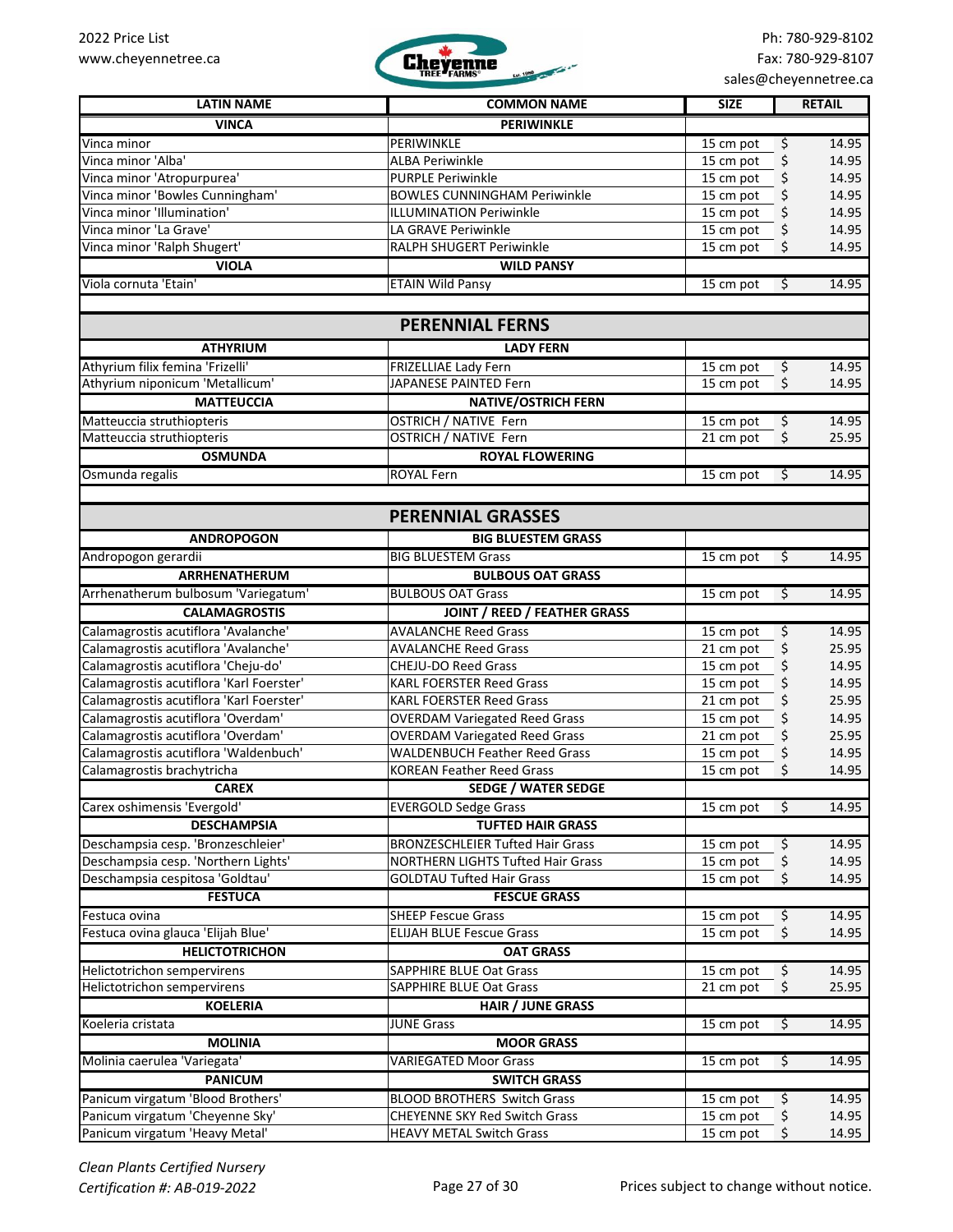

|                                             |                                          |                         |                  | 38.2          |
|---------------------------------------------|------------------------------------------|-------------------------|------------------|---------------|
| <b>LATIN NAME</b>                           | <b>COMMON NAME</b>                       | <b>SIZE</b>             |                  | <b>RETAIL</b> |
| Panicum virgatum 'Prairie Fire'             | <b>PRAIRIE FIRE Switch Grass</b>         | 15 cm pot               | \$               | 14.95         |
| Panicum virgatum 'Prairie Flame'            | <b>PRAIRIE FLAME Switch Grass</b>        | 15 cm pot               | \$               | 14.95         |
| Panicum virgatum 'Rotstrahlbusch'           | <b>RED Switch Grass</b>                  | 15 cm pot               | \$               | 14.95         |
| Panicum virgatum 'Shenandoah'               | SHENANDOAH Switch Grass                  | 15 cm pot               | \$               | 14.95         |
| <b>PENNISETUM</b>                           | <b>FOUNTAIN GRASS</b>                    |                         |                  |               |
| Pennisetum alopecuroides 'Fountain'         | <b>FOUNTAIN Grass</b>                    | 15 cm pot               | \$               | 14.95         |
| <b>PHALARIS</b>                             | <b>RIBBON GRASS</b>                      |                         |                  |               |
| Phalaris arundinacea 'Picta'                | <b>RIBBON Grass</b>                      | 15 cm pot               | \$               | 14.95         |
| Phalaris arundinacea 'Picta'                | <b>RIBBON Grass</b>                      | $\overline{2}$ 1 cm pot | \$               | 25.95         |
| Phalaris arundinacea 'Strawberries & Cream' | <b>STRAWBERRIES &amp; CREAM Grass</b>    | $15 \text{ cm}$ pot     | \$               | 14.95         |
| <b>SCHIZACHYRIUM</b>                        | <b>LITTLE BLUE STEM GRASS</b>            |                         |                  |               |
| Schizachyrium scoparium 'The Blues'         | THE BLUES Bluestem Grass                 | 15 cm pot               | \$               | 14.95         |
| Schizachyrium scoparium 'Prairie Blues'     | PRAIRIE BLUES Bluestem Grass             | 15 cm pot               | \$               | 14.95         |
| <b>SPOROBOLUS</b>                           | <b>PRAIRIE DROPSEED</b>                  |                         |                  |               |
| Sporobolus heterolepis                      | <b>PRAIRIE Dropseed</b>                  | 15 cm pot               | \$               | 14.95         |
| <b>STIPA</b>                                | <b>NEEDLE GRASS</b>                      |                         |                  |               |
| Stipa viridula 'Needle'                     | <b>NEEDLE Grass</b>                      | 15 cm pot               | \$               | 14.95         |
|                                             |                                          |                         |                  |               |
|                                             | <b>PERENNIAL VINES</b>                   |                         |                  |               |
|                                             |                                          |                         |                  |               |
| <b>CLEMATIS</b>                             | <b>CLEMATIS</b>                          |                         |                  |               |
| Clematis 'Dr Ruppel'                        | <b>DOCTOR RUPPLE Clematis</b>            | 15 cm pot               | \$               | 21.95         |
| Clematis 'Ernest Markham'                   | <b>ERNEST MARKHAM Clematis (Group C)</b> | 15 cm pot               | \$               | 21.95         |
| Clematis 'Henryi'                           | <b>HENRYI Clematis</b>                   | 15 cm pot               | \$               | 21.95         |
| Clematis 'Jackmanii'                        | <b>JACKMANII Clematis (Group C)</b>      | 15 cm pot               | \$               | 21.95         |
| Clematis 'Nelly Moser'                      | <b>NELLY MOSER Clematis (Group B)</b>    | 15 cm pot               | \$               | 21.95         |
| <b>Clematis 'The President'</b>             | THE PRESIDENT Clematis (Group B)         | 15 cm pot               | \$               | 21.95         |
| <b>HUMULUS</b>                              | <b>HOPS</b>                              |                         |                  |               |
| Humulus lupulus 'Magnum'                    | <b>MAGNUM Hops</b>                       | 15 cm pot               | $\overline{\xi}$ | 19.95         |
| <b>LONICERA</b>                             | <b>HONEYSUCKLE VINE</b>                  |                         |                  |               |
| Lonicera 'Mandarin'                         | MANDARIN Honeysuckle Vine                | 15 cm pot               | \$               | 20.95         |
| <b>PARTHENOCISSUS</b>                       | <b>ENGLEMAN IVY / VIRGINIA CREEPER</b>   |                         |                  |               |
| Parthenocissus quinquefolia                 | <b>VIRGINIA CREEPER Vine</b>             | 15 cm pot               | \$               | 20.95         |
| <b>VITIS</b>                                | <b>GRAPE</b>                             |                         |                  |               |
| Vitis 'Beta'                                | <b>BETA Grape Vine</b>                   | 21 cm pot               | $\varsigma$      | 29.95         |
|                                             |                                          |                         |                  |               |
|                                             | <b>EDIBLES</b>                           |                         |                  |               |
|                                             | <b>EDIBLE CALIPER &amp; POTTED TREES</b> |                         |                  |               |
|                                             |                                          |                         |                  |               |
| <b>MALUS</b>                                | <b>EATING APPLE</b>                      |                         |                  |               |
| <b>Malus Combination</b>                    | <b>COMBINATION Eating Apple</b>          | #10 pot                 | \$               | 230.00        |
| Malus 'Goodland'                            | <b>GOODLAND Eating Apple</b>             | #15 pot                 | \$               | 235.00        |
| Malus 'Goodland'                            | <b>GOODLAND Eating Apple</b>             | 50 mm                   | \$               | 375.00        |
| Malus 'Goodland'                            | <b>GOODLAND Eating Apple</b>             | 60 mm                   | \$               | 405.00        |
| Malus 'Honeycrisp'                          | <b>HONEYCRISP Eating Apple</b>           | #10 pot                 | \$               | 165.00        |
| Malus 'Honeycrisp'                          | <b>HONEYCRISP Eating Apple</b>           | #15 pot                 | \$               | 235.00        |
| Malus 'September Ruby'                      | <b>SEPTEMBER RUBY Eating Apple</b>       | #15 pot                 | \$               | 235.00        |
| Malus 'September Ruby'                      | SEPTEMBER RUBY Eating Apple              | 50 mm                   | \$               | 375.00        |
| <b>PRUNUS</b>                               | <b>CHERRY</b>                            |                         |                  |               |
| Prunus cerasus 'Evans'                      | <b>EVANS SOUR Cherry</b>                 | <b>TF #10 pot</b>       | \$               | 165.00        |
| Prunus cerasus 'Evans'                      | <b>EVANS SOUR Cherry</b>                 | TF #15 pot              | \$               | 235.00        |
| Prunus cerasus 'Evans'                      | <b>EVANS SOUR Cherry</b>                 | TF 50 mm                | \$               | 380.00        |
| Prunus cerasus 'Evans'                      | <b>EVANS SOUR Cherry</b>                 | TF 60 mm                | \$               | 410.00        |
| Prunus kerrasis 'Carmine Jewel'             | <b>CARMINE JEWEL Cherry</b>              | TF #10 pot              | \$               | 165.00        |
| Prunus kerrasis 'Crimson Passion'           | <b>CRIMSON PASSION Cherry</b>            | TF #10 pot              | \$               | 165.00        |
| Prunus kerrasis 'Cupid'                     | <b>CUPID Cherry</b>                      | TF #10 pot              | \$               | 165.00        |
| Prunus kerrasis 'Juliet'                    | <b>JULIET Cherry</b>                     | TF #7 pot               | \$               | 135.00        |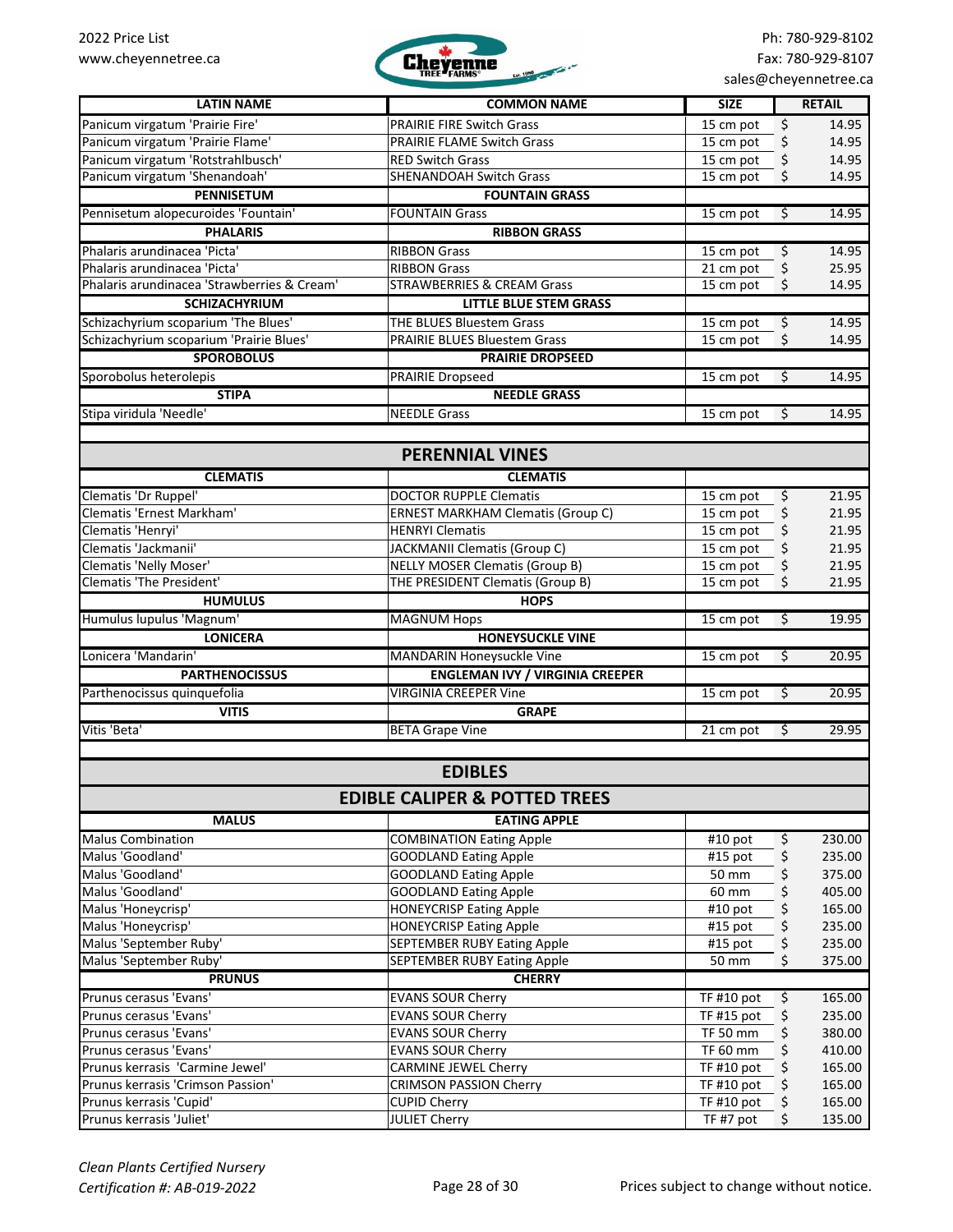

| <b>LATIN NAME</b>                                | <b>COMMON NAME</b>                                  | <b>SIZE</b>               | <b>RETAIL</b> |
|--------------------------------------------------|-----------------------------------------------------|---------------------------|---------------|
| <b>PRUNUS</b>                                    | <b>EATING PLUM</b>                                  |                           |               |
| Prunus 'Mount Royal'                             | <b>MOUNT ROYAL Eating Plum</b>                      | \$<br>#5 pot              | 100.00        |
| Prunus nigra 'Pembina'                           | PEMBINA Eating Plum                                 | \$<br>#15 pot             | 245.00        |
| Prunus nigra 'Pembina'                           | <b>PEMBINA Eating Plum</b>                          | \$<br>60 mm               | 425.00        |
| Prunus nigra salicina 'Brookred'                 | <b>BROOKRED Eating Plum</b>                         | \$<br>#5 pot              | 100.00        |
| Prunus Opata                                     | <b>OPATA Eating Cherry Plum</b>                     | \$<br>#10 pot             | 165.00        |
| Prunus 'Tecumseh'                                | <b>TECUMSEH Eating Plum</b>                         | \$<br>#5 pot              | 100.00        |
| Prunus 'Tecumseh'                                | <b>TECUMSEH Eating Plum</b>                         | #7 pot<br>\$              | 135.00        |
| <b>PYRUS</b>                                     | <b>EATING PEAR</b>                                  |                           |               |
| Pyrus ussuriensis                                | <b>USSARIAN Eating Pear</b>                         | \$<br>#5 pot              | 100.00        |
| Pyrus ussuriensis 'Golden Spice'                 | <b>GOLDEN SPICE Eating Pear</b>                     | #5 pot<br>\$              | 100.00        |
| Pyrus ussuriensis 'Jefgold'                      | <b>EARLY GOLD Eating Pear</b>                       | #10 pot<br>\$             | 165.00        |
|                                                  |                                                     |                           |               |
|                                                  | <b>EDIBLE POTTED SHRUBS</b>                         |                           |               |
| <b>AMELANCHIER</b>                               | <b>SASKATOON</b>                                    |                           |               |
| Amelanchier alnifolia                            | <b>NATIVE Saskatoon</b>                             | \$<br>$#1$ pot            | 19.95         |
| Amelanchier alnifolia                            | <b>NATIVE Saskatoon</b>                             | \$<br>#2 pot              | 30.95         |
| Amelanchier alnifolia                            | <b>NATIVE Saskatoon</b>                             | \$<br>#5 pot              | 47.95         |
| Amelanchier alnifolia 'Northline'                | <b>NORTHLINE Saskatoon</b>                          | \$<br>#2 pot              | 32.95         |
| Amelanchier alnifolia 'Obelisk' (FE)             | STANDING OVATION™ Serviceberry                      | \$<br>#2 pot              | 36.95         |
| Amelanchier alnifolia 'Regent'                   | <b>REGENT Saskatoon</b>                             | \$<br>#2 pot              | 32.95         |
| Amelanchier alnifolia 'Smoky'                    | <b>SMOKY Saskatoon</b>                              | \$<br>#1 pot              | 19.95         |
| Amelanchier alnifolia 'Smoky'                    | <b>SMOKY Saskatoon</b>                              | \$<br>#2 pot              | 32.95         |
| <b>LONICERA</b>                                  | HONEYSUCKLE/HASKAP                                  |                           |               |
| Lonicera caerulea 'Honey Bee'                    | <b>HONEY BEE Honeyberry (Haskup)</b>                | \$<br>#2 pot              | 30.95         |
| Lonicera caerulea kamtschatica 'Aurora'          | <b>AURORA Honeyberry (Haskap)</b>                   | \$<br>#2 pot              | 30.95         |
| Lonicera caerulea kamtschatica ' Polar Jewel'    | POLAR JEWEL Honeyberry (Haskap)                     | \$<br>#2 pot              | 30.95         |
| Lonicera caerulea kamtschatica 'Borealis'        | <b>BOREALIS Honeyberry (Haskap)</b>                 | \$<br>#2 pot              | 30.95         |
| Lonicera caerulea kamtschatica 'Tundra'          | <b>TUNDRA Honeyberry (Haskap)</b>                   | \$<br>#2 pot              | 30.95         |
| <b>PRUNUS</b>                                    | <b>CHERRY</b>                                       |                           |               |
| Prunus kerrasis 'Crimson Passion'                | <b>CRIMSON PASSION Cherry</b>                       | \$<br>$\overline{42}$ pot | 36.95         |
| Prunus kerrasis 'Cupid'                          | <b>CUPID Cherry</b>                                 | \$<br>#2 pot              | 36.95         |
| Prunus kerrasis 'Juliet'                         | <b>JULIET Cherry</b>                                | \$<br>#2 pot              | 36.95         |
| Prunus kerrasis 'Romeo'                          | <b>ROMEO Cherry</b>                                 | \$<br>#2 pot              | 36.95         |
| Prunus kerrasis 'Valentine'                      | <b>VALENTINE Cherry</b>                             | \$<br>#2 pot              | 36.95         |
| Prunus pensylvanica                              | PINCHERRY                                           | \$<br>Shrub #2 pot        | 34.95         |
| Prunus tomentosa                                 | <b>NANKING Cherry</b>                               | \$<br>#2 pot              | 32.95         |
| <b>RIBES</b>                                     | <b>CURRANT/GOOSEBERRY</b>                           |                           |               |
| Ribes album 'White'                              | <b>WHITE Currant</b>                                | \$<br>#2 pot              | 30.95         |
| Ribes alpinum                                    | <b>ALPINE Currant</b>                               | \$<br>#2 pot              | 30.95         |
| Ribes alpinum                                    | <b>ALPINE Currant</b>                               | \$<br>#5 pot              | 47.95         |
| Ribes alpinum 'Green Mound'                      | <b>GREEN MOUND ALPINE Currant</b>                   | \$<br>#2 pot              | 30.95         |
| <b>Ribes aureum</b>                              | <b>GOLDEN Currant</b>                               | \$<br>#2 pot              | 30.95         |
|                                                  |                                                     |                           |               |
| Ribes hirtellum 'Pixwell'                        | PIXWELL Green Gooseberry                            | \$<br>#2 pot              | 30.95         |
| Ribes 'Josta'                                    | <b>JOSTABERRY</b><br><b>BEN NEVIS Black Currant</b> | \$<br>#2 pot              | 30.95         |
| Ribes nigrum 'Ben Nevis'<br>Ribes nigrum 'Black' |                                                     | \$<br>#5 pot              | 47.95         |
|                                                  | <b>BLACK Currant</b>                                | \$<br>#2 pot              | 30.95         |
| Ribes oxycanthoides 'Native'                     | <b>NATIVE Gooseberry</b>                            | \$<br>#1 pot              | 19.95         |
| Ribes oxycanthoides 'Native'                     | <b>NATIVE Gooseberry</b>                            | \$<br>#2 pot              | 32.95         |
| Ribes rubrum                                     | <b>RED Currant</b>                                  | \$<br>#1 pot              | 19.95         |
| Ribes rubrum                                     | <b>RED Currant</b>                                  | \$<br>#2 pot              | 30.95         |
| Ribes rubrum 'Red Lake'                          | <b>RED LAKE Currant</b>                             | \$<br>#2 pot              | 30.95         |
| <b>RUBUS</b>                                     | <b>RASPBERRY</b>                                    |                           |               |
| Rubus 'Heritage'                                 | <b>HERITAGE Raspberry</b>                           | \$<br>#1 pot              | 16.95         |
| Rubus idaeus                                     | <b>NATIVE Raspberry</b>                             | \$<br>#2 pot              | 29.95         |
| Rubus idaeus 'Boyne'                             | <b>BOYNE Raspberry</b>                              | \$<br>#1 pot              | 16.95         |
| Rubus idaeus 'Boyne'                             | <b>BOYNE Raspberry</b>                              | \$<br>#2 pot              | 29.95         |